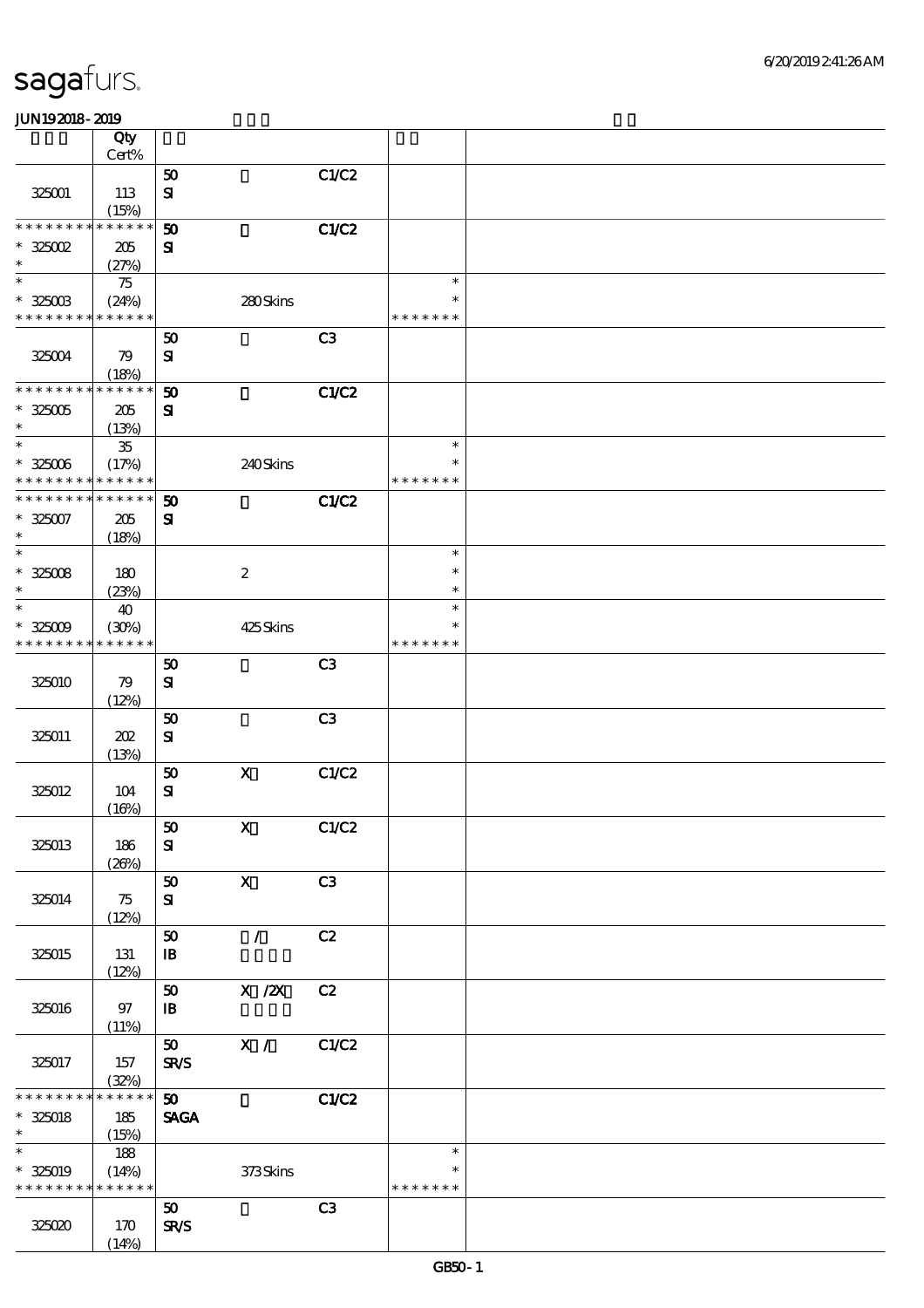|                      | Qty                  |                 |                                        |              |               |  |
|----------------------|----------------------|-----------------|----------------------------------------|--------------|---------------|--|
| * * * * * * * *      | Cert%<br>* * * * * * | 50              |                                        | C1/C2        |               |  |
| $* 325021$           | 185                  | <b>SAGA</b>     |                                        |              |               |  |
| $\ast$               | (10%)                |                 |                                        |              |               |  |
| $\ast$               |                      |                 |                                        |              | $\ast$        |  |
| $*325022$            | 160                  |                 | $\boldsymbol{2}$                       |              | $\ast$        |  |
| $\ast$               | (7%)                 |                 |                                        |              | $\ast$        |  |
| $\ast$               |                      |                 |                                        |              | $\ast$        |  |
| $* 325023$           | 158                  |                 | $\,3$                                  |              | $\ast$        |  |
| $\ast$               | (5%)                 |                 |                                        |              | $\ast$        |  |
| $\ast$               | 25                   |                 |                                        |              | $\ast$        |  |
| * 325024             | (4%)                 |                 | 528Skins                               |              | $\ast$        |  |
| * * * * * * * *      | * * * * * *          |                 |                                        |              | * * * * * * * |  |
|                      |                      | 50              |                                        | C3           |               |  |
| 325025               | 161                  | <b>SAGA</b>     |                                        |              |               |  |
|                      | (11%)                |                 |                                        |              |               |  |
| * * * * * * * *      | * * * * * *          | 50 <sub>2</sub> | $\mathbf{x}$                           | <b>C1/C2</b> |               |  |
| $* 325026$           | 185                  | <b>SAGA</b>     |                                        |              |               |  |
| $\ast$               | (9%)                 |                 |                                        |              |               |  |
| $\ast$               | 178                  |                 |                                        |              | $\ast$        |  |
| $*325027$            | (9%)                 |                 | 363Skins                               |              | $\ast$        |  |
| * * * * * * *        | * * * * * *          |                 |                                        |              | * * * * * * * |  |
| * * * * * * * *      | * * * * * *          | 50              | $\mathbf{x}$                           | C3           |               |  |
| $* 325028$           | 185                  | <b>SR/S</b>     |                                        |              |               |  |
| $\ast$               | $(\Theta)$           |                 |                                        |              |               |  |
| $\ast$               | 63                   |                 |                                        |              | $\ast$        |  |
| $* 325029$           | (3%)                 |                 | 248Skins                               |              | $\ast$        |  |
| * * * * * * * *      | * * * * * *          |                 |                                        |              | * * * * * * * |  |
|                      |                      | 50              | $\boldsymbol{\mathsf{Z}}$              | C1/C2        |               |  |
| 325030               | 101                  | <b>SAGA</b>     |                                        |              |               |  |
|                      | (5%)                 |                 |                                        |              |               |  |
|                      |                      | 50 <sub>o</sub> | $\boldsymbol{\mathsf{z}}$              | C3           |               |  |
| 325031               | 88                   | <b>SAGA</b>     |                                        |              |               |  |
| * * * * * * *        | (4%)<br>* * * * * *  |                 |                                        |              |               |  |
|                      |                      | 50              | $\mathcal{L}$                          | C2           |               |  |
| $* 325032$<br>$\ast$ | 185                  | IA              |                                        |              |               |  |
| $\ast$               | (9%)                 |                 |                                        |              | $\ast$        |  |
| $* 325033$           | 160                  |                 | $\boldsymbol{2}$                       |              | $\ast$        |  |
| $\ast$               |                      |                 |                                        |              | $\ast$        |  |
| $\ast$               | (7%)<br>${\bf 38}$   |                 |                                        |              | $\ast$        |  |
| $* 325034$           | (15%)                |                 | 383Skins                               |              | $\ast$        |  |
| * * * * * * * *      | * * * * * *          |                 |                                        |              | * * * * * * * |  |
|                      |                      | 50              | $\boldsymbol{\mathrm{X}}$ / <b>Z</b> X | C2           |               |  |
| 325035               | 202                  | IA              |                                        |              |               |  |
|                      | (2%)                 |                 |                                        |              |               |  |
| * * * * * * *        | * * * * * *          | 50              |                                        | <b>C1/C2</b> |               |  |
| $* 325036$           | 165                  | <b>SROY</b>     |                                        |              |               |  |
| $\ast$               | (35%)                |                 |                                        |              |               |  |
| $\ast$               | $37\,$               |                 |                                        |              | $\ast$        |  |
| $* 325037$           | (13%)                |                 | 202Skins                               |              | ∗             |  |
| * * * * * * * *      | * * * * * *          |                 |                                        |              | * * * * * * * |  |
| * * * * * * *        | * * * * * *          | 50              |                                        | C1/C2        |               |  |
| $* 32508$            | 185                  | <b>SROY</b>     |                                        |              |               |  |
| $\ast$               | (24%)                |                 |                                        |              |               |  |
| $\ast$               |                      |                 |                                        |              | $\ast$        |  |
| $* 32509$            | 171                  |                 | $\boldsymbol{2}$                       |              | $\ast$        |  |
| $\ast$               | (9%)                 |                 |                                        |              | $\ast$        |  |
| $\ast$               | 40                   |                 |                                        |              | $\ast$        |  |
| $* 325040$           | $(0\%)$              |                 | 396Skins                               |              | $\ast$        |  |
| * * * * * * *        | * * * * * *          |                 |                                        |              | * * * * * * * |  |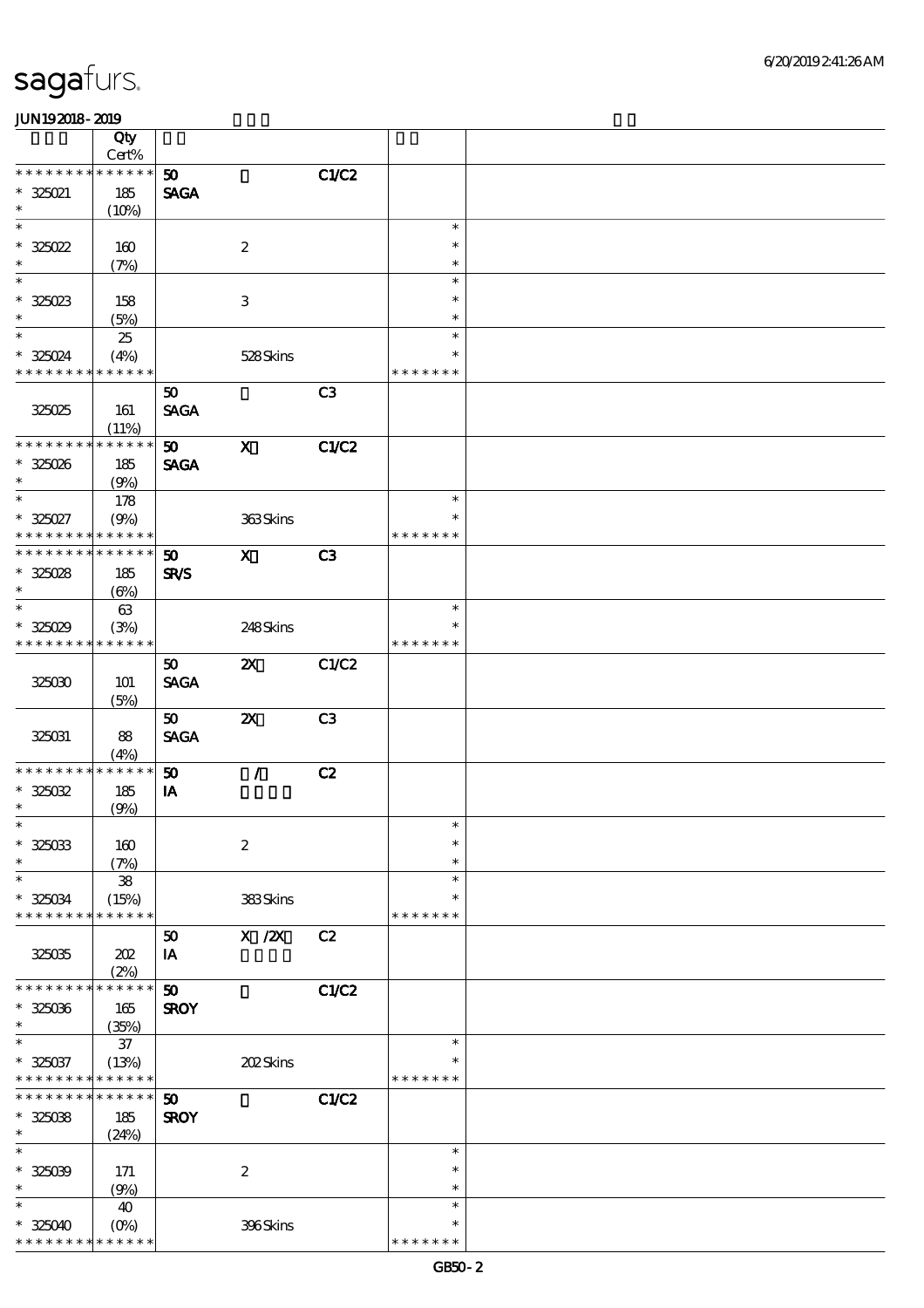|        | Qty<br>Cert% |                   |   |                |  |
|--------|--------------|-------------------|---|----------------|--|
| 325041 | 126<br>(21%) | 50<br><b>SROY</b> |   | C <sub>3</sub> |  |
| 325042 | 130<br>16%   | 50<br><b>SROY</b> | X | C1/C2          |  |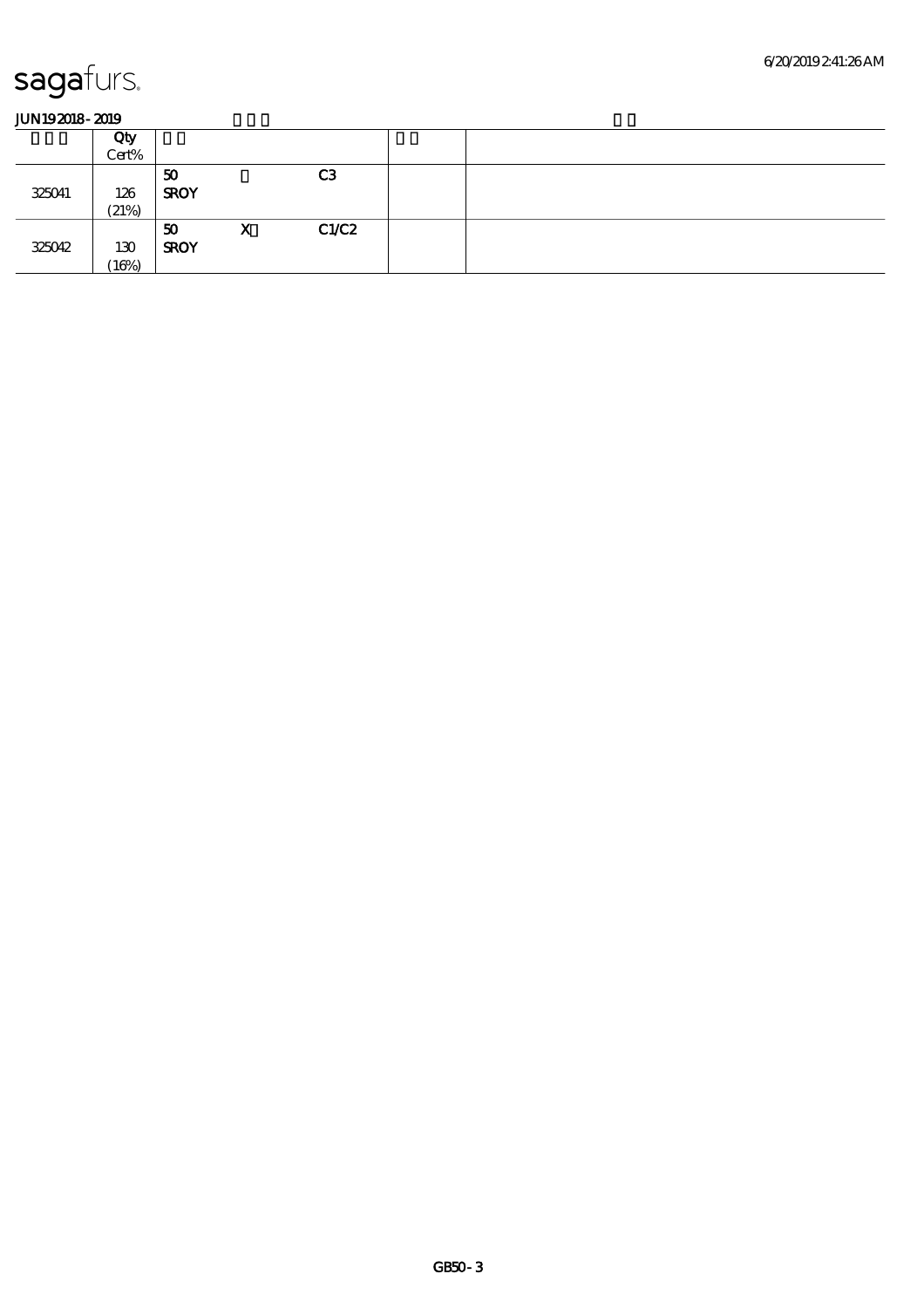|                                                     | Qty<br>$Cert\%$                   |                                       |             |                |                                   |  |
|-----------------------------------------------------|-----------------------------------|---------------------------------------|-------------|----------------|-----------------------------------|--|
|                                                     |                                   |                                       | X /         |                |                                   |  |
| 325101                                              | 162<br>(29%)                      | 5040<br>${\bf s}$                     |             | C1/C2          |                                   |  |
| 325102                                              | 136                               | 5040<br>${\bf s}$                     | X /         | C3             |                                   |  |
| 325103                                              | (14%)<br>85<br>(24%)              | $\boldsymbol{\omega}$<br>${\bf S\!I}$ |             | C1/C2          |                                   |  |
| 325104                                              | 87<br>(18%)                       | $\boldsymbol{\omega}$<br>$\mathbf{S}$ |             | C3             |                                   |  |
| * * * * * * * *<br>$*325105$<br>$\ast$              | $***$ * * * *<br>$205\,$<br>(31%) | $\boldsymbol{\omega}$<br>${\bf s}$    |             | C1/C2          |                                   |  |
| $\overline{\ast}$<br>$* 325106$<br>* * * * * * * *  | 46<br>(19%)<br>* * * * * *        |                                       | 251 Skins   |                | $\ast$<br>$\ast$<br>* * * * * * * |  |
| 325107                                              | 243<br>(34%)                      | $\boldsymbol{\omega}$<br>$\mathbf{S}$ |             | C1/C2          |                                   |  |
| 325108                                              | 186<br>(27%)                      | $\boldsymbol{\omega}$<br>${\bf S}$    |             | C1/C2          |                                   |  |
| 325109                                              | 207<br>(14%)                      | $\boldsymbol{\omega}$<br>${\bf S\!I}$ |             | C3             |                                   |  |
| 325110                                              | 213<br>(13%)                      | $\boldsymbol{\omega}$<br>$\mathbf{S}$ |             | C3             |                                   |  |
| * * * * * * * * * * * * * *<br>$* 325111$<br>$\ast$ | 225<br>(27%)                      | $\boldsymbol{\omega}$<br>${\bf s}$    |             | C1/C2          |                                   |  |
| $\ast$<br>$* 325112$<br>* * * * * * * * * * * * * * | 190<br>(23%)                      |                                       | 415Skins    |                | $\ast$<br>$\ast$<br>* * * * * * * |  |
| ***************** 40<br>$*$ 325113<br>$\ast$        | 225<br>(33%)                      | ${\bf s}$                             |             | C1/C2          |                                   |  |
| $\ast$<br>$* 325114$<br>* * * * * * * *             | $5\!2$<br>(40%)<br>* * * * * *    |                                       | $277$ Skins |                | $\ast$<br>$\ast$<br>* * * * * * * |  |
| * * * * * * *<br>$*325115$<br>$\ast$                | * * * * * *<br>245<br>(40%)       | $\boldsymbol{\omega}$<br>$\mathbf{S}$ |             | C1/C2          |                                   |  |
| $\ast$<br>$* 325116$<br>* * * * * * * *             | 84<br>(21%)<br>* * * * * *        |                                       | 329Skins    |                | $\ast$<br>$\ast$<br>* * * * * * * |  |
| 325117                                              | 177<br>(15%)                      | 40<br>$\mathbf{S}$                    |             | C <sub>3</sub> |                                   |  |
| 325118                                              | 218<br>(19%)                      | $\boldsymbol{\omega}$<br>${\bf s}$    |             | C3             |                                   |  |
| 325119                                              | 158<br>(18%)                      | $\boldsymbol{\omega}$<br>${\bf s}$    |             | C <sub>3</sub> |                                   |  |
| 325120                                              | 197<br>(25%)                      | 40<br>${\bf S\!I}$                    | $\mathbf X$ | C1/C2          |                                   |  |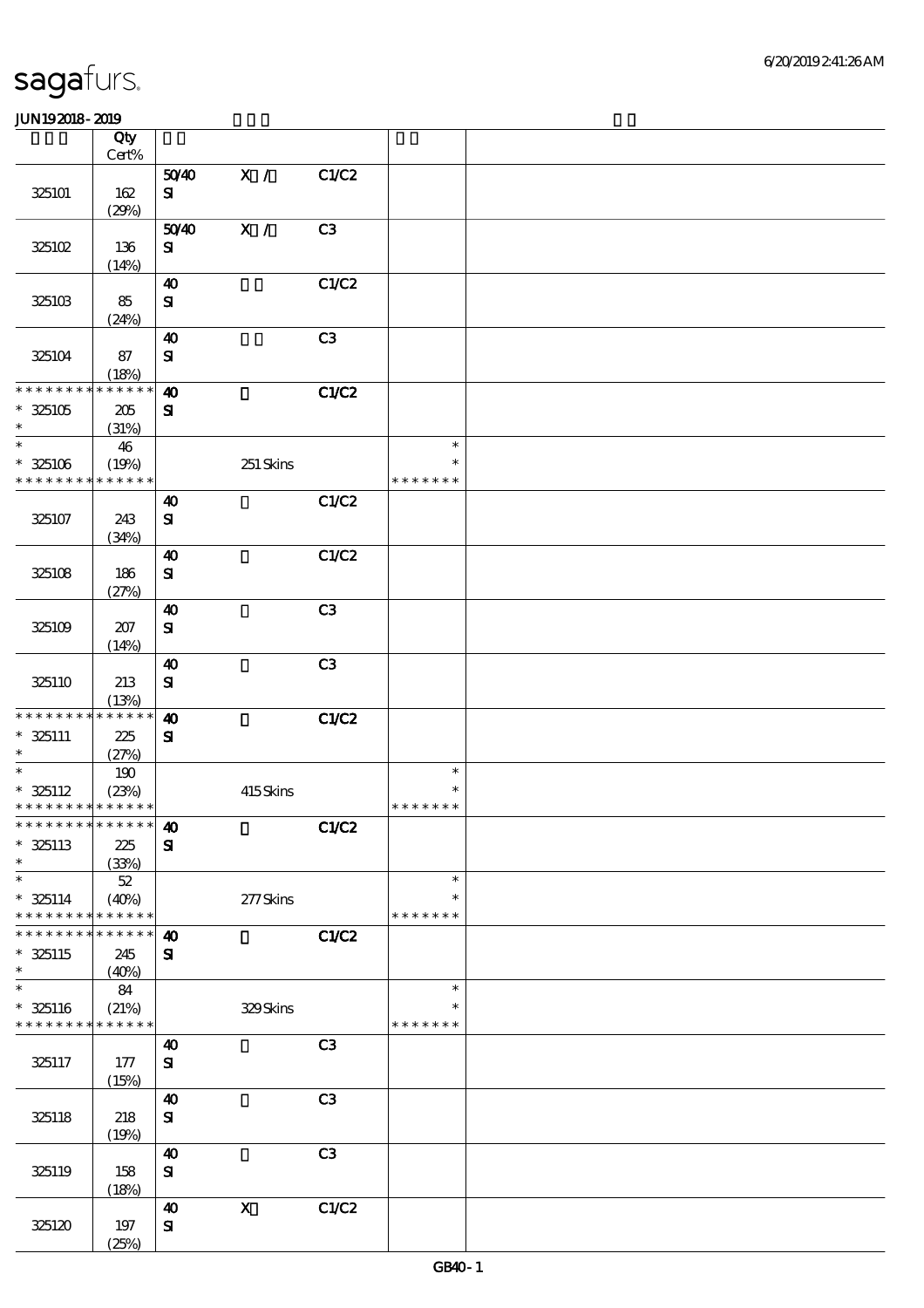|                 | Qty<br>$Cert\%$ |                            |                           |       |               |  |
|-----------------|-----------------|----------------------------|---------------------------|-------|---------------|--|
|                 |                 | $\boldsymbol{\omega}$      | $\mathbf{x}$              | C1/C2 |               |  |
| 325121          | $95\,$<br>(30%) | $\mathbf{S}$               |                           |       |               |  |
|                 |                 | $\boldsymbol{40}$          | $\mathbf X$               | C1/C2 |               |  |
| 325122          | 176<br>(20%)    | ${\bf s}$                  |                           |       |               |  |
|                 |                 | $\boldsymbol{\omega}$      | $\boldsymbol{\mathrm{X}}$ | C3    |               |  |
| 325123          | 128<br>(12%)    | ${\bf s}$                  |                           |       |               |  |
|                 |                 | $\boldsymbol{\omega}$      | $\mathbf X$               | C3    |               |  |
| 325124          | 85<br>(27%)     | ${\bf s}$                  |                           |       |               |  |
|                 |                 | $\boldsymbol{\omega}$      | $\overline{\mathbf{X}}$   | C3    |               |  |
| 325125          | $92\,$<br>(10%) | ${\bf S}$                  |                           |       |               |  |
|                 |                 | 5040                       | $\boldsymbol{\mathsf{z}}$ | C1/C2 |               |  |
| 325126          | 80<br>(27%)     | ${\bf s}$                  |                           |       |               |  |
|                 |                 | 5040                       | $\boldsymbol{\mathsf{z}}$ | C3    |               |  |
| 325127          | $77\,$<br>(20%) | ${\bf s}$                  |                           |       |               |  |
|                 |                 | 5040                       | $\mathbf{x}$              | C1/C2 |               |  |
| 325128          | 101<br>(24%)    | ${\bf s}$                  |                           |       |               |  |
|                 |                 | 5040                       | ${\bf x}$                 | C3    |               |  |
| 325129          | 65<br>(9%)      | ${\bf s}$                  |                           |       |               |  |
|                 |                 | 5040                       |                           | C2    |               |  |
| 325130          | 141<br>(35%)    | $\mathbf{B}$               | FG1                       |       |               |  |
|                 |                 | 5040                       |                           | C2    |               |  |
| 325131          | 135<br>(34%)    | $\, {\bf I} \! {\bf B} \,$ | FG1                       |       |               |  |
|                 |                 | 5040                       | $\mathbf{x}$              | C2    |               |  |
| 325132          | 169             | $\, {\bf I} \! {\bf B} \,$ | FG1                       |       |               |  |
|                 | (23%)           |                            |                           |       |               |  |
|                 |                 | 5040                       | X /                       | C2    |               |  |
| 325133          | 120<br>(22%)    | $\, {\bf I} \! {\bf B} \,$ |                           |       |               |  |
| * * * * * * * * | * * * * * *     | $\boldsymbol{\omega}$      | $\mathcal{L}$             | C2    |               |  |
| $* 325134$      | 225             | $\mathbf{B}$               |                           |       |               |  |
| $\ast$          | (19%)           |                            |                           |       |               |  |
| $\ast$          | 163             |                            |                           |       | $\ast$        |  |
| $* 325135$      | (17%)           |                            | 388Skins                  |       | ∗             |  |
| * * * * * * * * | * * * * * *     |                            |                           |       | * * * * * * * |  |
| * * * * * * * * | * * * * * *     | $\boldsymbol{\omega}$      | X / ZX                    | C2    |               |  |
| $* 325136$      | 205             | $\, {\bf I} \! {\bf B} \,$ |                           |       |               |  |
| $\ast$          | (21%)           |                            |                           |       |               |  |
| $\ast$          | 48              |                            |                           |       | $\ast$        |  |
| $* 325137$      | (25%)           |                            | 253Skins                  |       | $\ast$        |  |
| * * * * * * * * | * * * * * *     |                            |                           |       | * * * * * * * |  |
|                 |                 | 40                         | $\mathcal{L}$             | C2    |               |  |
| 325138          | 115             | П                          |                           |       |               |  |
|                 | (20%)           |                            |                           |       |               |  |
|                 |                 | 40                         | $\mathcal{L}$             | C2    |               |  |
| 325139          | 213             | $\mathbf I$                |                           |       |               |  |
|                 | (29%)           |                            |                           |       |               |  |
|                 |                 | 40                         | $\mathbf X$               | C1/C2 |               |  |
| 325140          | 75              | <b>SR/S</b>                |                           |       |               |  |
|                 | (40%)           |                            |                           |       |               |  |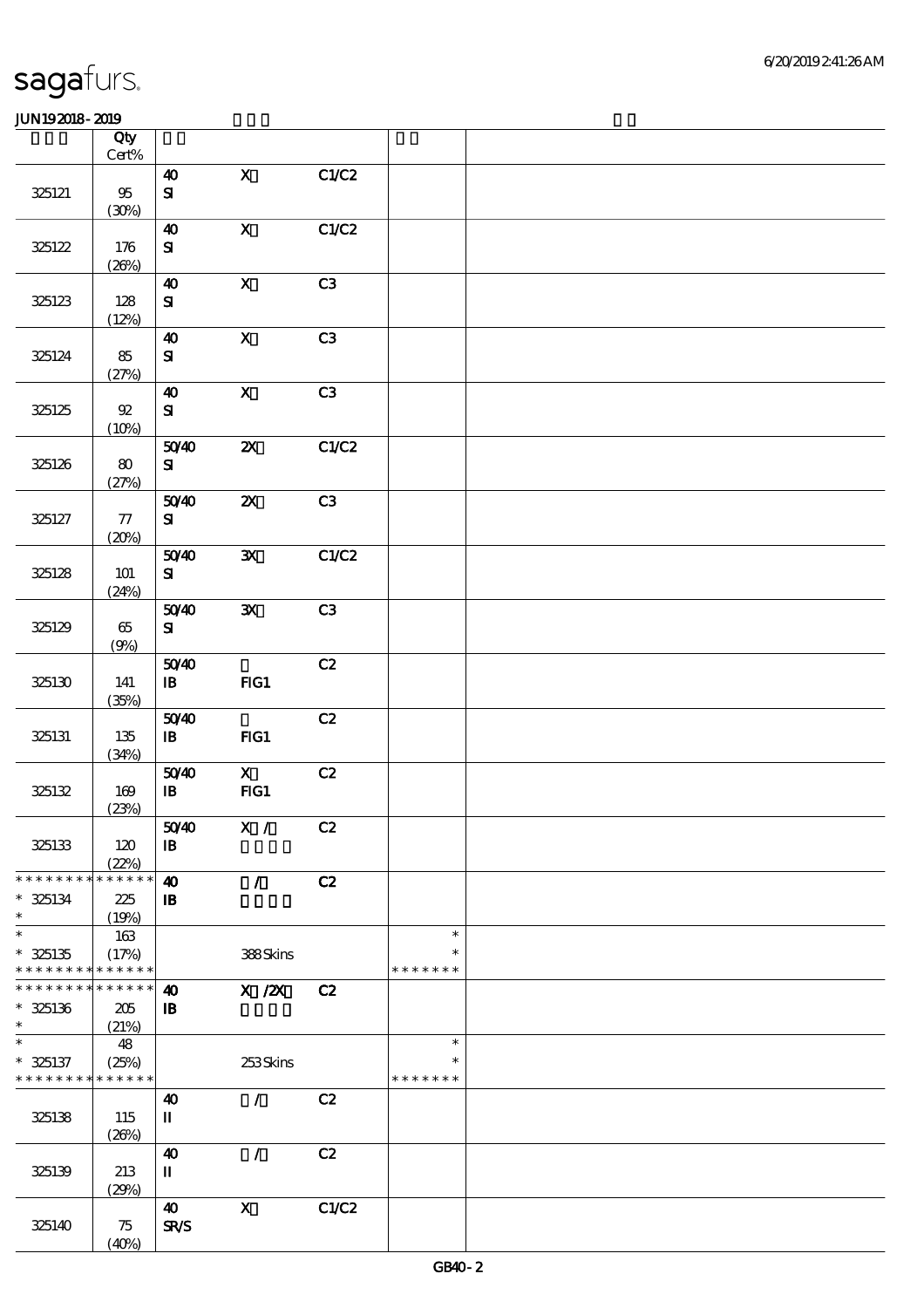|                                           | Qty                  |                       |                           |                |                  |  |
|-------------------------------------------|----------------------|-----------------------|---------------------------|----------------|------------------|--|
|                                           | Cert%                |                       |                           |                |                  |  |
|                                           |                      | 40                    |                           | C1/C2          |                  |  |
| 325141                                    | 202                  | <b>SR/S</b>           |                           |                |                  |  |
|                                           | (25%)                |                       |                           |                |                  |  |
| * * * * * * * * * * * * * *               |                      | 50YD                  | X /                       | C3             |                  |  |
| $* 325142$                                | 205                  | <b>SR/S</b>           |                           |                |                  |  |
| $\ast$                                    | (21%)                |                       |                           |                |                  |  |
| $\ast$                                    | 73                   |                       |                           |                | $\ast$           |  |
| $* 325143$                                | (21%)                |                       | 278Skins                  |                | $\ast$           |  |
| * * * * * * * * * * * * * *               |                      |                       |                           |                | * * * * * * *    |  |
|                                           |                      | 40                    |                           | C3             |                  |  |
| 325144                                    | 135                  | <b>SR/S</b>           |                           |                |                  |  |
|                                           | (43%)                |                       |                           |                |                  |  |
|                                           |                      | 40                    |                           | C1             |                  |  |
| 325145                                    | 154                  | <b>SAGA</b>           |                           |                |                  |  |
|                                           | (16%)                |                       |                           |                |                  |  |
| * * * * * * * * * * * * * *               |                      | $\boldsymbol{\omega}$ |                           | C2             |                  |  |
| $* 325146$                                | 205                  | <b>SAGA</b>           |                           |                |                  |  |
| $\ast$                                    | (23%)                |                       |                           |                |                  |  |
| $\ast$                                    | 189                  |                       |                           |                | $\ast$           |  |
| $* 325147$                                | (8%)                 |                       | 394Skins                  |                | $\ast$           |  |
| * * * * * * * * * * * * * *               |                      |                       |                           |                | * * * * * * *    |  |
| * * * * * * * * * * * * * *               |                      | $\boldsymbol{\omega}$ |                           | C3             |                  |  |
| $* 325148$                                | 205                  | <b>SR/S</b>           |                           |                |                  |  |
| $\ast$                                    | (17%)                |                       |                           |                |                  |  |
| $\ast$                                    | $99$                 |                       |                           |                | $\ast$           |  |
| $* 325149$                                | (4%)                 |                       | 304Skins                  |                |                  |  |
| * * * * * * * * * * * * * *               |                      |                       |                           |                | * * * * * * *    |  |
| * * * * * * * * * * * * * *               |                      | $\boldsymbol{\omega}$ |                           | C1             |                  |  |
| $* 325150$                                | 205                  | <b>SAGA</b>           |                           |                |                  |  |
| $\ast$                                    | (22%)                |                       |                           |                |                  |  |
| $\ast$                                    |                      |                       |                           |                | $\ast$           |  |
| $* 325151$                                | 180                  |                       | $\boldsymbol{2}$          |                | $\ast$           |  |
| $\ast$                                    | (23%)                |                       |                           |                | $\ast$           |  |
| $\ast$                                    | 109                  |                       |                           |                | $\ast$           |  |
| $* 325152$                                | (14%)                |                       | 494Skins                  |                | $\ast$           |  |
| * * * * * * * * * * * * * *               |                      |                       |                           |                | * * * * * * *    |  |
| *************** <b>40</b>                 |                      |                       |                           | C2             |                  |  |
| $* 325153$                                | 205                  | <b>SAGA</b>           |                           |                |                  |  |
| $\ast$<br>$\ast$                          | (7%)                 |                       |                           |                | $\ast$           |  |
|                                           |                      |                       |                           |                |                  |  |
| $* 325154$<br>$\ast$                      | 180                  |                       | $\boldsymbol{2}$          |                | $\ast$<br>$\ast$ |  |
| $\ast$                                    | (5%)                 |                       |                           |                |                  |  |
|                                           | 189                  |                       |                           |                | $\ast$           |  |
| $* 325155$<br>* * * * * * * * * * * * * * | (4%)                 |                       | 574Skins                  |                | * * * * * * *    |  |
|                                           |                      |                       |                           | C <sub>3</sub> |                  |  |
|                                           |                      | 40                    |                           |                |                  |  |
| 325156                                    | 143                  | <b>SAGA</b>           |                           |                |                  |  |
| * * * * * * * *                           | $(\Theta)$<br>****** | $\boldsymbol{\omega}$ | $\boldsymbol{\mathsf{X}}$ | C1/C2          |                  |  |
| $* 325157$                                | 205                  | <b>SAGA</b>           |                           |                |                  |  |
| $\ast$                                    |                      |                       |                           |                |                  |  |
| $\ast$                                    | (16%)<br>110         |                       |                           |                | $\ast$           |  |
| $* 325158$                                | (7%)                 |                       | 315Skins                  |                |                  |  |
| * * * * * * * * * * * * * *               |                      |                       |                           |                | * * * * * * *    |  |
| * * * * * * * *                           | * * * * * *          | $\boldsymbol{\omega}$ | $\mathbf X$               | C <sub>3</sub> |                  |  |
| $* 325159$                                | 205                  | <b>SAGA</b>           |                           |                |                  |  |
| $\ast$                                    | (10%)                |                       |                           |                |                  |  |
| $\ast$                                    | 166                  |                       |                           |                | $\ast$           |  |
| $* 325160$                                | (4%)                 |                       | 371 Skins                 |                | *                |  |
| * * * * * * * * * * * * * *               |                      |                       |                           |                | * * * * * * *    |  |
|                                           |                      |                       |                           |                |                  |  |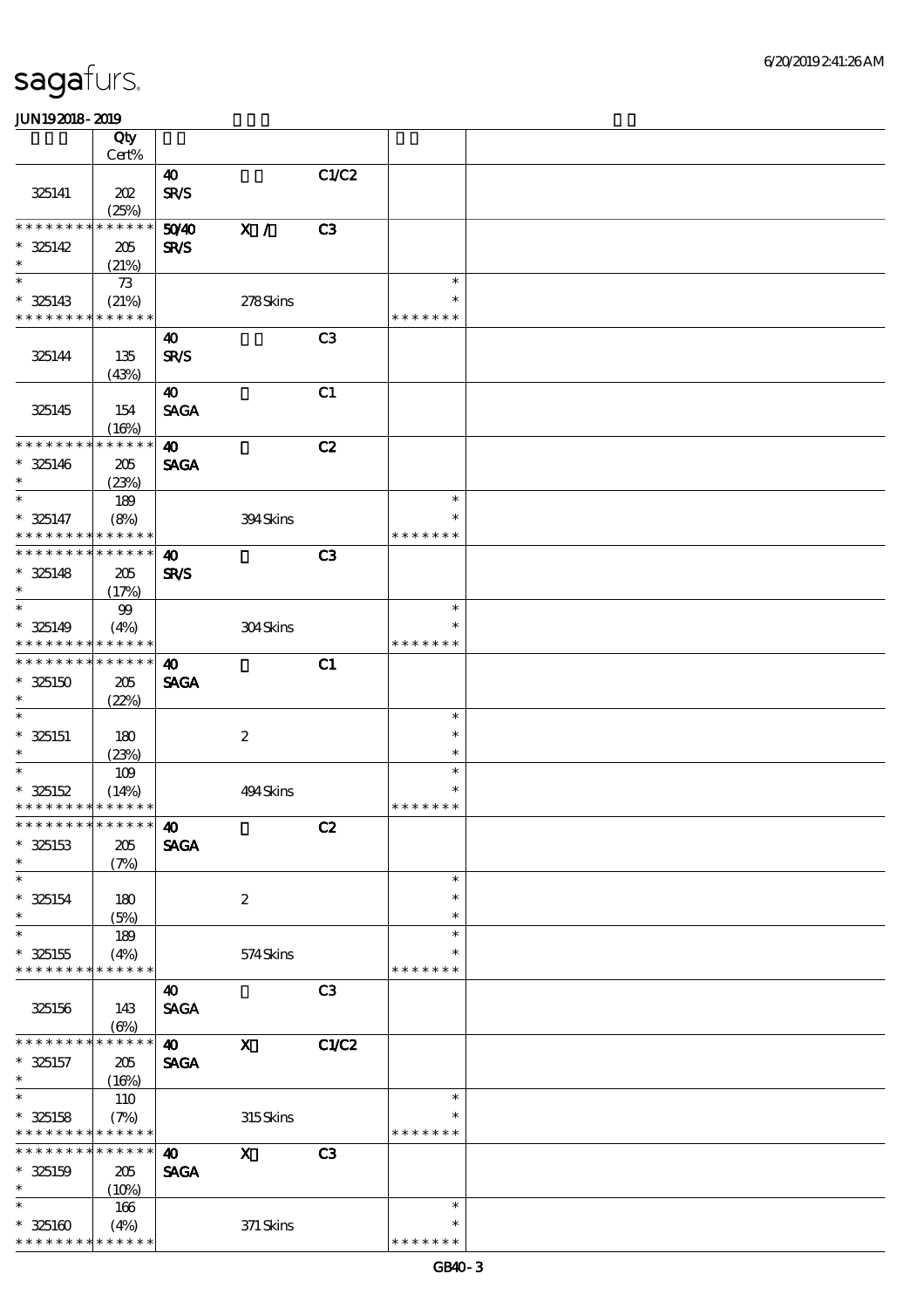|                                         | Qty<br>Cert%                |                                      |                                       |       |                                   |  |
|-----------------------------------------|-----------------------------|--------------------------------------|---------------------------------------|-------|-----------------------------------|--|
| 325161                                  | 111                         | $\boldsymbol{\omega}$<br><b>SR/S</b> | $\boldsymbol{\mathsf{z}}$             | C1/C2 |                                   |  |
| 325162                                  | (17%)<br>114                | $\boldsymbol{\omega}$<br><b>SR/S</b> | $\boldsymbol{\mathsf{z}}$             | C3    |                                   |  |
| 325163                                  | (4%)<br>173                 | 5040<br><b>SAGA</b>                  | $\mathbf{x}$                          | C1/C2 |                                   |  |
| 325164                                  | (15%)<br><b>101</b>         | 40<br><b>SAGA</b>                    | ${\bf X}$                             | C1/C2 |                                   |  |
| 325165                                  | (28%)<br>125                | 5040<br><b>SAGA</b>                  | $\mathbf{x}$                          | C3    |                                   |  |
| 325166                                  | (12%)<br>149                | 5040<br>$I$ A                        | FIG1                                  | C1/C2 |                                   |  |
| * * * * * * * *<br>$* 325167$           | (40%)<br>* * * * * *<br>205 | 50 <sup>/40</sup><br>IA              | $HG1$                                 | C1/C2 |                                   |  |
| $\ast$<br>$\ast$<br>$* 325168$          | (40%)<br>25<br>(44%)        |                                      | 230Skins                              |       | $\ast$<br>$\ast$                  |  |
| * * * * * * * *                         | * * * * * *                 |                                      |                                       |       | * * * * * * *                     |  |
| 325169                                  | 182<br>(27%)                | 5040<br>IA                           | $\mathbf{X}$<br>FG1                   | C1/C2 |                                   |  |
| 325170                                  | 76<br>(23%)                 | 5040<br>IA                           | $ZX$ / $ZX$<br>FG1                    | C1/C2 |                                   |  |
| 325171                                  | $187\,$<br>(20%)            | 5040<br>IA                           | X /                                   | C2    |                                   |  |
| * * * * * * * *<br>$* 325172$<br>$\ast$ | * * * * * *<br>205<br>(8%)  | $\boldsymbol{\omega}$<br>IA          | $\mathcal{L}$                         | C2    |                                   |  |
| $\ast$                                  |                             |                                      |                                       |       | $\ast$                            |  |
| $* 325173$<br>$\ast$                    | 180<br>$(\Theta)$           |                                      | $\boldsymbol{2}$                      |       | $\ast$<br>$\ast$                  |  |
| $\ast$<br>$* 325174$<br>$\ast$          | 180<br>(12%)                |                                      | $\,3$                                 |       | $\ast$<br>$\ast$<br>$\ast$        |  |
| $\ast$<br>$* 325175$<br>$\ast$          | 180<br>(8%)                 |                                      | $\boldsymbol{4}$                      |       | $\ast$<br>$\ast$<br>$\ast$        |  |
| $\ast$<br>$* 325176$<br>* * * * * * * * | 96<br>(8%)<br>* * * * * *   |                                      | 841 Skins                             |       | $\ast$<br>∗<br>* * * * * * *      |  |
| * * * * * * * *<br>$* 325177$<br>$\ast$ | * * * * * *<br>205<br>(4%)  | $\boldsymbol{\omega}$<br>IA          | $\boldsymbol{\mathrm{X}}$ / <b>ZX</b> | C2    |                                   |  |
| $\ast$<br>$* 325178$<br>* * * * * * * * | 125<br>(4%)<br>* * * * * *  |                                      | 330Skins                              |       | $\ast$<br>$\ast$<br>* * * * * * * |  |
| 325179                                  | 191<br>(15%)                | 40<br>IA                             | $X$ / $ZX$                            | C2    |                                   |  |
| 325180                                  | 105<br>(22%)                | $\boldsymbol{\omega}$<br><b>SROY</b> |                                       | C1    |                                   |  |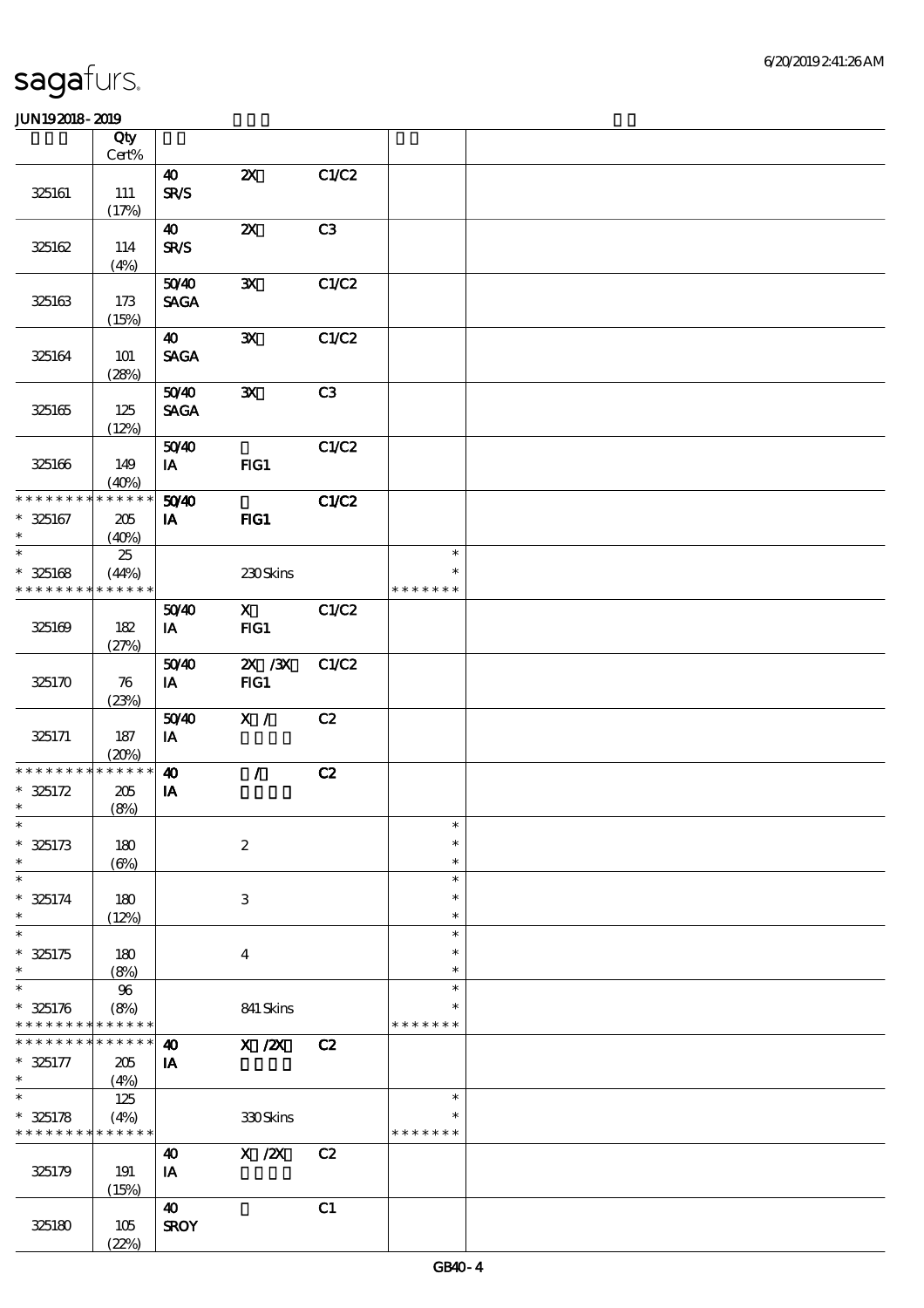|                             | Qty   |                       |                           |       |               |  |
|-----------------------------|-------|-----------------------|---------------------------|-------|---------------|--|
|                             | Cert% |                       |                           |       |               |  |
|                             |       | $\boldsymbol{\omega}$ |                           | C2    |               |  |
| 325181                      | 165   | <b>SROY</b>           |                           |       |               |  |
|                             | (16%) |                       |                           |       |               |  |
|                             |       | 40                    |                           | C3    |               |  |
| 325182                      | $93$  | <b>SROY</b>           |                           |       |               |  |
|                             | (63%) |                       |                           |       |               |  |
| * * * * * * * * * * * * * * |       | $\boldsymbol{\omega}$ |                           | C1/C2 |               |  |
| $* 325183$                  | 225   | <b>SROY</b>           |                           |       |               |  |
| $\ast$                      | (19%) |                       |                           |       |               |  |
| $\ast$                      | 48    |                       |                           |       | $\ast$        |  |
| $* 325184$                  | (8%)  |                       | 273Skins                  |       | $\ast$        |  |
| * * * * * * * * * * * * * * |       |                       |                           |       | * * * * * * * |  |
|                             |       | $\boldsymbol{\omega}$ |                           | C3    |               |  |
| 325185                      | 170   | <b>SROY</b>           |                           |       |               |  |
|                             | (13%) |                       |                           |       |               |  |
|                             |       | $\boldsymbol{\omega}$ | $\boldsymbol{\mathrm{X}}$ | C1/C2 |               |  |
| 325186                      | 145   | <b>SROY</b>           |                           |       |               |  |
|                             | (11%) |                       |                           |       |               |  |
|                             |       | 40                    | $\mathbf x$               | C3    |               |  |
| 325187                      | 102   | <b>SROY</b>           |                           |       |               |  |
|                             | (7%)  |                       |                           |       |               |  |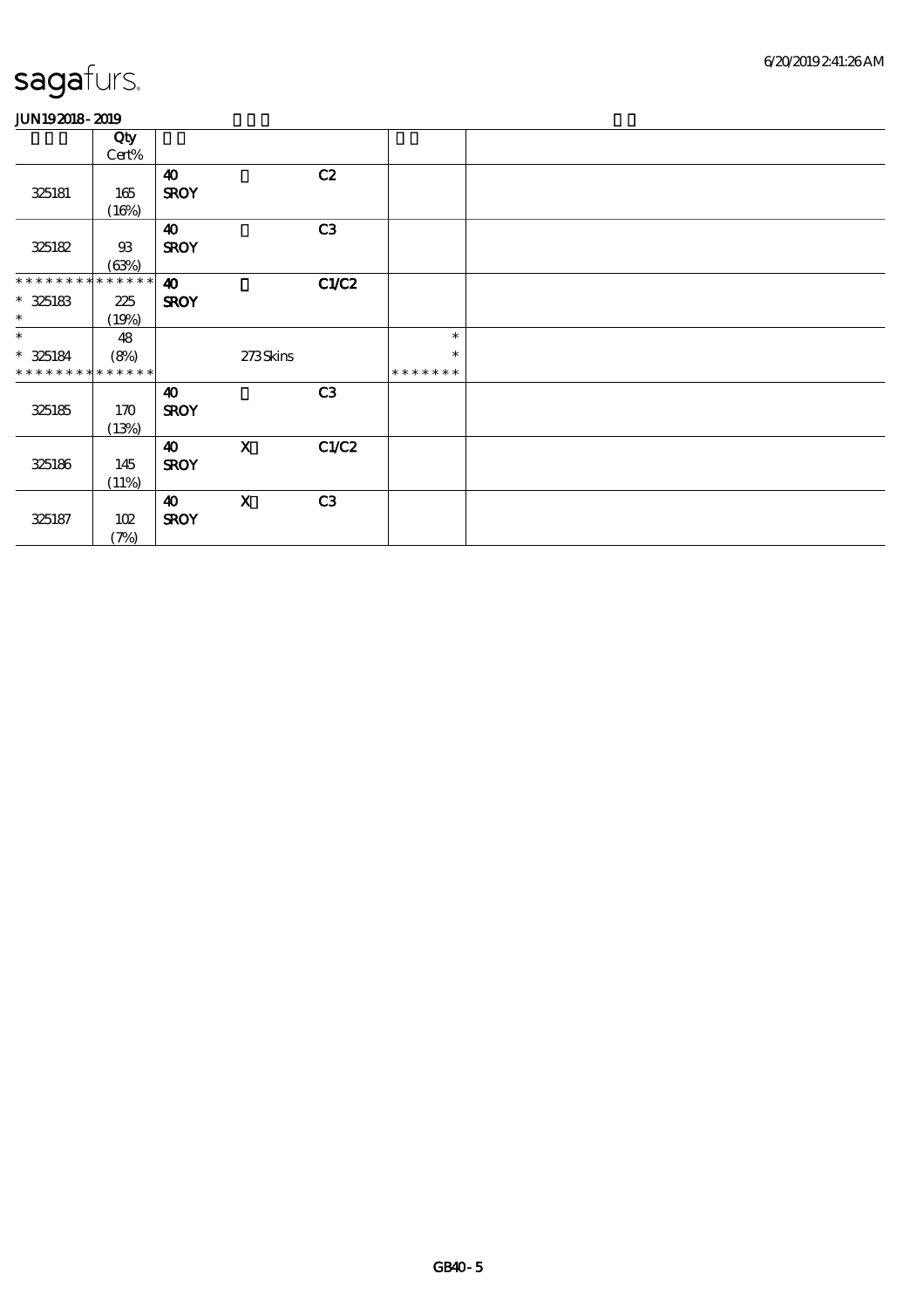|                               | Qty<br>Cert%         |                             |                  |                |               |  |
|-------------------------------|----------------------|-----------------------------|------------------|----------------|---------------|--|
|                               |                      |                             |                  |                |               |  |
|                               |                      | 40'30                       | 5X               | C2             |               |  |
| 325241                        | ${\bf 33}$           | $S\!S\!I$                   |                  |                |               |  |
|                               | (42%)                |                             |                  |                |               |  |
|                               |                      | 40'30                       | 3X / 2X          | C2             |               |  |
| 325242                        | 58                   | ${\bf s}$                   |                  |                |               |  |
|                               | (18%)                |                             |                  |                |               |  |
| * * * * * * *                 | * * * * * *          | $\boldsymbol{\mathfrak{D}}$ | X /              | C1/C2          |               |  |
|                               |                      |                             |                  |                |               |  |
| $* 325243$                    | 245                  | ${\bf s}$                   |                  |                |               |  |
| $\ast$                        | (28%)                |                             |                  |                |               |  |
| $\ast$                        | 189                  |                             |                  |                | $\ast$        |  |
| $* 325244$                    | (44%)                |                             | 434Skins         |                | $\ast$        |  |
| * * * * * * * *               | * * * * * *          |                             |                  |                | * * * * * * * |  |
|                               |                      | $\boldsymbol{\mathfrak{D}}$ | X /              | C <sub>3</sub> |               |  |
| 325245                        | 230                  | ${\bf s}$                   |                  |                |               |  |
|                               | (15%)                |                             |                  |                |               |  |
|                               |                      | $\boldsymbol{\mathfrak{D}}$ |                  | C1/C2          |               |  |
|                               |                      |                             |                  |                |               |  |
| 325246                        | 248                  | ${\bf s}$                   |                  |                |               |  |
|                               | (35%)                |                             |                  |                |               |  |
|                               |                      | $\boldsymbol{\mathfrak{D}}$ |                  | C <sub>3</sub> |               |  |
| 325247                        | 209                  | $\mathbf{S}$                |                  |                |               |  |
|                               | (12%)                |                             |                  |                |               |  |
| * * * * * * * *               | * * * * * *          | $\boldsymbol{\mathfrak{D}}$ |                  | C1             |               |  |
| $* 325248$                    | 245                  | ${\bf s}$                   |                  |                |               |  |
| $\ast$                        | (41%)                |                             |                  |                |               |  |
| $\ast$                        | 125                  |                             |                  |                | $\ast$        |  |
| $* 325249$                    |                      |                             |                  |                |               |  |
|                               | (36%)<br>* * * * * * |                             | 370Skins         |                | * * * * * * * |  |
| * * * * * * * *               |                      |                             |                  |                |               |  |
| * * * * * * * *               | * * * * * *          | $\boldsymbol{\mathfrak{D}}$ |                  | C1/C2          |               |  |
| $* 325250$                    | 245                  | ${\bf s}$                   |                  |                |               |  |
| $\ast$                        | (40%)                |                             |                  |                |               |  |
| $\ast$                        |                      |                             |                  |                | $\ast$        |  |
| $* 325251$                    | 220                  |                             | $\boldsymbol{2}$ |                | $\ast$        |  |
| $\ast$                        | (42%)                |                             |                  |                | $\ast$        |  |
| $\ast$                        | 154                  |                             |                  |                | $\ast$        |  |
| $* 325252$                    | (22%)                |                             | 619Skins         |                | $\ast$        |  |
| * * * * * * * * * * * * * *   |                      |                             |                  |                | * * * * * * * |  |
|                               |                      |                             |                  |                |               |  |
|                               |                      | $\boldsymbol{\mathfrak{D}}$ |                  | C1/C2          |               |  |
| 325253                        | 45                   | ${\bf s}$                   |                  |                |               |  |
|                               | (46%)                |                             |                  |                |               |  |
| * * * * * * * *               | * * * * * *          | $\boldsymbol{\mathfrak{D}}$ |                  | C2             |               |  |
| $* 325254$                    | 245                  | ${\bf s}$                   |                  |                |               |  |
| $\ast$                        | (30%)                |                             |                  |                |               |  |
| $\ast$                        | 185                  |                             |                  |                | $\ast$        |  |
| $* 325255$                    | (23%)                |                             | 430Skins         |                |               |  |
| * * * * * * * *               | * * * * * *          |                             |                  |                | * * * * * * * |  |
| * * * * * * * *               | * * * * * *          |                             |                  |                |               |  |
|                               |                      | $\boldsymbol{\mathfrak{D}}$ |                  | C <sub>3</sub> |               |  |
| $* 325256$                    | 245                  | ${\bf s}$                   |                  |                |               |  |
| $\ast$                        | (18%)                |                             |                  |                |               |  |
| $\ast$                        | $50\,$               |                             |                  |                | $\ast$        |  |
| $* 325257$                    | (16%)                |                             | 295Skins         |                | ∗             |  |
| * * * * * * * *               | * * * * * *          |                             |                  |                | * * * * * * * |  |
| * * * * * * * *               | * * * * * *          | $\boldsymbol{\mathfrak{D}}$ |                  | C <sub>3</sub> |               |  |
| $* 325258$                    | 245                  | ${\bf s}$                   |                  |                |               |  |
| $\ast$                        | (22%)                |                             |                  |                |               |  |
| $\ast$                        | 123                  |                             |                  |                | $\ast$        |  |
|                               |                      |                             |                  |                | $\ast$        |  |
| $* 325259$<br>* * * * * * * * | (8%)<br>* * * * * *  |                             | 368Skins         |                | * * * * * * * |  |
|                               |                      |                             |                  |                |               |  |
|                               |                      | $\boldsymbol{\mathfrak{D}}$ |                  | C1             |               |  |
| 325260                        | 232                  | $\mathbf{S}$                |                  |                |               |  |
|                               | (50%)                |                             |                  |                |               |  |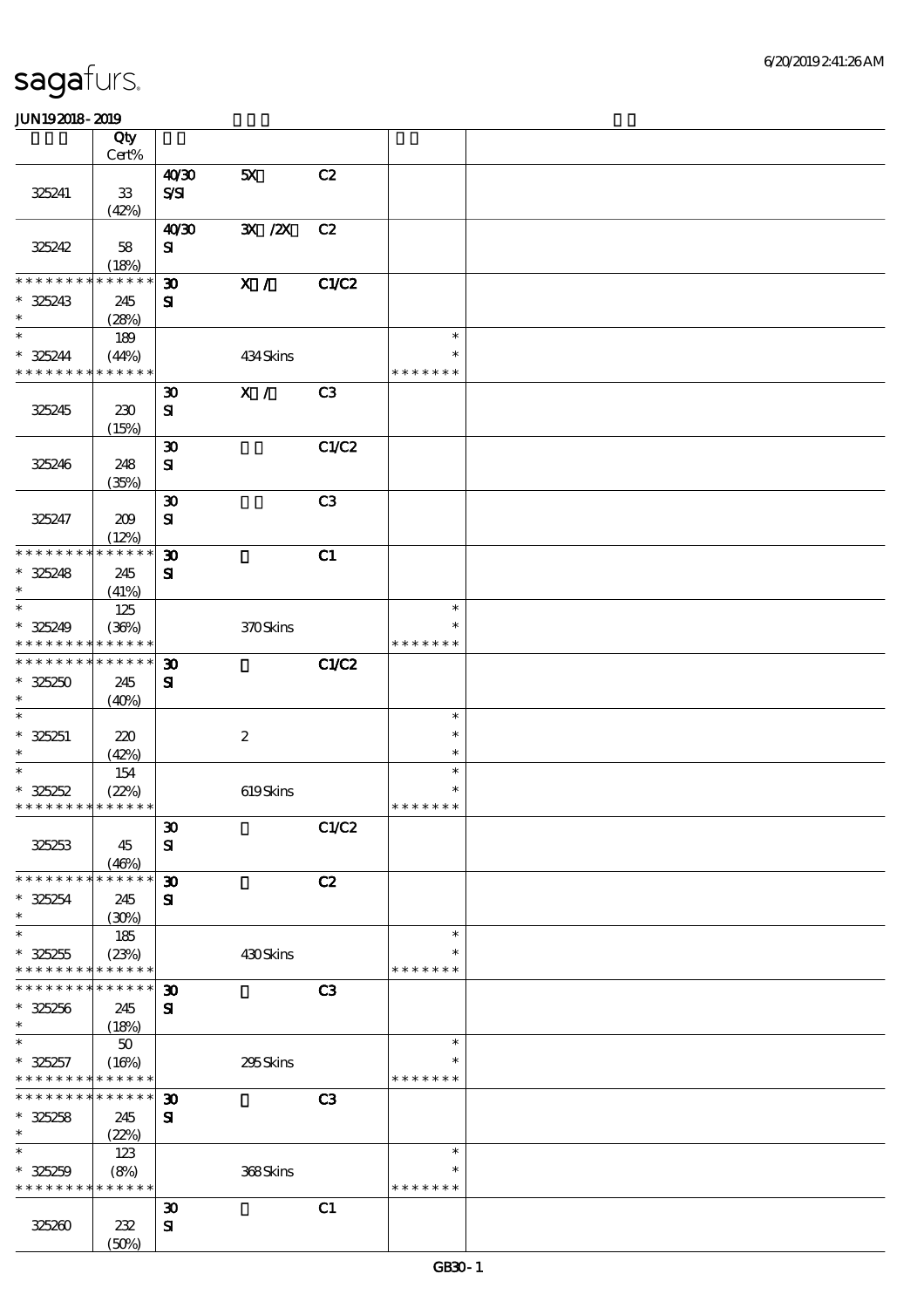|                                                        | Qty                         |                             |                           |                |               |  |
|--------------------------------------------------------|-----------------------------|-----------------------------|---------------------------|----------------|---------------|--|
|                                                        | Cert%                       |                             |                           |                |               |  |
| * * * * * * * *                                        | $******$                    | $\boldsymbol{\mathfrak{D}}$ |                           | C1             |               |  |
| $* 325261$<br>$\ast$                                   | 220                         | ${\bf s}$                   |                           |                |               |  |
| $\ast$                                                 | (58%)                       |                             |                           |                | $\ast$        |  |
|                                                        | 133                         |                             |                           |                | $\ast$        |  |
| $* 325262$<br>* * * * * * * * <mark>* * * * * *</mark> | (57%)                       |                             | 353Skins                  |                | * * * * * * * |  |
| * * * * * * * *                                        | * * * * * *                 |                             |                           |                |               |  |
|                                                        |                             | $\boldsymbol{\mathfrak{D}}$ |                           | <b>C1/C2</b>   |               |  |
| $* 325263$<br>$\ast$                                   | 245                         | ${\bf s}$                   |                           |                |               |  |
| $\ast$                                                 | (41%)                       |                             |                           |                | $\ast$        |  |
|                                                        |                             |                             |                           |                | $\ast$        |  |
| $* 325264$<br>$\ast$                                   | 220                         |                             | $\boldsymbol{2}$          |                | $\ast$        |  |
| $\ast$                                                 | (31%)                       |                             |                           |                | $\ast$        |  |
|                                                        | 161                         |                             |                           |                | $\ast$        |  |
| $* 325265$<br>* * * * * * * * * * * * * *              | (35%)                       |                             | 626Skins                  |                | * * * * * * * |  |
| * * * * * * * *                                        | * * * * * *                 |                             |                           |                |               |  |
|                                                        |                             | $\boldsymbol{\mathfrak{D}}$ |                           | <b>C1/C2</b>   |               |  |
| $* 325266$<br>$\ast$                                   | 225                         | ${\bf s}$                   |                           |                |               |  |
| $\ast$                                                 | (48%)                       |                             |                           |                | $\ast$        |  |
| $* 325267$                                             |                             |                             |                           |                | $\ast$        |  |
| $\ast$                                                 | 200                         |                             | $\boldsymbol{2}$          |                | $\ast$        |  |
| $\ast$                                                 | (32%)                       |                             |                           |                | $\ast$        |  |
|                                                        |                             |                             |                           |                | $\ast$        |  |
| $* 325268$<br>$\ast$                                   | 200                         |                             | 3                         |                | $\ast$        |  |
| $\ast$                                                 | (41%)                       |                             |                           |                | $\ast$        |  |
|                                                        | 200                         |                             |                           |                | $\ast$        |  |
| $* 325209$<br>* * * * * * * *                          | (33%)<br>* * * * * *        |                             | 825Skins                  |                | * * * * * * * |  |
|                                                        |                             |                             |                           |                |               |  |
|                                                        |                             | $\boldsymbol{\mathfrak{D}}$ |                           | C2             |               |  |
| 325270                                                 | 253                         | ${\bf S}$                   |                           |                |               |  |
| * * * * * * * *                                        | (20%)<br>* * * * * *        |                             |                           |                |               |  |
|                                                        |                             | $\boldsymbol{\mathfrak{D}}$ |                           | C <sub>3</sub> |               |  |
| $* 325271$<br>$\ast$                                   | 245                         | ${\bf s}$                   |                           |                |               |  |
| $\ast$                                                 | (17%)                       |                             |                           |                | $\ast$        |  |
| $* 325272$                                             | 90                          |                             |                           |                | $\ast$        |  |
| * * * * * * * * * * * * * *                            | (8%)                        |                             | 335Skins                  |                | * * * * * * * |  |
| *************** 30                                     |                             |                             |                           |                |               |  |
| $* 325273$                                             | 245                         | ${\bf s}$                   |                           | C3             |               |  |
| $\ast$                                                 |                             |                             |                           |                |               |  |
| $\ast$                                                 | (20%)<br>$\boldsymbol{\pi}$ |                             |                           |                | $\ast$        |  |
| $* 325274$                                             | (19%)                       |                             | 321 Skins                 |                | $\ast$        |  |
| * * * * * * * *                                        | * * * * * *                 |                             |                           |                | * * * * * * * |  |
|                                                        |                             | $\boldsymbol{\mathfrak{D}}$ |                           | C <sub>3</sub> |               |  |
| 325275                                                 | 232                         | $\mathbf{S}$                |                           |                |               |  |
|                                                        | (21%)                       |                             |                           |                |               |  |
|                                                        |                             | $\boldsymbol{\mathfrak{D}}$ | $\boldsymbol{\mathrm{X}}$ | C1             |               |  |
| 325276                                                 | 212                         | ${\bf s}$                   |                           |                |               |  |
|                                                        | (50%)                       |                             |                           |                |               |  |
|                                                        |                             | $\boldsymbol{\mathfrak{D}}$ | $\mathbf{x}$              | C1/C2          |               |  |
| 325277                                                 | 236                         | ${\bf s}$                   |                           |                |               |  |
|                                                        | (44%)                       |                             |                           |                |               |  |
| * * * * * * *                                          | * * * * * *                 | $\boldsymbol{\mathfrak{D}}$ | $\mathbf X$               | C2             |               |  |
| $* 325278$                                             | 245                         | ${\bf s}$                   |                           |                |               |  |
| $\ast$                                                 | (36%)                       |                             |                           |                |               |  |
| $\ast$                                                 |                             |                             |                           |                | $\ast$        |  |
| $* 325279$                                             | 220                         |                             | $\boldsymbol{z}$          |                | $\ast$        |  |
| $\ast$                                                 | (32%)                       |                             |                           |                | $\ast$        |  |
| $\ast$                                                 | 186                         |                             |                           |                | $\ast$        |  |
| $* 325280$                                             | (33%)                       |                             | 651 Skins                 |                | $\ast$        |  |
| * * * * * * * *                                        | * * * * * *                 |                             |                           |                | * * * * * * * |  |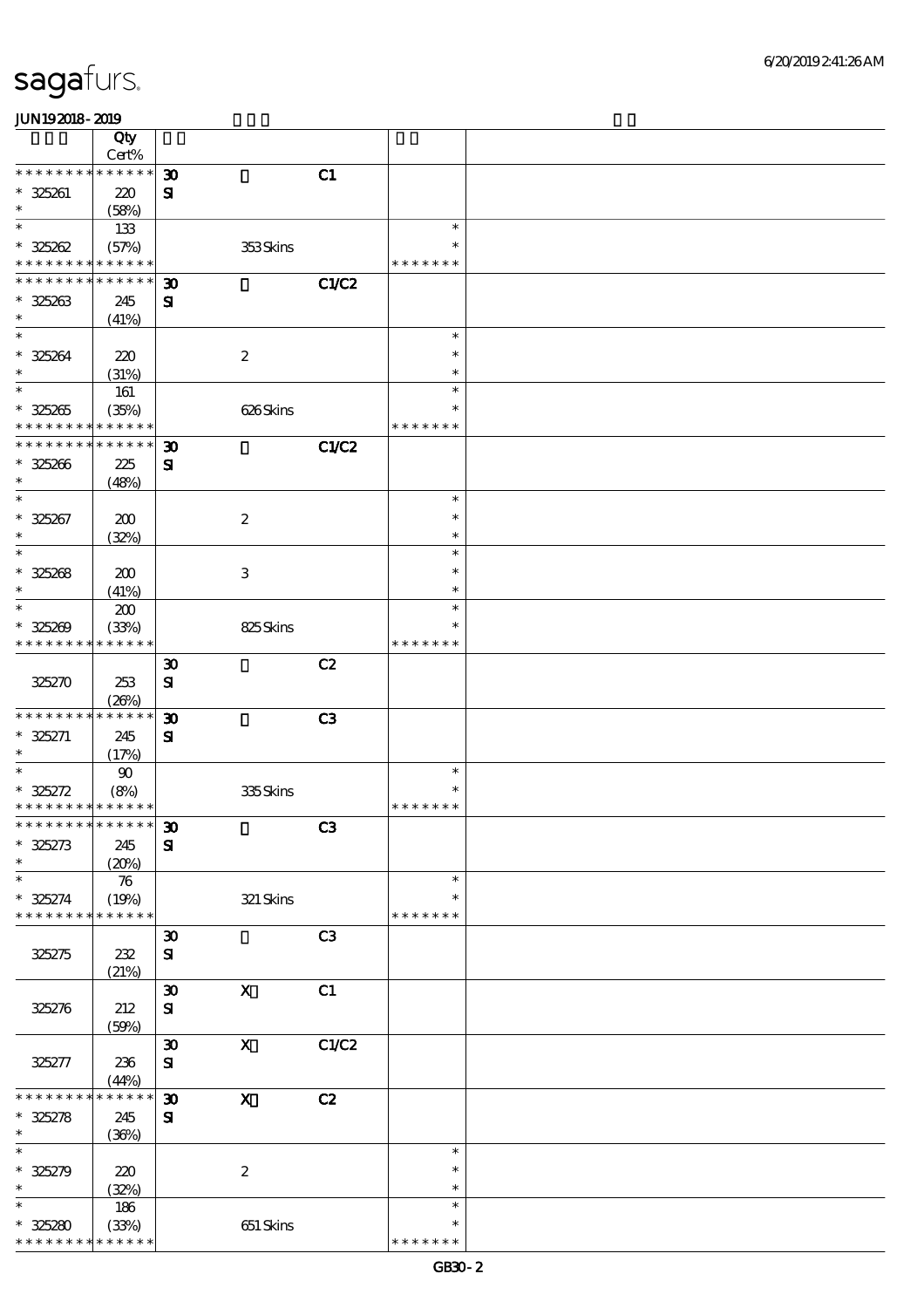|                 | Qty<br>$Cert\%$ |                             |                           |       |               |  |
|-----------------|-----------------|-----------------------------|---------------------------|-------|---------------|--|
|                 |                 |                             | $\mathbf{x}$              | C3    |               |  |
|                 |                 | $\boldsymbol{\mathfrak{D}}$ |                           |       |               |  |
| 325281          | 215             | ${\bf S}$                   |                           |       |               |  |
|                 | (12%)           |                             |                           |       |               |  |
|                 |                 | $\pmb{\mathfrak{D}}$        | $\mathbf X$               | C3    |               |  |
| 325282          | 148             | ${\bf S}$                   |                           |       |               |  |
|                 | (24%)           |                             |                           |       |               |  |
|                 |                 | $\boldsymbol{\mathfrak{D}}$ | $\boldsymbol{\mathrm{X}}$ | C3    |               |  |
| 325283          | 114             | ${\bf s}$                   |                           |       |               |  |
|                 | (21%)           |                             |                           |       |               |  |
|                 |                 | $\boldsymbol{\mathfrak{D}}$ | $\boldsymbol{\mathsf{z}}$ | C1/C2 |               |  |
| 325284          | $162$           | ${\bf s}$                   |                           |       |               |  |
|                 | (30%)           |                             |                           |       |               |  |
|                 |                 | $\boldsymbol{\mathfrak{D}}$ | $\boldsymbol{\mathsf{X}}$ | C3    |               |  |
| 325285          | 85              | $S\mathcal{S}$              |                           |       |               |  |
|                 | (14%)           |                             |                           |       |               |  |
|                 |                 | $\boldsymbol{\mathfrak{D}}$ | $X \, X$                  | C1/C2 |               |  |
| 325286          | $92\,$          | ${\bf S\!I}$                |                           |       |               |  |
|                 | (31%)           |                             |                           |       |               |  |
|                 |                 | $\boldsymbol{\mathfrak{D}}$ | $\mathbf{x}$              | C1/C2 |               |  |
| 325287          | 161             | ${\bf s}$                   |                           |       |               |  |
|                 | (31%)           |                             |                           |       |               |  |
|                 |                 | $\boldsymbol{\mathfrak{D}}$ | $\mathbf{x}$              | C3    |               |  |
|                 |                 | $S\!S\!S\!I$                |                           |       |               |  |
| 325288          | 108             |                             |                           |       |               |  |
|                 | (7%)            |                             |                           |       |               |  |
|                 |                 | 40'30                       |                           | C2    |               |  |
| 325289          | <b>101</b>      | $\mathbf{B}$                | SL1                       |       |               |  |
|                 | (19%)           |                             |                           |       |               |  |
|                 |                 | 40'30                       | $\mathbf{X}$ /            | C2    |               |  |
| 325290          | 159             | $\, {\bf I} \! {\bf B} \,$  | FG1                       |       |               |  |
|                 | (27%)           |                             |                           |       |               |  |
|                 |                 | $\boldsymbol{\mathfrak{D}}$ |                           | C2    |               |  |
| 325291          | 259             | $\, {\bf I} \! {\bf B} \,$  | FG1                       |       |               |  |
|                 | (37%)           |                             |                           |       |               |  |
| * * * * * * * * | ******          | $\boldsymbol{\mathfrak{D}}$ |                           | C2    |               |  |
| $* 325292$      | 245             | ${\bf I\!B}$                | HG1                       |       |               |  |
| $\ast$          | (31%)           |                             |                           |       |               |  |
| $\ast$          | 153             |                             |                           |       | $\ast$        |  |
| $* 325293$      | (31%)           |                             | 398Skins                  |       | $\ast$        |  |
| * * * * * * *   | * * * * * *     |                             |                           |       | * * * * * * * |  |
| * * * * * *     | * * * * * *     | 30                          | $\mathbf{x}$              | C2    |               |  |
| $* 325294$      | 245             | $\mathbf{B}$                | FIG1                      |       |               |  |
| $\ast$          | (32%)           |                             |                           |       |               |  |
| $\ast$          | 159             |                             |                           |       | $\ast$        |  |
| $* 325295$      | (41%)           |                             | 404Skins                  |       |               |  |
| * * * * * * * * | * * * * * *     |                             |                           |       | * * * * * * * |  |
| * * *           | * * * * * *     | 40 <sup>30</sup>            | $X$ / $X$                 | C2    |               |  |
| $* 325296$      | 245             | $\, {\bf I} \! {\bf B} \,$  | $HG1$                     |       |               |  |
| $\ast$          | (18%)           |                             |                           |       |               |  |
| $\ast$          | 49              |                             |                           |       | $\ast$        |  |
| * 325297        | (20%)           |                             | 294Skins                  |       | $\ast$        |  |
| * * * * * * * * | * * * * * *     |                             |                           |       | * * * * * * * |  |
|                 |                 | $\boldsymbol{\mathfrak{D}}$ | X /                       | C2    |               |  |
| 325298          | 197             | $\mathbf{B}$                |                           |       |               |  |
|                 | (21%)           |                             |                           |       |               |  |
| * * * * * *     | * * * * * *     | $\boldsymbol{\mathfrak{D}}$ | $\mathcal{L}$             | C2    |               |  |
| $* 325299$      | 245             | $\, {\bf B}$                |                           |       |               |  |
| $\ast$          | (21%)           |                             |                           |       |               |  |
| $\ast$          |                 |                             |                           |       | $\ast$        |  |
| $* 325300$      | 220             |                             | $\boldsymbol{2}$          |       | $\ast$        |  |
| $\ast$          | (19%)           |                             |                           |       | $\ast$        |  |
|                 |                 |                             |                           |       |               |  |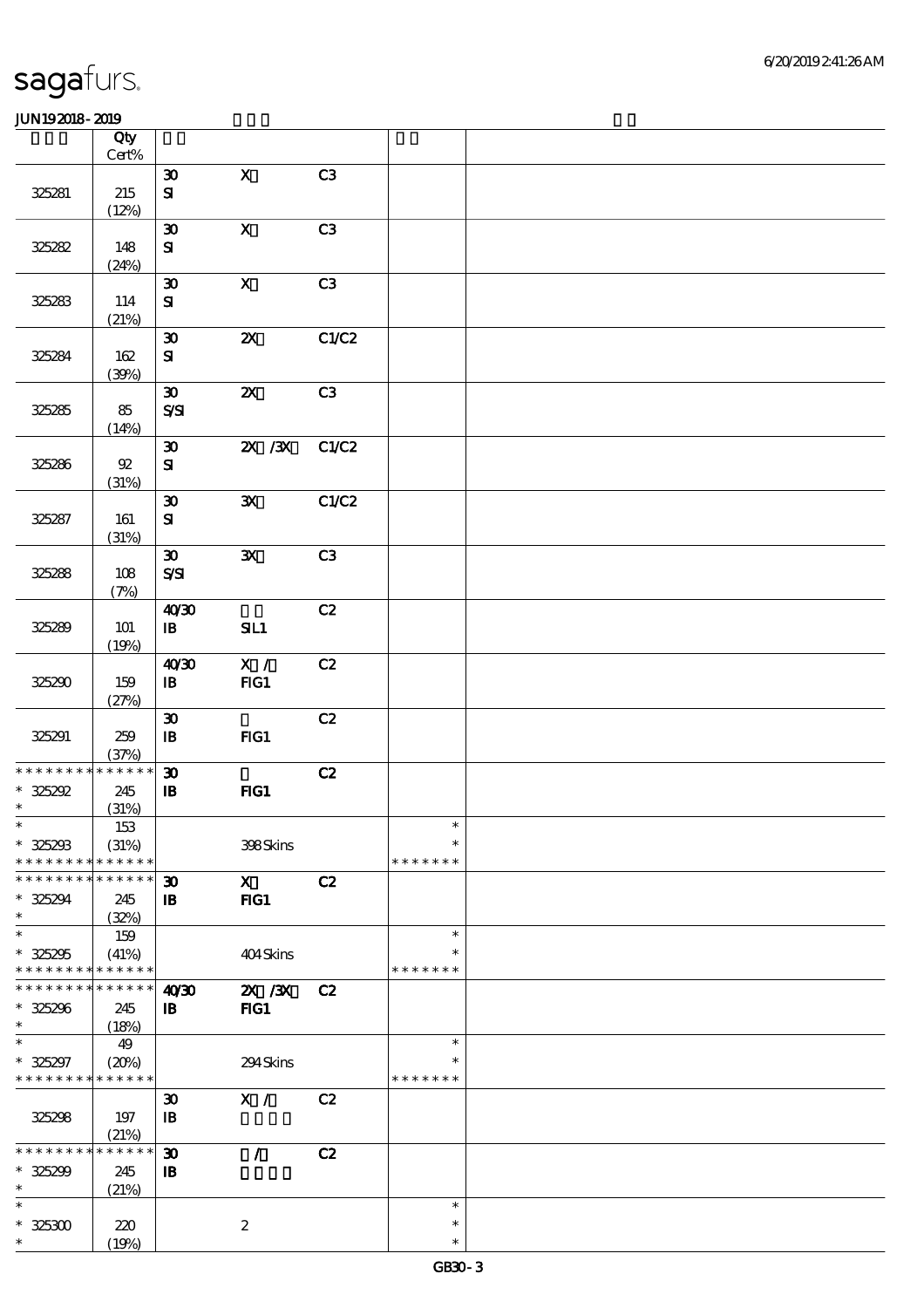|                             | Qty             |                                |                |                |               |  |
|-----------------------------|-----------------|--------------------------------|----------------|----------------|---------------|--|
|                             | Cert%           |                                |                |                |               |  |
| $\ast$                      | $93\,$          | $\boldsymbol{\mathfrak{D}}$    | $\mathcal{L}$  | C2             | $\ast$        |  |
| $* 325301$                  | (20%)           | $\mathbf{B}$                   |                |                | $\ast$        |  |
| * * * * * * * *             | * * * * * *     |                                |                |                | * * * * * * * |  |
| * * * * * * * * * * * * * * |                 | $\boldsymbol{\mathfrak{D}}$    | $\mathcal{L}$  | C2             |               |  |
| $*$ 325302                  | 246             | $\mathbf{B}$                   |                |                |               |  |
| $\ast$                      | (23%)           |                                |                |                |               |  |
| $\ast$                      | 184             |                                |                |                | $\ast$        |  |
| $* 325303$                  | (19%)           |                                | 430Skins       |                | *             |  |
| * * * * * * * * * * * * * * |                 |                                |                |                | * * * * * * * |  |
| * * * * * * * * * * * * * * |                 | $\boldsymbol{\mathfrak{D}}$    | $X$ / $ZX$     | C2             |               |  |
| $* 325304$                  | 245             | $\mathbf{B}$                   |                |                |               |  |
| $\ast$                      | (21%)           |                                |                |                |               |  |
| $\ast$                      | 34              |                                |                |                | $\ast$        |  |
| $* 325305$                  | (11%)           |                                | 279Skins       |                | $\ast$        |  |
| * * * * * * * * * * * * * * |                 |                                |                |                | * * * * * * * |  |
|                             |                 | $\boldsymbol{\mathfrak{D}}$    | $X$ / $ZX$     | C2             |               |  |
| 325306                      | 119             | $\mathbf{B}$                   |                |                |               |  |
|                             | (15%)           |                                |                |                |               |  |
|                             |                 | $\boldsymbol{\mathfrak{D}}$    | ${\bf X}$      | C2             |               |  |
| 325307                      | 80              | $\mathbf{B}$                   |                |                |               |  |
|                             | (22%)           |                                |                |                |               |  |
|                             |                 | 40'30                          | X /            | C2             |               |  |
| 325308                      | 125             | $\rm I\hspace{-.1em}I$         |                |                |               |  |
|                             | (32%)           |                                |                |                |               |  |
| * * * * * * * *             | * * * * * *     | $\boldsymbol{\mathfrak{D}}$    | $\mathcal{L}$  | C2             |               |  |
| $* 325309$                  | 265             | П                              |                |                |               |  |
| $\ast$                      | (39%)           |                                |                |                |               |  |
| $\ast$                      | 100             |                                |                |                | $\ast$        |  |
| * 325310                    | (23%)           |                                | 365Skins       |                | $\ast$        |  |
| * * * * * * * *             | * * * * * *     |                                |                |                | * * * * * * * |  |
| * * * * * * * * * * * * * * |                 | 40'30                          | $X$ / $ZX$     | C2             |               |  |
| $* 325311$                  | 245             | П                              |                |                |               |  |
| $\ast$                      | (37%)           |                                |                |                |               |  |
|                             | 217             |                                |                |                | $\ast$        |  |
| $* 325312$                  | (41%)           |                                | 462Skins       |                | $\ast$        |  |
| * * * * * * * * * * * * * * |                 |                                |                |                | * * * * * * * |  |
|                             |                 | 40'30                          | 3X /2X C2      |                |               |  |
| 325313                      | 105             | <b>SAGA</b>                    |                |                |               |  |
|                             | (46%)           |                                |                |                |               |  |
|                             |                 | $\boldsymbol{\mathfrak{D}}$    | $\mathbf{X}$   | C1/C2          |               |  |
| 325314                      | 116             | <b>SR/S</b>                    |                |                |               |  |
|                             | (37%)           |                                |                |                |               |  |
|                             |                 | $\boldsymbol{\mathfrak{D}}$    | $\mathbf{X}$ / | C3             |               |  |
| 325315                      | 197             | <b>SR/S</b>                    |                |                |               |  |
|                             | (20%)           |                                |                |                |               |  |
| * * * * * * * *             | * * * * * *     | $\boldsymbol{\mathfrak{D}}$    |                | C1/C2          |               |  |
| $* 325316$                  | 225             | <b>SAGA</b>                    |                |                |               |  |
| $\ast$                      | (25%)           |                                |                |                |               |  |
| $\ast$                      | 181             |                                |                |                | $\ast$        |  |
| $* 325317$                  | (25%)           |                                | 406Skins       |                | *             |  |
| * * * * * * * *             | * * * * * *     |                                |                |                | * * * * * * * |  |
| * * * * * * * *             | $* * * * * * *$ | $\boldsymbol{\mathfrak{D}}$    |                | C1/C2          |               |  |
| $* 325318$                  | 225             | <b>SAGA</b>                    |                |                |               |  |
| $\ast$                      | (40%)           |                                |                |                |               |  |
| $\ast$                      | 161             |                                |                |                | $\ast$        |  |
| $* 325319$                  | (24%)           |                                | 386Skins       |                | $\ast$        |  |
| * * * * * * * * * * * * * * |                 |                                |                |                | * * * * * * * |  |
|                             |                 | $\boldsymbol{\mathfrak{D}}$    |                | C <sub>3</sub> |               |  |
| 325320                      | 225             | $\operatorname{\mathsf{SAGA}}$ |                |                |               |  |
|                             | (19%)           |                                |                |                |               |  |
|                             |                 |                                |                |                |               |  |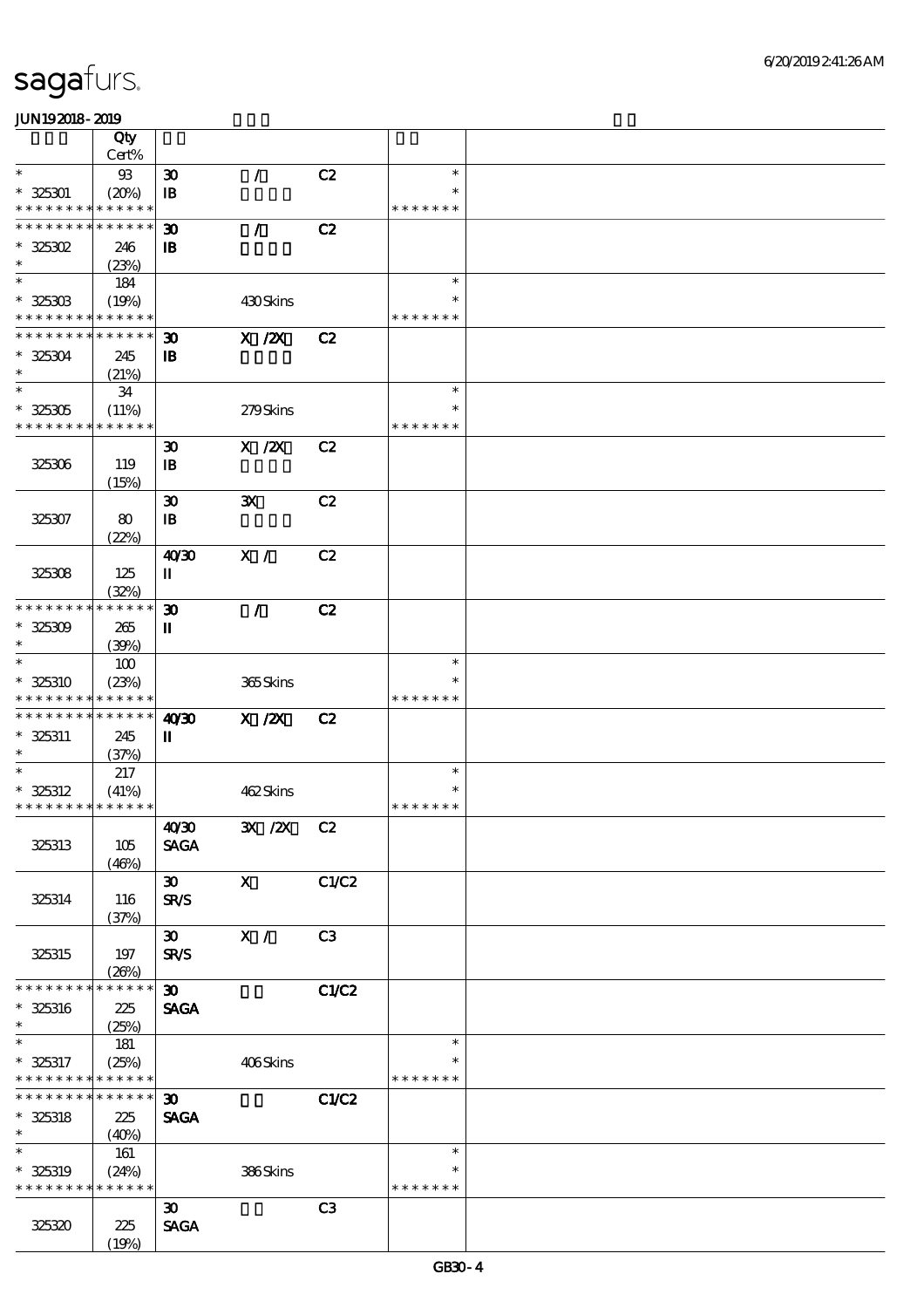|                                                        | Qty                  |                             |    |                  |  |
|--------------------------------------------------------|----------------------|-----------------------------|----|------------------|--|
| * * * * * * * *                                        | Cert%<br>$******$    |                             |    |                  |  |
|                                                        |                      | $\boldsymbol{\mathfrak{D}}$ | C1 |                  |  |
| $* 325321$<br>$\ast$                                   | 225                  | <b>SAGA</b>                 |    |                  |  |
| $\ast$                                                 | (30%)                |                             |    | $\ast$           |  |
|                                                        | 20B                  |                             |    | $\ast$           |  |
| $* 325322$<br>* * * * * * * *                          | (34%)<br>* * * * * * | 428Skins                    |    |                  |  |
|                                                        |                      |                             |    | * * * * * * *    |  |
|                                                        |                      | $\boldsymbol{\mathfrak{D}}$ | C1 |                  |  |
| 325323                                                 | 225                  | <b>SAGA</b>                 |    |                  |  |
| * * * * * * * *                                        | (45%)<br>* * * * * * |                             |    |                  |  |
|                                                        |                      | $\boldsymbol{\mathfrak{D}}$ | C2 |                  |  |
| $* 325324$                                             | 225                  | <b>SAGA</b>                 |    |                  |  |
| $\ast$<br>$\overline{\ast}$                            | (17%)                |                             |    |                  |  |
|                                                        |                      |                             |    | $\ast$           |  |
| $* 325325$                                             | 200                  | $\boldsymbol{2}$            |    | $\ast$           |  |
| $\ast$<br>$\ast$                                       | (12%)                |                             |    | $\ast$           |  |
|                                                        |                      |                             |    | $\ast$           |  |
| $* 325326$                                             | 200                  | 3                           |    | $\ast$           |  |
| $\ast$                                                 | (12%)                |                             |    | $\ast$           |  |
| $\ast$                                                 |                      |                             |    | $\ast$           |  |
| $* 325327$                                             | 200                  | $\overline{4}$              |    | $\ast$           |  |
| $\ast$                                                 | (25%)                |                             |    | $\ast$           |  |
| $\overline{\ast}$                                      |                      |                             |    | $\ast$           |  |
| $* 325328$                                             | 200                  | $\mathbf 5$                 |    | $\ast$           |  |
| $\ast$                                                 | (31%)                |                             |    | $\ast$           |  |
| $\ast$                                                 | $\boldsymbol{\pi}$   |                             |    | $\ast$           |  |
| $* 325329$                                             | (25%)                | 1101 Skins                  |    | $\ast$           |  |
| * * * * * * * *                                        | * * * * * *          |                             |    | * * * * * * *    |  |
| * * * * * * *                                          | $******$             | $\boldsymbol{\mathfrak{D}}$ | C2 |                  |  |
| $* 325330$                                             | 225                  | <b>SAGA</b>                 |    |                  |  |
| $\ast$                                                 | (23%)                |                             |    |                  |  |
| $\ast$                                                 |                      |                             |    | $\ast$           |  |
| $* 325331$                                             | 200                  | $\boldsymbol{2}$            |    | $\ast$           |  |
| $\ast$                                                 | (25%)                |                             |    | $\ast$           |  |
| $\ast$                                                 |                      |                             |    | $\ast$           |  |
| $* 325332$                                             | 200                  | $\,3$                       |    | $\ast$           |  |
| $\ast$                                                 | (41%)                |                             |    | $\ast$           |  |
| $\ast$                                                 | $195\,$              |                             |    | $\ast$           |  |
| $* 325333$                                             | (34%)                | 820Skins                    |    | $\ast$           |  |
| * * * * * * * *                                        | * * * * * *          |                             |    | * * * * * * *    |  |
| * * * * * * *                                          | * * * * * *          | $\boldsymbol{\mathfrak{D}}$ | C2 |                  |  |
| $* 325334$                                             | 225                  | <b>SAGA</b>                 |    |                  |  |
| $\ast$                                                 | (23%)                |                             |    |                  |  |
| $\ast$                                                 |                      |                             |    | $\ast$           |  |
| $* 325335$                                             | 200                  | $\boldsymbol{2}$            |    | $\ast$           |  |
| $\ast$                                                 | (28%)                |                             |    | $\ast$           |  |
| $\ast$                                                 |                      |                             |    | $\ast$           |  |
| $* 325336$                                             | 200                  | $\,3$                       |    | $\ast$           |  |
| $\ast$<br>$\ast$                                       | (40%)                |                             |    | $\ast$           |  |
|                                                        |                      |                             |    | $\ast$           |  |
| $* 325337$                                             | 200                  | $\boldsymbol{4}$            |    | $\ast$           |  |
| $\ast$<br>$\ast$                                       | (24%)                |                             |    | $\ast$<br>$\ast$ |  |
|                                                        | 213                  |                             |    | $\ast$           |  |
| $* 325338$<br>* * * * * * * * <mark>* * * * * *</mark> | (8%)                 | 1038Skins                   |    | * * * * * * *    |  |
| * * * * * * * *                                        | * * * * * *          |                             |    |                  |  |
|                                                        |                      | $\boldsymbol{\mathfrak{D}}$ | C3 |                  |  |
| $* 325339$<br>$\ast$                                   | 225                  | SR/S                        |    |                  |  |
| $\ast$                                                 | (11%)                |                             |    | $\ast$           |  |
|                                                        | 176                  |                             |    | $\ast$           |  |
| $* 325340$<br>* * * * * * * *                          | (16%)<br>* * * * * * | 401 Skins                   |    | * * * * * * *    |  |
|                                                        |                      |                             |    |                  |  |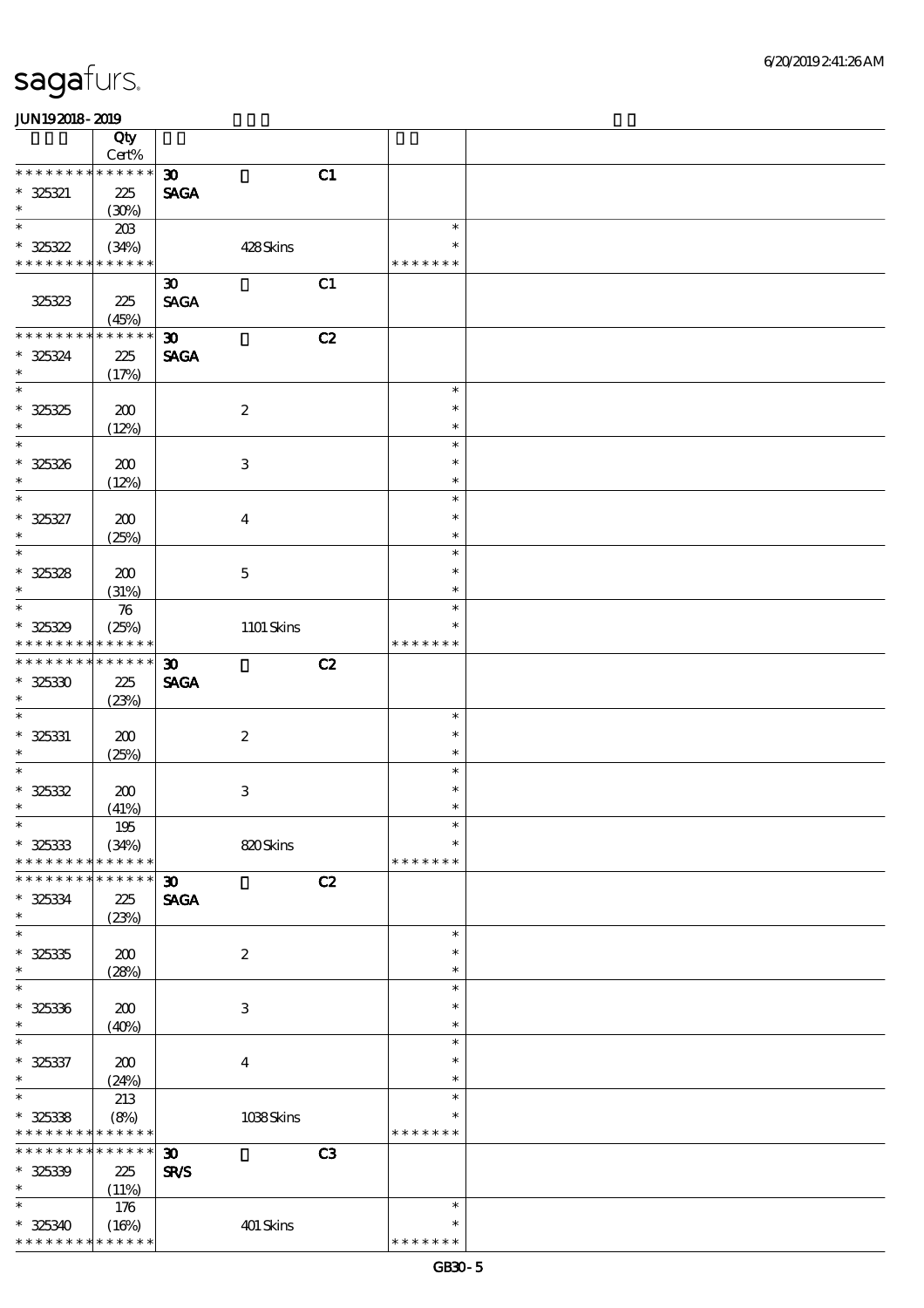|                            | Qty           |                             |    |               |  |
|----------------------------|---------------|-----------------------------|----|---------------|--|
|                            | Cert%         |                             |    |               |  |
| * * * * * * * *            | * * * * * *   | $\boldsymbol{\mathfrak{D}}$ | C3 |               |  |
| $* 325341$                 | 225           | <b>SAGA</b>                 |    |               |  |
| $\ast$                     |               |                             |    |               |  |
|                            | (12%)         |                             |    |               |  |
| $\ast$                     |               |                             |    | $\ast$        |  |
| $* 325342$                 | 180           | $\boldsymbol{2}$            |    | $\ast$        |  |
| $\ast$                     | (28%)         |                             |    | $\ast$        |  |
| $\overline{\phantom{0}}$   |               |                             |    |               |  |
|                            | $51\,$        |                             |    | $\ast$        |  |
| $* 325343$                 | (33%)         | 456Skins                    |    | $\ast$        |  |
| * * * * * * * *            | * * * * * *   |                             |    | * * * * * * * |  |
| * * * * * * * *            | * * * * * *   |                             |    |               |  |
|                            |               | $\boldsymbol{\mathfrak{D}}$ | C1 |               |  |
| $* 325344$                 | 225           | <b>SAGA</b>                 |    |               |  |
| $\ast$                     | (29%)         |                             |    |               |  |
| $\ast$                     | 159           |                             |    | $\ast$        |  |
|                            |               |                             |    | $\ast$        |  |
| $* 325345$                 | (16%)         | 384Skins                    |    |               |  |
| * * * * * * * *            | * * * * * *   |                             |    | * * * * * * * |  |
| * * * * * * * *            | * * * * * *   | $\boldsymbol{\mathfrak{D}}$ | C2 |               |  |
| $* 325346$                 | 225           | <b>SAGA</b>                 |    |               |  |
|                            |               |                             |    |               |  |
| $\ast$                     | (19%)         |                             |    |               |  |
| $\ast$                     |               |                             |    | $\ast$        |  |
| $* 325347$                 | 200           | $\boldsymbol{2}$            |    | $\ast$        |  |
| $\ast$                     | (18%)         |                             |    | $\ast$        |  |
| $\ast$                     |               |                             |    |               |  |
|                            |               |                             |    | $\ast$        |  |
| $* 325348$                 | 200           | 3                           |    | $\ast$        |  |
| $\ast$                     | (11%)         |                             |    | $\ast$        |  |
| $\overline{\phantom{a}^*}$ |               |                             |    | $\ast$        |  |
|                            | $3\!7$        |                             |    |               |  |
| $* 325349$                 | (8%)          | 662Skins                    |    | $\ast$        |  |
| * * * * * * * *            | * * * * * *   |                             |    | * * * * * * * |  |
| * * * * * * * *            | * * * * * *   | $\boldsymbol{\mathfrak{D}}$ | C2 |               |  |
|                            |               |                             |    |               |  |
| $* 325350$                 | 225           | <b>SAGA</b>                 |    |               |  |
| $\ast$                     | (47%)         |                             |    |               |  |
| $\ast$                     |               |                             |    | $\ast$        |  |
| $* 325351$                 | 200           | $\boldsymbol{2}$            |    | $\ast$        |  |
| $\ast$                     |               |                             |    | $\ast$        |  |
|                            | (33%)         |                             |    |               |  |
| $\ast$                     |               |                             |    | $\ast$        |  |
| $* 325352$                 | 200           | $\,3$                       |    | $\ast$        |  |
| $\ast$                     | $(\Theta\% )$ |                             |    | $\ast$        |  |
| $\ast$                     |               |                             |    | $\ast$        |  |
|                            |               |                             |    | $\ast$        |  |
| $* 325353$                 | 200           | $\boldsymbol{4}$            |    |               |  |
| $\ast$                     | (2%)          |                             |    | $\ast$        |  |
| $\ast$                     |               |                             |    | $\ast$        |  |
| $* 325354$                 | 200           | $\mathbf 5$                 |    | $\ast$        |  |
| $\ast$                     |               |                             |    | $\ast$        |  |
|                            | $(0\%)$       |                             |    |               |  |
| $\ast$                     |               |                             |    | $\ast$        |  |
| $* 325355$                 | 200           | $\,6\,$                     |    | $\ast$        |  |
| $\ast$                     | (9%)          |                             |    | $\ast$        |  |
| $\ast$                     |               |                             |    | $\ast$        |  |
|                            |               |                             |    |               |  |
| $* 325356$                 | 200           | $\boldsymbol{\tau}$         |    | $\ast$        |  |
| $\ast$                     | (15%)         |                             |    | $\ast$        |  |
| $\ast$                     | 114           |                             |    | $\ast$        |  |
|                            |               |                             |    | $\ast$        |  |
| $* 325357$                 | (21%)         | 1539Skins                   |    |               |  |
| * * * * * * * *            | * * * * * *   |                             |    | * * * * * * * |  |
| * * * * * * *              | * * * * * *   | $\boldsymbol{\mathfrak{D}}$ | C3 |               |  |
| $* 325358$                 | 225           | SR/S                        |    |               |  |
| $\ast$                     | (8%)          |                             |    |               |  |
| $\ast$                     |               |                             |    | $\ast$        |  |
|                            |               |                             |    |               |  |
| $* 325359$                 | 190           | $\boldsymbol{2}$            |    | $\ast$        |  |
| $\ast$                     | (11%)         |                             |    | $\ast$        |  |
| $\ast$                     | 43            |                             |    | $\ast$        |  |
|                            |               |                             |    | ∗             |  |
| $* 325300$                 | (9%)          | 458Skins                    |    |               |  |
| * * * * * * * *            | * * * * * *   |                             |    | * * * * * * * |  |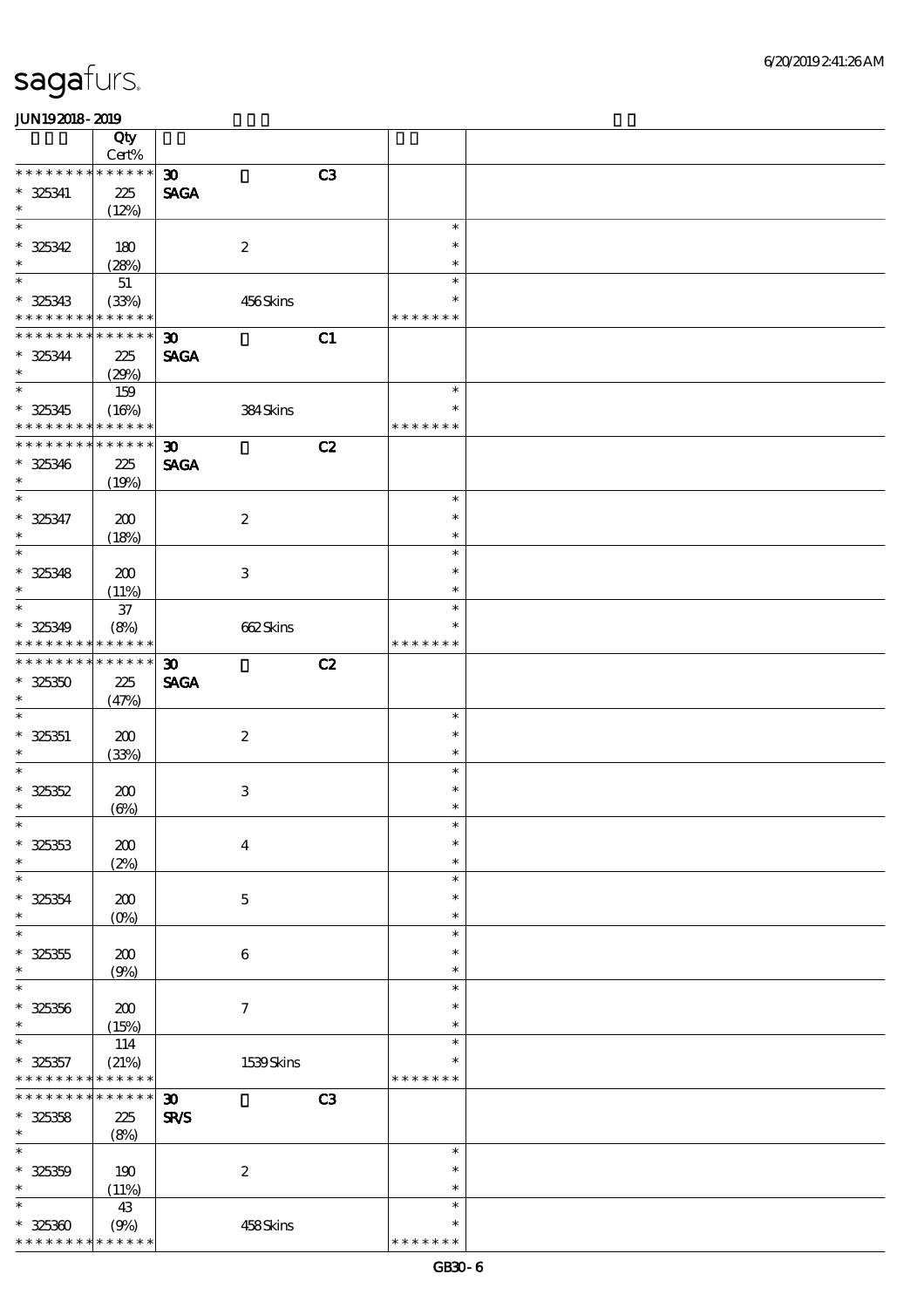|                               | Qty                  |                             |                                                   |                |               |  |
|-------------------------------|----------------------|-----------------------------|---------------------------------------------------|----------------|---------------|--|
|                               | $Cert\%$             |                             |                                                   |                |               |  |
| * * * * * * * *               | * * * * * *          | $\boldsymbol{\mathfrak{D}}$ | $\boldsymbol{\mathrm{X}}$                         | C1             |               |  |
| $* 325361$                    | 225                  | <b>SAGA</b>                 |                                                   |                |               |  |
| $\ast$                        | (47%)                |                             |                                                   |                |               |  |
| $\ast$                        | 161                  |                             |                                                   |                | $\ast$        |  |
| $* 325362$                    | (54%)                |                             | 386Skins                                          |                | $\ast$        |  |
| * * * * * * * *               | * * * * * *          |                             |                                                   |                | * * * * * * * |  |
| * * * * * * * * * * * * * *   |                      | $\boldsymbol{\mathfrak{D}}$ | $\mathbf{x}$                                      | C1/C2          |               |  |
| $* 325363$                    | 225                  | <b>SAGA</b>                 |                                                   |                |               |  |
| $\ast$                        |                      |                             |                                                   |                |               |  |
| $\ast$                        | (51%)                |                             |                                                   |                | $\ast$        |  |
|                               |                      |                             |                                                   |                |               |  |
| $* 325364$                    | 200                  |                             | $\boldsymbol{2}$                                  |                | $\ast$        |  |
| $\ast$                        | (42%)                |                             |                                                   |                | $\ast$        |  |
| $\ast$                        | 178                  |                             |                                                   |                | $\ast$        |  |
| $* 325365$                    | (51%)                |                             | 603Skins                                          |                | $\ast$        |  |
| * * * * * * * * * * * * * *   |                      |                             |                                                   |                | * * * * * * * |  |
| * * * * * * * *               | * * * * * *          | $\boldsymbol{\mathfrak{D}}$ | $\boldsymbol{\mathsf{X}}$                         | C2             |               |  |
| $* 325366$                    | 225                  | <b>SAGA</b>                 |                                                   |                |               |  |
| $\ast$                        | (20%)                |                             |                                                   |                |               |  |
| $\overline{\ast}$             |                      |                             |                                                   |                | $\ast$        |  |
|                               |                      |                             |                                                   |                |               |  |
| $* 325367$                    | 200                  |                             | $\boldsymbol{2}$                                  |                | $\ast$        |  |
| $\ast$                        | (12%)                |                             |                                                   |                | $\ast$        |  |
| $\ast$                        |                      |                             |                                                   |                | $\ast$        |  |
| $* 325368$                    | 200                  |                             | $\,3\,$                                           |                | $\ast$        |  |
| $\ast$                        | (10%)                |                             |                                                   |                | $\ast$        |  |
| $\ast$                        |                      |                             |                                                   |                | $\ast$        |  |
| $* 325309$                    | 200                  |                             | $\boldsymbol{4}$                                  |                | $\ast$        |  |
| $\ast$                        | (22%)                |                             |                                                   |                | $\ast$        |  |
| $\ast$                        | 163                  |                             |                                                   |                | $\ast$        |  |
|                               |                      |                             |                                                   |                | *             |  |
| $* 325370$                    | (31%)                |                             | 988Skins                                          |                |               |  |
| * * * * * * * *               | * * * * * *          |                             |                                                   |                | * * * * * * * |  |
|                               |                      |                             |                                                   |                |               |  |
| * * * * * * * *               | * * * * * *          | $\boldsymbol{\mathfrak{D}}$ | $\mathbf{x}$                                      | C <sub>3</sub> |               |  |
| $* 325371$                    | 225                  | <b>SR/S</b>                 |                                                   |                |               |  |
| $\ast$                        | (12%)                |                             |                                                   |                |               |  |
| $\ast$                        |                      |                             |                                                   |                | $\ast$        |  |
| $* 325372$                    | 190                  |                             | $\boldsymbol{2}$                                  |                | $\ast$        |  |
| $\ast$                        |                      |                             |                                                   |                | $\ast$        |  |
| $*$                           | (13%)                |                             |                                                   |                | $\ast$        |  |
|                               | 45                   |                             |                                                   |                | $\ast$        |  |
| $* 325373$<br>* * * * * * * * | (22%)<br>* * * * * * |                             | 460Skins                                          |                | * * * * * * * |  |
| * * * * * * * *               | * * * * * *          |                             |                                                   |                |               |  |
|                               |                      | 30 <sub>o</sub>             | $\mathbf{x}$                                      | C3             |               |  |
| $* 325374$                    | 225                  | <b>SAGA</b>                 |                                                   |                |               |  |
| $\ast$                        | (28%)                |                             |                                                   |                |               |  |
| $\ast$                        | $92\,$               |                             |                                                   |                | $\ast$        |  |
| $* 325375$                    | (30%)                |                             | $317$ Skins                                       |                | $\ast$        |  |
| * * * * * * * *               | * * * * * *          |                             |                                                   |                | * * * * * * * |  |
|                               |                      | $\boldsymbol{\mathfrak{D}}$ | $\boldsymbol{\mathsf{Z}}$                         | C1             |               |  |
| 325376                        | 171                  | <b>SR/S</b>                 |                                                   |                |               |  |
|                               |                      |                             |                                                   |                |               |  |
|                               | (28%)                |                             |                                                   |                |               |  |
|                               |                      | $\boldsymbol{\mathfrak{D}}$ | $\boldsymbol{\mathsf{X}}$                         | C2             |               |  |
| 325377                        | 140                  | <b>SR/S</b>                 |                                                   |                |               |  |
|                               | (12%)                |                             |                                                   |                |               |  |
|                               |                      | $\boldsymbol{\mathfrak{D}}$ | $\overline{\mathbf{X}}$ / $\overline{\mathbf{X}}$ | C1/C2          |               |  |
| 325378                        | 197                  | <b>SAGA</b>                 |                                                   |                |               |  |
|                               | (50%)                |                             |                                                   |                |               |  |
| * * * * * * *                 | * * * * * *          | $\boldsymbol{\mathfrak{D}}$ | $\mathbf{x}$                                      | C1/C2          |               |  |
| $* 325379$                    | 225                  | <b>SR/S</b>                 |                                                   |                |               |  |
| $\ast$                        | (15%)                |                             |                                                   |                |               |  |
| $\ast$                        |                      |                             |                                                   |                | $\ast$        |  |
| $* 32530$<br>$\ast$           | 200<br>(22%)         |                             | $\boldsymbol{2}$                                  |                | $\ast$        |  |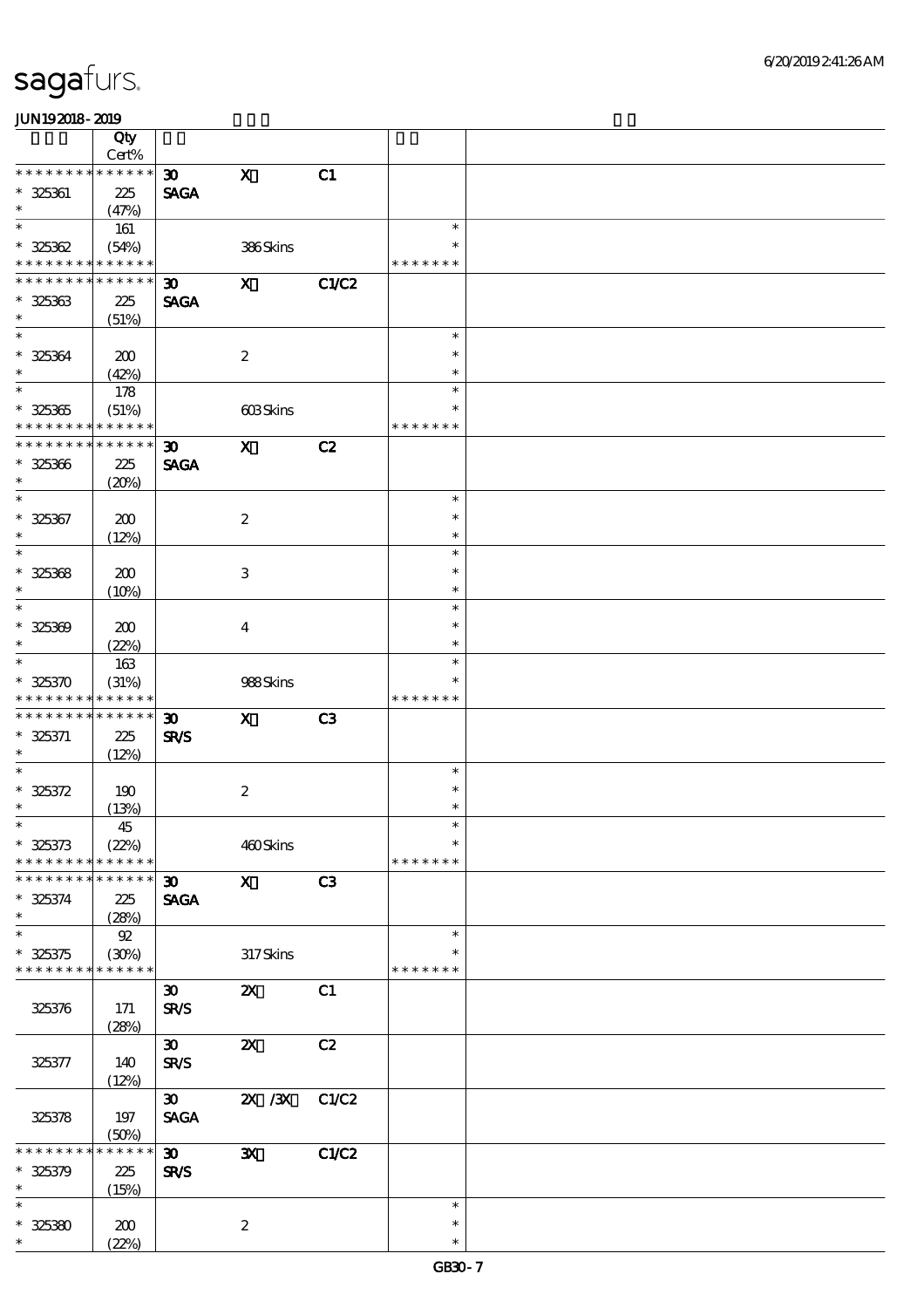|                             | Qty         |                             |                           |                |               |  |
|-----------------------------|-------------|-----------------------------|---------------------------|----------------|---------------|--|
|                             | Cert%       |                             |                           |                |               |  |
| $\ast$                      | 123         | $\boldsymbol{\mathfrak{D}}$ | $\mathbf{x}$              | C1/C2          | $\ast$        |  |
| $* 325381$                  | (14%)       | <b>SR/S</b>                 |                           |                | $\ast$        |  |
| * * * * * * * * * * * * * * |             |                             |                           |                | * * * * * * * |  |
|                             |             | $\boldsymbol{\mathfrak{D}}$ | $X \, X$                  | C <sub>3</sub> |               |  |
| 325382                      | 88          | <b>SAGA</b>                 |                           |                |               |  |
|                             | (30%)       |                             |                           |                |               |  |
|                             |             | 40'30                       | X /                       | C1/C2          |               |  |
| 325383                      | 141         | IA                          | FG1                       |                |               |  |
|                             | (63%)       |                             |                           |                |               |  |
|                             |             | $\boldsymbol{\mathfrak{D}}$ |                           | C1/C2          |               |  |
| 325384                      | 212         | IA                          | FG1                       |                |               |  |
|                             | (54%)       |                             |                           |                |               |  |
| * * * * * * * *             | * * * * * * | $\boldsymbol{\mathfrak{D}}$ |                           | C1/C2          |               |  |
| $* 325385$                  | 225         | IA                          | FIG1                      |                |               |  |
| $\ast$                      | (51%)       |                             |                           |                |               |  |
| $\ast$                      |             |                             |                           |                | $\ast$        |  |
| $* 325386$                  | 200         |                             | $\boldsymbol{2}$          |                | $\ast$        |  |
| $\ast$                      | (46%)       |                             |                           |                | $\ast$        |  |
| $\ast$                      | ${\bf 54}$  |                             |                           |                | $\ast$        |  |
| $* 325387$                  | (16%)       |                             | 479Skins                  |                | $\ast$        |  |
| * * * * * * * *             | * * * * * * |                             |                           |                | * * * * * * * |  |
| * * * * * * * *             | * * * * * * | $\boldsymbol{\mathfrak{D}}$ | $\mathbf{x}$              | C1/C2          |               |  |
| $* 325388$                  | 225         | IA                          | $HG1$                     |                |               |  |
| $\ast$                      | (37%)       |                             |                           |                |               |  |
| $\ast$                      | 184         |                             |                           |                | $\ast$        |  |
| $* 325389$                  | (47%)       |                             | 409Skins                  |                | $\ast$        |  |
| * * * * * * * *             | * * * * * * |                             |                           |                | * * * * * * * |  |
| * * * * * * * *             | * * * * * * | $\boldsymbol{\mathfrak{D}}$ | $ZX$ / $ZX$               | C1/C2          |               |  |
| $* 325300$                  | 225         | IA                          | FIG1                      |                |               |  |
| $\ast$                      | (40%)       |                             |                           |                |               |  |
| $\ast$                      |             |                             |                           |                | $\ast$        |  |
| $* 325391$                  | 180         |                             | $\boldsymbol{2}$          |                | $\ast$        |  |
| $\ast$                      | (28%)       |                             |                           |                | $\ast$        |  |
| $\ast$                      | 51          |                             |                           |                | $\ast$        |  |
| $* 325392$                  | (23%)       |                             | 456Skins                  |                | $\ast$        |  |
| * * * * * * * * * * * * * * |             |                             |                           |                | * * * * * * * |  |
|                             |             | $\pmb{\mathfrak{D}}$        | X /                       | C2             |               |  |
| 325393                      | 237         | IA                          |                           |                |               |  |
|                             | (22%)       |                             |                           |                |               |  |
|                             |             | $\pmb{\mathfrak{D}}$        |                           | C2             |               |  |
| 325394                      | $203\,$     | $\mathbf{I}\mathbf{A}$      |                           |                |               |  |
|                             | (33%)       |                             |                           |                |               |  |
| * * * * * * * *             | * * * * * * | $\boldsymbol{\mathfrak{D}}$ | $\mathcal{L}$             | C2             |               |  |
| $* 325305$                  | 225         | ${\bf I} {\bf A}$           |                           |                |               |  |
| $\ast$                      | (13%)       |                             |                           |                |               |  |
| $\ast$                      |             |                             |                           |                | $\ast$        |  |
| $* 325396$                  | 200         |                             | $\boldsymbol{2}$          |                | $\ast$        |  |
| $\ast$                      | (15%)       |                             |                           |                | $\ast$        |  |
| $\ast$                      |             |                             |                           |                | $\ast$        |  |
| $* 325397$                  | $\pmb{30}$  |                             | $\ensuremath{\mathbf{3}}$ |                | $\ast$        |  |
| $\ast$                      | (11%)       |                             |                           |                | $\ast$        |  |
| $\overline{\ast}$           |             |                             |                           |                | $\ast$        |  |
| $* 325398$                  | $\pmb{30}$  |                             | $\boldsymbol{4}$          |                | $\ast$        |  |
| $\ast$                      | (7%)        |                             |                           |                | $\ast$        |  |
| $\ast$                      |             |                             |                           |                | $\ast$        |  |
| $* 325309$                  | 200         |                             | $\bf 5$                   |                | $\ast$        |  |
| $\ast$                      | (10%)       |                             |                           |                | $\ast$        |  |
| $\ast$                      |             |                             |                           |                | $\ast$        |  |
| $* 325400$                  | $200$       |                             | $\,6\,$                   |                | $\ast$        |  |
| $\ast$                      | (11%)       |                             |                           |                | $\ast$        |  |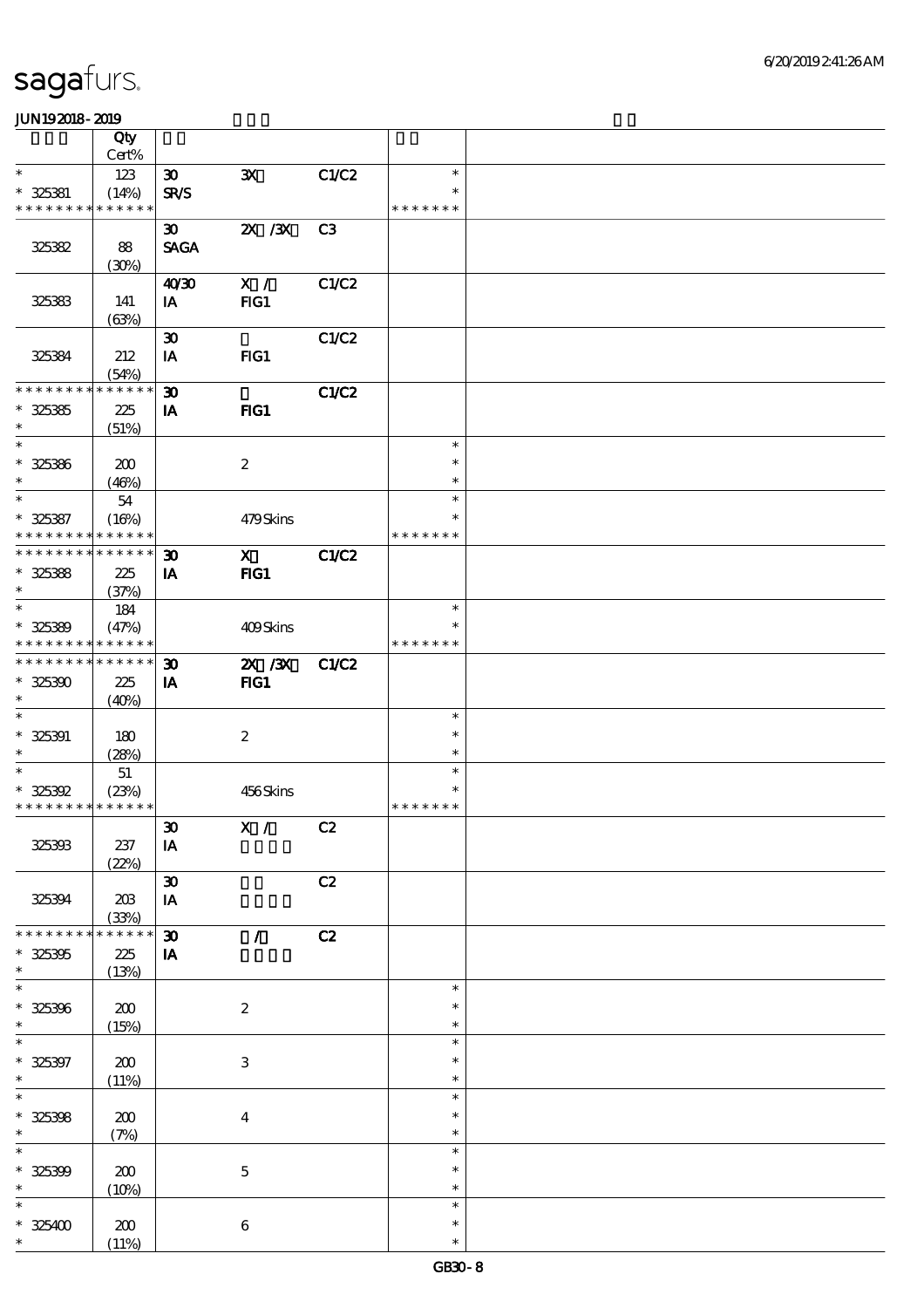|                                                        | Qty             |                                            |                  |       |                         |  |
|--------------------------------------------------------|-----------------|--------------------------------------------|------------------|-------|-------------------------|--|
| $\ast$                                                 | Cert%           |                                            |                  |       | $\ast$                  |  |
| $*325401$                                              | $90\,$<br>(10%) | $\boldsymbol{\mathfrak{D}}$<br>IA          | $\mathcal{L}$    | C2    | $\ast$                  |  |
| * * * * * * * * <mark>* * * * * *</mark>               |                 |                                            |                  |       | * * * * * * *           |  |
| * * * * * * * * * * * * * *                            |                 | $\boldsymbol{\mathfrak{D}}$                | $\mathcal{L}$    | C2    |                         |  |
| $*325402$                                              | 225             | IA                                         |                  |       |                         |  |
| $\ast$                                                 | (46%)           |                                            |                  |       |                         |  |
| $\ast$                                                 |                 |                                            |                  |       | $\ast$                  |  |
| $* 325403$                                             | 200             |                                            | $\boldsymbol{2}$ |       | $\ast$                  |  |
| $\ast$<br>$\ast$                                       | (36%)           |                                            |                  |       | $\ast$<br>$\ast$        |  |
| $* 325404$                                             | 200             |                                            | $\,3$            |       | $\ast$                  |  |
| $\ast$                                                 | (30%)           |                                            |                  |       | $\ast$                  |  |
| $\overline{\phantom{1}}$                               |                 |                                            |                  |       | $\ast$                  |  |
| $* 325405$                                             | 200             |                                            | $\boldsymbol{4}$ |       | $\ast$                  |  |
| $\ast$                                                 | (30%)           |                                            |                  |       | $\ast$                  |  |
| $\ast$                                                 |                 |                                            |                  |       | $\ast$                  |  |
| $* 325406$<br>$\ast$                                   | 200             |                                            | $\mathbf 5$      |       | $\ast$<br>$\ast$        |  |
| $\ast$                                                 | (38%)<br>61     |                                            |                  |       | $\ast$                  |  |
| $* 325407$                                             | (34%)           |                                            | 1086Skins        |       | $\ast$                  |  |
| * * * * * * * *                                        | * * * * * *     |                                            |                  |       | * * * * * * *           |  |
| * * * * * * * * * * * * * *                            |                 | $\boldsymbol{\mathfrak{D}}$                | $X$ / $ZX$       | C2    |                         |  |
| $* 325408$                                             | 225             | IA                                         |                  |       |                         |  |
| $\ast$<br>$\ast$                                       | (13%)           |                                            |                  |       | $\ast$                  |  |
| $* 325409$                                             | 200             |                                            | $\boldsymbol{2}$ |       | $\ast$                  |  |
| $\ast$                                                 | (15%)           |                                            |                  |       | $\ast$                  |  |
| $\ast$                                                 | 192             |                                            |                  |       | $\ast$                  |  |
| $* 325410$                                             | $(\Theta)$      |                                            | 617Skins         |       | $\ast$                  |  |
| * * * * * * * * <mark>* * * * * *</mark>               |                 |                                            |                  |       | * * * * * * *           |  |
| * * * * * * * * * * * * * *                            |                 | $\boldsymbol{\mathfrak{D}}$                | X / ZX           | C2    |                         |  |
| $* 325411$<br>$\ast$                                   | 205<br>(32%)    | IA                                         |                  |       |                         |  |
| $\ast$                                                 | $50\,$          |                                            |                  |       | $\ast$                  |  |
| $*$ 325412                                             | (24%)           |                                            | 255Skins         |       | ∗                       |  |
| * * * * * * * * * * * * * *                            |                 |                                            |                  |       | * * * * * * *           |  |
|                                                        |                 | $\boldsymbol{\mathfrak{D}}$                | $\mathbf{x}$     | C2    |                         |  |
| 325413                                                 | 216             | IA                                         |                  |       |                         |  |
|                                                        | (12%)           | $\boldsymbol{\mathfrak{D}}$                | X /              | C1/C2 |                         |  |
| 325414                                                 | 128             | <b>SROY</b>                                |                  |       |                         |  |
|                                                        | (44%)           |                                            |                  |       |                         |  |
|                                                        |                 | $\boldsymbol{\mathfrak{D}}$                |                  | C1/C2 |                         |  |
| 325415                                                 | 143             | <b>SROY</b>                                |                  |       |                         |  |
|                                                        | (35%)           |                                            |                  |       |                         |  |
| 325416                                                 | 180             | $\boldsymbol{\mathfrak{D}}$<br><b>SROY</b> |                  | C1/C2 |                         |  |
|                                                        | (61%)           |                                            |                  |       |                         |  |
|                                                        |                 | $\boldsymbol{\mathfrak{D}}$                |                  | C3    |                         |  |
| 325417                                                 | 117             | <b>SROY</b>                                |                  |       |                         |  |
|                                                        | (40%)           |                                            |                  |       |                         |  |
|                                                        |                 | $\boldsymbol{\mathfrak{D}}$                |                  | C1    |                         |  |
| 325418                                                 | 137<br>(36%)    | <b>SROY</b>                                |                  |       |                         |  |
| * * * * * * * *                                        | * * * * * *     | $\boldsymbol{\mathfrak{D}}$                |                  | C2    |                         |  |
| $* 325419$                                             | 205             | <b>SROY</b>                                |                  |       |                         |  |
| $\ast$                                                 | (20%)           |                                            |                  |       |                         |  |
| $\ast$                                                 | $77\,$          |                                            |                  |       | $\ast$                  |  |
| $* 325420$<br>* * * * * * * * <mark>* * * * * *</mark> | (23%)           |                                            | 282Skins         |       | $\ast$<br>* * * * * * * |  |
|                                                        |                 |                                            |                  |       |                         |  |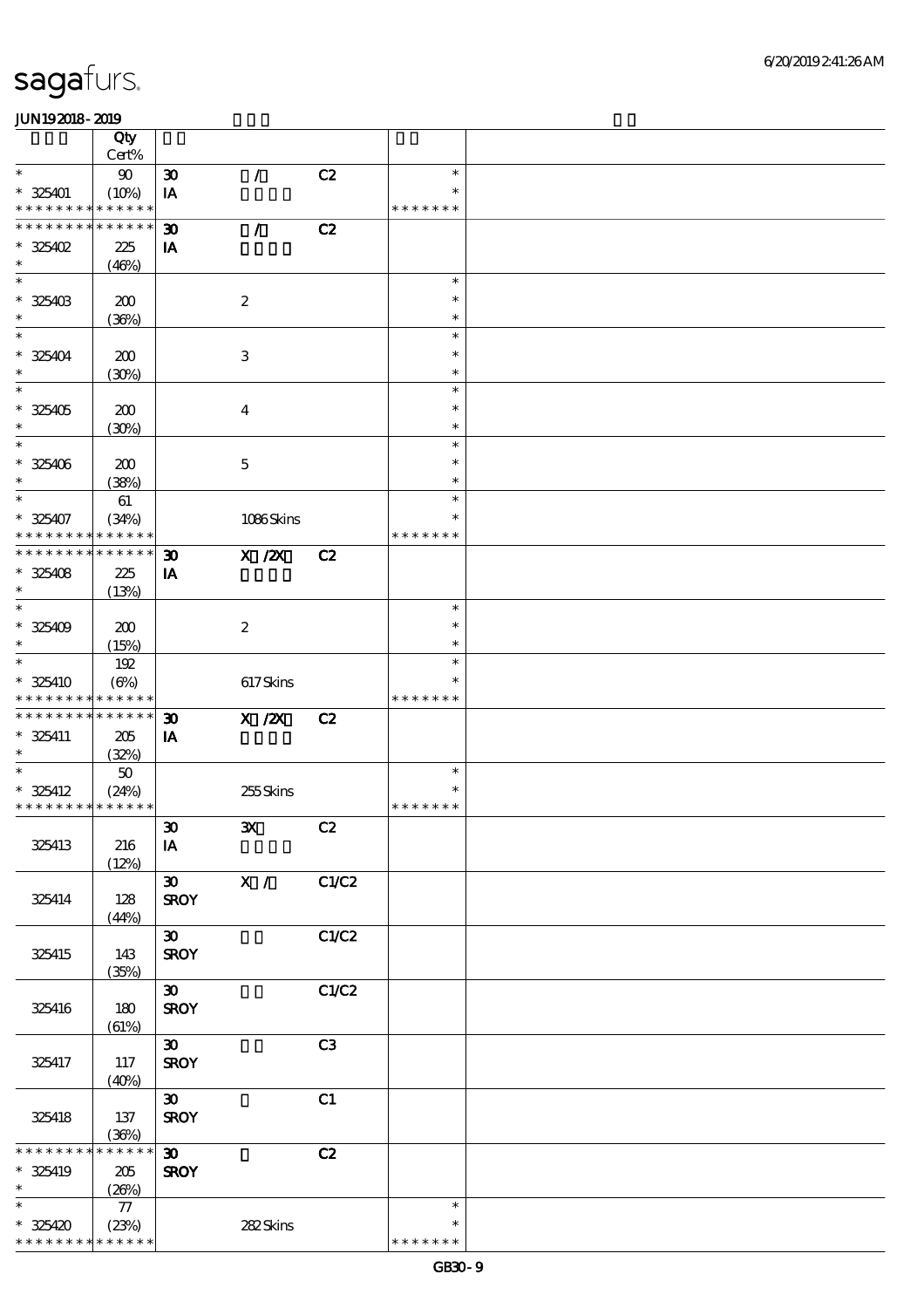| Qty                            |                                                                |                                                                                                        |                         |               |  |
|--------------------------------|----------------------------------------------------------------|--------------------------------------------------------------------------------------------------------|-------------------------|---------------|--|
|                                |                                                                |                                                                                                        |                         |               |  |
| * * * * * * * *                | $\boldsymbol{\mathfrak{D}}$                                    |                                                                                                        | C3                      |               |  |
| 205                            | <b>SROY</b>                                                    |                                                                                                        |                         |               |  |
| (45%)                          |                                                                |                                                                                                        |                         |               |  |
| 36                             |                                                                |                                                                                                        |                         | $\ast$        |  |
| (66%)                          |                                                                | 241 Skins                                                                                              |                         | $\ast$        |  |
| * * * * * * * *<br>* * * * * * |                                                                |                                                                                                        |                         | * * * * * * * |  |
|                                | $\boldsymbol{\mathfrak{D}}$                                    |                                                                                                        | C1                      |               |  |
| 197                            | <b>SROY</b>                                                    |                                                                                                        |                         |               |  |
|                                |                                                                |                                                                                                        |                         |               |  |
| * * * * * * * *                | $\boldsymbol{\mathfrak{D}}$                                    |                                                                                                        | C2                      |               |  |
| 205                            | <b>SROY</b>                                                    |                                                                                                        |                         |               |  |
|                                |                                                                |                                                                                                        |                         |               |  |
| 57                             |                                                                |                                                                                                        |                         | $\ast$        |  |
| (8%)                           |                                                                | 262Skins                                                                                               |                         | $\ast$        |  |
| * * * * * * * *<br>* * * * * * |                                                                |                                                                                                        |                         | * * * * * * * |  |
|                                | $\boldsymbol{\mathfrak{D}}$                                    | $\mathbf{X}$                                                                                           | C1                      |               |  |
| 152                            |                                                                |                                                                                                        |                         |               |  |
|                                |                                                                |                                                                                                        |                         |               |  |
|                                |                                                                |                                                                                                        |                         |               |  |
|                                |                                                                |                                                                                                        |                         |               |  |
|                                |                                                                |                                                                                                        |                         |               |  |
|                                | $\boldsymbol{\mathfrak{D}}$                                    |                                                                                                        |                         |               |  |
|                                |                                                                |                                                                                                        |                         |               |  |
| (46%)                          |                                                                |                                                                                                        |                         |               |  |
|                                | Cert%<br>(20%)<br>$(\Theta\% )$<br>(28%)<br>192<br>(14%)<br>80 | * * * * * *<br>* * * * * *<br><b>SROY</b><br>$\boldsymbol{\mathfrak{D}}$<br><b>SROY</b><br><b>SROY</b> | $\mathbf X$<br>$X \, X$ | C2<br>C1/C2   |  |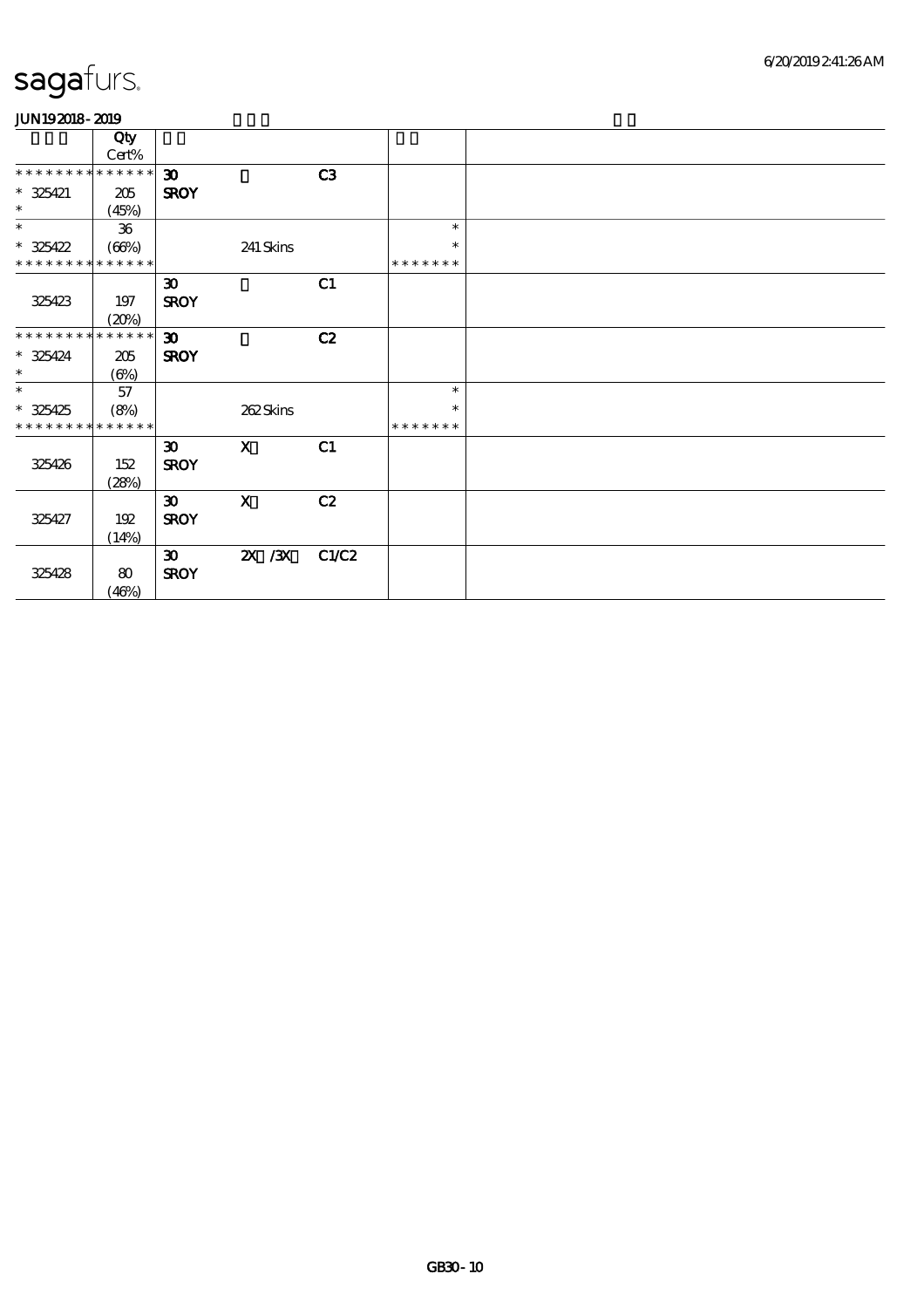|                               | Qty                  |                             |                  |                |                         |  |
|-------------------------------|----------------------|-----------------------------|------------------|----------------|-------------------------|--|
|                               | Cert%                |                             |                  |                |                         |  |
| * * * * * * * *               | * * * * * *          | $\boldsymbol{\mathfrak{D}}$ | X /              | C1/C2          |                         |  |
| $* 325481$<br>$\ast$          | 285                  | ${\bf s}$                   |                  |                |                         |  |
| $\ast$                        | (25%)                |                             |                  |                | $\ast$                  |  |
|                               | 109                  |                             |                  |                | $\ast$                  |  |
| $* 325482$<br>* * * * * * * * | (16%)<br>* * * * * * |                             | 394Skins         |                | * * * * * * *           |  |
|                               |                      |                             |                  |                |                         |  |
|                               |                      | $\boldsymbol{\mathbf{z}}$   | X /              | C <sub>3</sub> |                         |  |
| 325483                        | 185                  | ${\bf s}$                   |                  |                |                         |  |
| * * * * * * * *               | (12%)<br>* * * * * * |                             |                  |                |                         |  |
| * 325484                      |                      | $\boldsymbol{\mathbf{z}}$   |                  | <b>C1/C2</b>   |                         |  |
| $\ast$                        | 285                  | ${\bf s}$                   |                  |                |                         |  |
| $\ast$                        | (24%)<br>$93$        |                             |                  |                | $\ast$                  |  |
| $* 325485$                    |                      |                             | 378Skins         |                | $\ast$                  |  |
| * * * * * * * *               | (35%)<br>* * * * * * |                             |                  |                | * * * * * * *           |  |
| * * * * * * * *               | * * * * * *          | $\boldsymbol{\mathbf{z}}$   |                  | C <sub>3</sub> |                         |  |
| $* 325486$                    | 285                  | ${\bf s}$                   |                  |                |                         |  |
| $\ast$                        | (4%)                 |                             |                  |                |                         |  |
| $\ast$                        | 143                  |                             |                  |                | $\ast$                  |  |
| $* 325487$                    | (13%)                |                             | 428Skins         |                | $\ast$                  |  |
| * * * * * * * *               | * * * * * *          |                             |                  |                | * * * * * * *           |  |
| * * * * * * * *               | * * * * * *          | $\boldsymbol{\mathbf{z}}$   |                  | C1/C2          |                         |  |
| $* 325488$                    | 285                  | ${\bf s}$                   |                  |                |                         |  |
| $\ast$                        | (40%)                |                             |                  |                |                         |  |
| $\ast$                        | 243                  |                             |                  |                | $\ast$                  |  |
| $* 325489$                    | (30%)                |                             | 528Skins         |                | $\ast$                  |  |
| * * * * * * * *               | * * * * * *          |                             |                  |                | * * * * * * *           |  |
| * * * * * * * *               | * * * * * *          | $\boldsymbol{\mathbf{z}}$   |                  | <b>C1/C2</b>   |                         |  |
| $* 325490$                    | 285                  | ${\bf s}$                   |                  |                |                         |  |
| $\ast$                        | (48%)                |                             |                  |                |                         |  |
| $\ast$                        |                      |                             |                  |                | $\ast$                  |  |
| $* 325491$                    | 260                  |                             | $\boldsymbol{2}$ |                | $\ast$                  |  |
| $\ast$                        | (18%)                |                             |                  |                | $\ast$                  |  |
| $\ast$                        | 169                  |                             |                  |                | $\ast$                  |  |
| $* 325492$                    | (27%)                |                             | 714Skins         |                | $\ast$                  |  |
| * * * * * * * * * * * * * *   |                      |                             |                  |                | * * * * * * *           |  |
| *************** 20            |                      |                             |                  | C1/C2          |                         |  |
| $* 325493$                    | 285                  | ${\bf S}$                   |                  |                |                         |  |
| $\ast$                        | (40%)                |                             |                  |                |                         |  |
| $\ast$                        |                      |                             |                  |                | $\ast$                  |  |
| $* 325494$                    | 260                  |                             | $\boldsymbol{2}$ |                | $\ast$                  |  |
| $\ast$                        | (43%)                |                             |                  |                | $\ast$                  |  |
| $\ast$                        | 105                  |                             |                  |                | $\ast$                  |  |
| $* 325495$                    | (31%)                |                             | 650Skins         |                | $\ast$                  |  |
| * * * * * * * *               | * * * * * *          |                             |                  |                | * * * * * * *           |  |
| * * *<br>* * * *              | * * * * * *          | $\boldsymbol{\mathbf{z}}$   |                  | C <sub>3</sub> |                         |  |
| $* 325496$<br>$\ast$          | 285                  | ${\bf s}$                   |                  |                |                         |  |
| $\ast$                        | (15%)                |                             |                  |                | $\ast$                  |  |
|                               | 179                  |                             |                  |                |                         |  |
| $* 325497$<br>* * * * * * * * | (14%)<br>* * * * * * |                             | 464Skins         |                | $\ast$<br>* * * * * * * |  |
| * * * * * * * *               | * * * * * *          | $\boldsymbol{\mathbf{z}}$   |                  | C <sub>3</sub> |                         |  |
| $* 325498$                    | 285                  | ${\bf s}$                   |                  |                |                         |  |
| $\ast$                        | (24%)                |                             |                  |                |                         |  |
| $\ast$                        |                      |                             |                  |                | $\ast$                  |  |
| * 325499                      | 260                  |                             | $\boldsymbol{2}$ |                | $\ast$                  |  |
| $\ast$                        | $(\Theta)$           |                             |                  |                | $\ast$                  |  |
| $\ast$                        | 144                  |                             |                  |                | $\ast$                  |  |
| $* 32500$                     | (3%)                 |                             | 689Skins         |                | $\ast$                  |  |
| * * * * * * * *               | * * * * * *          |                             |                  |                | * * * * * * *           |  |
|                               |                      |                             |                  |                |                         |  |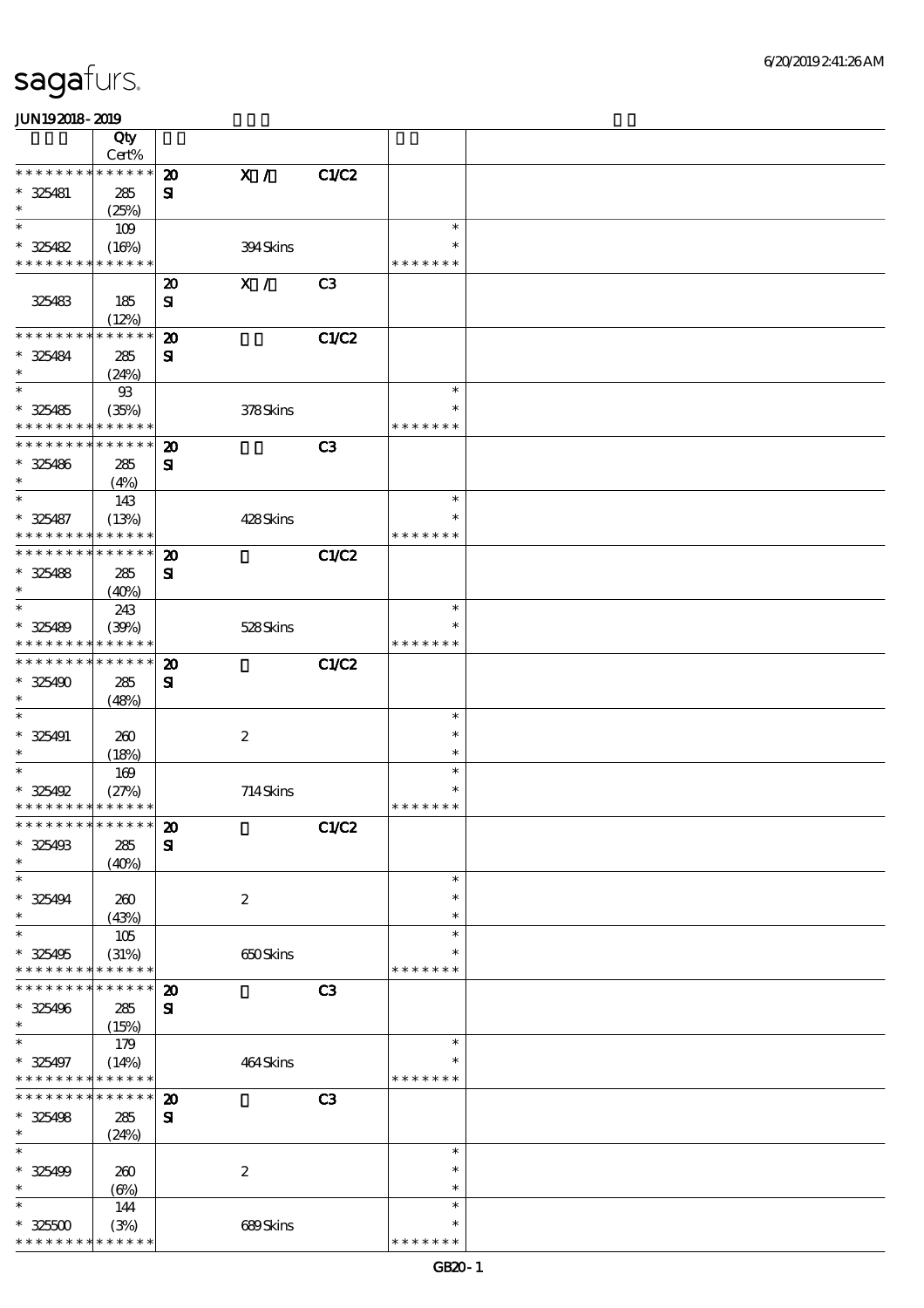|                                          | Qty                  |                                             |                           |                |                    |  |
|------------------------------------------|----------------------|---------------------------------------------|---------------------------|----------------|--------------------|--|
|                                          | Cert%                |                                             |                           |                |                    |  |
|                                          |                      | $\boldsymbol{\mathbf{z}}$                   |                           | C <sub>3</sub> |                    |  |
| 325501                                   | 201                  | ${\bf s}$                                   |                           |                |                    |  |
| * * * * * * * *                          | (21%)<br>* * * * * * | $\boldsymbol{\mathbf{z}}$                   |                           | <b>C1/C2</b>   |                    |  |
| $*32502$                                 | 285                  | $\mathbf{S}$                                |                           |                |                    |  |
| $\ast$                                   | (50%)                |                                             |                           |                |                    |  |
| $\ast$                                   |                      |                                             |                           |                | $\ast$             |  |
| $* 3250B$                                | 240                  |                                             | $\boldsymbol{2}$          |                | $\ast$             |  |
| $\ast$                                   | (40%)                |                                             |                           |                | $\ast$             |  |
| $\ast$                                   | $\boldsymbol{\pi}$   |                                             |                           |                | $\ast$             |  |
| $* 32504$                                | (35%)                |                                             | 595Skins                  |                | $\ast$             |  |
| * * * * * * * *                          | * * * * * *          |                                             |                           |                | * * * * * * *      |  |
| * * * * * * * *                          | * * * * * *          | $\boldsymbol{\mathbf{z}}$                   |                           | <b>C1/C2</b>   |                    |  |
| $* 325005$                               | 285                  | ${\bf s}$                                   |                           |                |                    |  |
| $\ast$                                   | (41%)                |                                             |                           |                |                    |  |
| $\ast$                                   |                      |                                             |                           |                | $\ast$             |  |
| $* 32500$                                | 260                  |                                             | $\boldsymbol{2}$          |                | $\ast$             |  |
| $\ast$                                   | (42%)                |                                             |                           |                | $\ast$             |  |
| $\ast$                                   | 143                  |                                             |                           |                | $\ast$<br>$\ast$   |  |
| $* 32507$<br>* * * * * * * *             | (25%)<br>* * * * * * |                                             | 688Skins                  |                | * * * * * * *      |  |
| * * * * * * * *                          | * * * * * *          | $\boldsymbol{\mathbf{z}}$                   |                           | C <sub>3</sub> |                    |  |
| $* 32508$                                | 285                  | ${\bf s}$                                   |                           |                |                    |  |
| $\ast$                                   | (16%)                |                                             |                           |                |                    |  |
| $\ast$                                   | 66                   |                                             |                           |                | $\ast$             |  |
| $* 32509$                                | (12%)                |                                             | 351 Skins                 |                | $\ast$             |  |
| * * * * * * * * * * * * * *              |                      |                                             |                           |                | * * * * * * *      |  |
| * * * * * * * *                          | * * * * * *          | $\boldsymbol{\mathbf{z}}$                   |                           | C <sub>3</sub> |                    |  |
| $* 325510$                               | 285                  | $\mathbf{S}$                                |                           |                |                    |  |
| $\ast$                                   | (19%)                |                                             |                           |                |                    |  |
| $\ast$                                   | 184                  |                                             |                           |                | $\ast$             |  |
| $* 325511$                               | (8%)                 |                                             | 469Skins                  |                | $\ast$             |  |
| * * * * * * * * <mark>* * * * * *</mark> |                      |                                             |                           |                | * * * * * * *      |  |
| * * * * * * * * * * * * * *              |                      | $\boldsymbol{\mathfrak{D}}$                 | $\boldsymbol{\mathrm{X}}$ | <b>C1/C2</b>   |                    |  |
| $* 325512$<br>$\ast$                     | 285                  | ${\bf s}$                                   |                           |                |                    |  |
| $\ast$                                   | (51%)                |                                             |                           |                | $\ast$             |  |
| $* 325513$                               | 182<br>(56%)         |                                             | 467Skins                  |                | $\ast$             |  |
| * * * * * * * *                          | * * * * * *          |                                             |                           |                | * * * * * * *      |  |
| * * * * * * *                            | * * * * * *          | $\boldsymbol{\mathbf{z}}$                   | $\mathbf{x}$              | C1/C2          |                    |  |
| $* 325514$                               | 285                  | $\mathbf{S}$                                |                           |                |                    |  |
| $\ast$                                   | (43%)                |                                             |                           |                |                    |  |
| $\ast$                                   | 142                  |                                             |                           |                | $\ast$             |  |
| $* 325515$                               | (52%)                |                                             | 427Skins                  |                | ∗                  |  |
| * * * * * * * *                          | * * * * * *          |                                             |                           |                | * * * * * * *      |  |
| * * * * * * *                            | * * * * * *          | $\boldsymbol{\mathbf{z}}$                   | $\mathbf{x}$              | <b>C1/C2</b>   |                    |  |
| $* 325516$                               | 285                  | ${\bf s}$                                   |                           |                |                    |  |
| $\ast$                                   | (43%)                |                                             |                           |                |                    |  |
| $\ast$                                   | 145                  |                                             |                           |                | $\ast$             |  |
| $* 325517$                               | (2%)                 |                                             | 430Skins                  |                | ∗<br>* * * * * * * |  |
| * * * * * * * *                          | * * * * * *          |                                             |                           |                |                    |  |
| 325518                                   | 288                  | $\boldsymbol{\mathbf{z}}$<br>$S\mathcal{S}$ | $\mathbf X$               | C <sub>3</sub> |                    |  |
|                                          | (10%)                |                                             |                           |                |                    |  |
| * * * * * * *                            | * * * * * *          | $\boldsymbol{\mathbf{z}}$                   | $\mathbf X$               | C <sub>3</sub> |                    |  |
| $* 325519$                               | 285                  | $\mathbf{S}$                                |                           |                |                    |  |
| $\ast$                                   | (17%)                |                                             |                           |                |                    |  |
| $\ast$                                   | 42                   |                                             |                           |                | $\ast$             |  |
| $* 32520$                                | (42%)                |                                             | $327$ Skins               |                | $\ast$             |  |
| * * * * * * * *                          | * * * * * *          |                                             |                           |                | * * * * * * *      |  |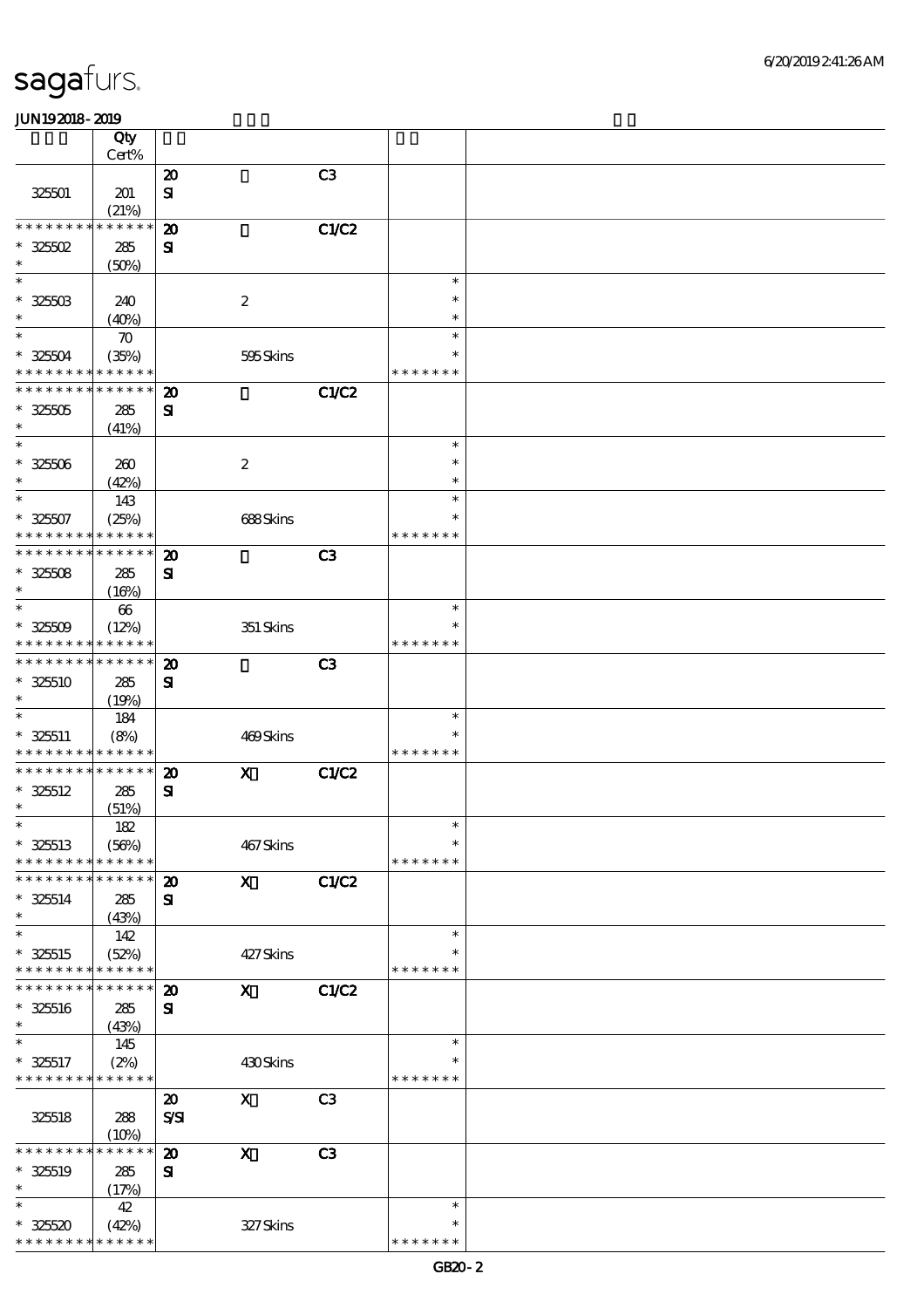|                             | Qty<br>$Cert\%$ |                            |                           |       |               |  |
|-----------------------------|-----------------|----------------------------|---------------------------|-------|---------------|--|
|                             |                 |                            |                           |       |               |  |
|                             |                 | $\boldsymbol{\mathsf{20}}$ | $\mathbf X$               | C3    |               |  |
| 325521                      | 217             | ${\bf S}$                  |                           |       |               |  |
|                             | (19%)           |                            |                           |       |               |  |
|                             |                 | $\boldsymbol{\mathsf{20}}$ | $\boldsymbol{\mathsf{z}}$ | C1/C2 |               |  |
| 325522                      | 138             | ${\bf s}$                  |                           |       |               |  |
|                             | (42%)           |                            |                           |       |               |  |
|                             |                 | $\boldsymbol{\mathbf{z}}$  | $\boldsymbol{\mathsf{z}}$ | C1/C2 |               |  |
| 325523                      | 109             | ${\bf S\!I}$               |                           |       |               |  |
|                             | (32%)           |                            |                           |       |               |  |
|                             |                 | $\boldsymbol{\mathsf{20}}$ | $\boldsymbol{\mathsf{z}}$ | C2    |               |  |
| 325524                      |                 |                            |                           |       |               |  |
|                             | 286             | $\mathbf{S}$               |                           |       |               |  |
|                             | (19%)           |                            |                           |       |               |  |
|                             |                 | $\boldsymbol{\mathsf{20}}$ | ${\bf X}$                 | C1/C2 |               |  |
| 325525                      | 229             | ${\bf s}$                  |                           |       |               |  |
|                             | (16%)           |                            |                           |       |               |  |
|                             |                 | $\boldsymbol{\mathsf{20}}$ | $\mathbf{x}$              | C2    |               |  |
| 325526                      | 207             | $\bf S\!I$                 |                           |       |               |  |
|                             | (22%)           |                            |                           |       |               |  |
|                             |                 | $\boldsymbol{\mathsf{20}}$ | X /                       | C2    |               |  |
| 325527                      | 119             | $\, {\bf B}$               | FG1                       |       |               |  |
|                             | (22%)           |                            |                           |       |               |  |
| * * * * * * * *             | * * * * * *     | $\boldsymbol{\mathsf{20}}$ | $\mathcal{L}$             | C2    |               |  |
| $* 32528$                   | 285             | $\, {\bf I} \! {\bf B} \,$ | $HG1$                     |       |               |  |
| $\ast$                      | (39%)           |                            |                           |       |               |  |
| $\ast$                      | 291             |                            |                           |       | $\ast$        |  |
|                             |                 |                            |                           |       | ∗             |  |
| $* 325529$                  | (20%)           |                            | 576Skins                  |       |               |  |
| * * * * * * * *             | * * * * * *     |                            |                           |       | * * * * * * * |  |
| * * * * * * * * * * * * * * |                 | $\boldsymbol{\mathbf{z}}$  | $\mathbf{x}$              | C2    |               |  |
| $* 325530$                  | 265             | $\, {\bf I} \! {\bf B} \,$ | FG1                       |       |               |  |
| $\ast$                      | (43%)           |                            |                           |       |               |  |
| $\ast$                      | 40              |                            |                           |       | $\ast$        |  |
| $* 325631$                  | (32%)           |                            | 305Skins                  |       | ∗             |  |
| * * * * * * * *             | * * * * * *     |                            |                           |       | * * * * * * * |  |
|                             |                 | $\boldsymbol{\mathsf{20}}$ | $ZX$ / $ZX$               | C2    |               |  |
| 325532                      | 143             | $\, {\bf I} \! {\bf B} \,$ | FG1                       |       |               |  |
|                             | (20%)           |                            |                           |       |               |  |
|                             |                 | $\pmb{\mathcal{Z}}$        | X /                       | C2    |               |  |
| 325533                      | 200             | $\, {\bf B}$               |                           |       |               |  |
|                             | (15%)           |                            |                           |       |               |  |
| * * * * * * * *             | * * * * * *     | $\boldsymbol{\mathsf{20}}$ | $\mathcal{L}$             | C2    |               |  |
| $* 325634$                  | 285             | $\, {\bf B}$               |                           |       |               |  |
| $\ast$                      |                 |                            |                           |       |               |  |
| $\ast$                      | (23%)           |                            |                           |       | $\ast$        |  |
|                             | 190             |                            |                           |       | ∗             |  |
| $* 32535$                   | (29%)           |                            | 475Skins                  |       |               |  |
| * * * * * * * *             | * * * * * *     |                            |                           |       | * * * * * * * |  |
| * * * * * * * *             | * * * * * *     | $\boldsymbol{\mathbf{z}}$  | $\mathcal{L}$             | C2    |               |  |
| $* 325536$                  | 285             | ${\bf I\!B}$               |                           |       |               |  |
| $\ast$                      | (25%)           |                            |                           |       |               |  |
| $\ast$                      |                 |                            |                           |       | $\ast$        |  |
| $* 325537$                  | 260             |                            | $\boldsymbol{2}$          |       | $\ast$        |  |
| $\ast$                      | (16%)           |                            |                           |       | $\ast$        |  |
| $\ast$                      | 185             |                            |                           |       | $\ast$        |  |
| $* 325538$                  | (24%)           |                            | 730Skins                  |       | $\ast$        |  |
| * * * * * * * *             | * * * * * *     |                            |                           |       | * * * * * * * |  |
|                             |                 | $\boldsymbol{\mathsf{20}}$ | $\mathbf{X}$              | C2    |               |  |
| 325539                      | 176             | $\, {\bf I} \! {\bf B} \,$ |                           |       |               |  |
|                             | (30%)           |                            |                           |       |               |  |
|                             |                 | $\boldsymbol{\mathsf{20}}$ | $X$ / $ZX$                | C2    |               |  |
| 325540                      | 300             | $\, {\bf I} \! {\bf B} \,$ |                           |       |               |  |
|                             | (20%)           |                            |                           |       |               |  |
|                             |                 |                            |                           |       |               |  |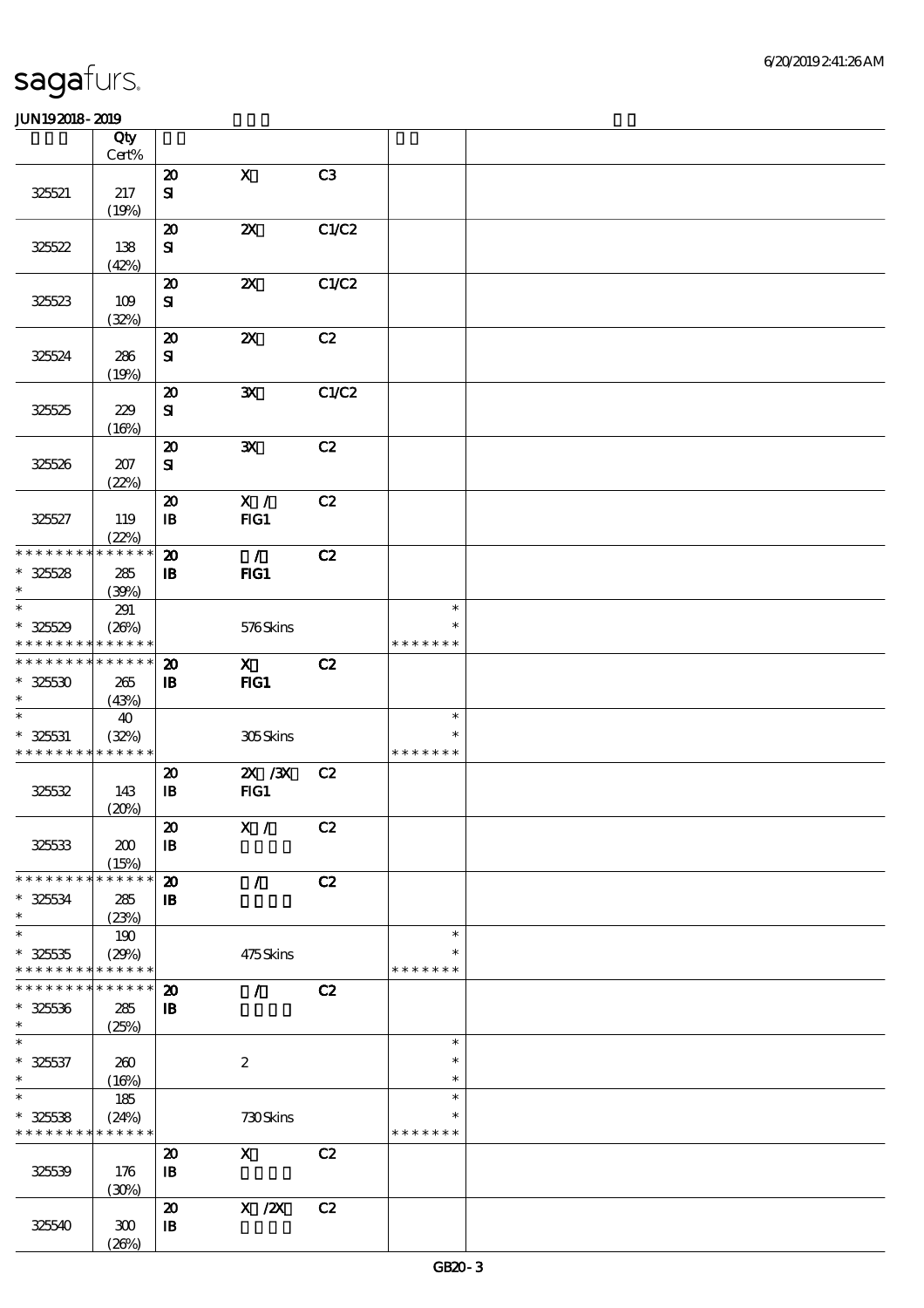|                                           | Qty                        |                             |                           |       |                  |  |
|-------------------------------------------|----------------------------|-----------------------------|---------------------------|-------|------------------|--|
|                                           | Cert%                      |                             |                           |       |                  |  |
|                                           |                            | $\boldsymbol{\mathbf{z}}$   | $X \, X$                  | C2    |                  |  |
| 325541                                    | 101                        | $\mathbf{B}$                |                           |       |                  |  |
| * * * * * * * *                           | (25%)<br>* * * * * *       |                             |                           |       |                  |  |
|                                           |                            | $\boldsymbol{\mathfrak{D}}$ | $\mathcal{L}$             | C2    |                  |  |
| $* 325542$<br>$\ast$                      | 285                        | $\mathbf I$                 |                           |       |                  |  |
| $\ast$                                    | (25%)                      |                             |                           |       | $\ast$           |  |
|                                           |                            |                             |                           |       | $\ast$           |  |
| $* 325543$<br>$\ast$                      | 260                        |                             | $\boldsymbol{2}$          |       | $\ast$           |  |
| $\ast$                                    | (37%)                      |                             |                           |       | $\ast$           |  |
|                                           | 123                        |                             |                           |       | $\ast$           |  |
| $* 325544$<br>* * * * * * * * * * * * * * | (54%)                      |                             | 668Skins                  |       | * * * * * * *    |  |
|                                           |                            |                             |                           |       |                  |  |
|                                           |                            | $\boldsymbol{\mathfrak{D}}$ | 3X / 2X                   | C2    |                  |  |
| 325545                                    | 85                         | <b>SAGA</b>                 |                           |       |                  |  |
|                                           | (37%)                      |                             |                           |       |                  |  |
|                                           |                            | $\boldsymbol{\mathfrak{D}}$ | $\boldsymbol{\mathrm{X}}$ | C1/C2 |                  |  |
| 325546                                    | 151                        | <b>SR/S</b>                 |                           |       |                  |  |
|                                           | (27%)                      |                             |                           |       |                  |  |
|                                           |                            | $\boldsymbol{\mathfrak{D}}$ | $\mathbf X$               | C3    |                  |  |
| 325547                                    | 165                        | <b>SAGA</b>                 |                           |       |                  |  |
| * * * * * * * *                           | (15%)<br>* * * * * *       |                             |                           |       |                  |  |
|                                           |                            | $\boldsymbol{\mathbf{z}}$   |                           | C1/C2 |                  |  |
| $* 325548$<br>$\ast$                      | 265                        | <b>SR/S</b>                 |                           |       |                  |  |
| $\ast$                                    | (35%)                      |                             |                           |       | $\ast$           |  |
|                                           | 173                        |                             |                           |       | $\ast$           |  |
| $* 325549$<br>* * * * * * * *             | (27%)<br>* * * * * *       |                             | 438Skins                  |       | * * * * * * *    |  |
| * * * * * * * * * * * * * *               |                            |                             |                           |       |                  |  |
|                                           |                            | $\boldsymbol{\mathfrak{D}}$ |                           | C1/C2 |                  |  |
| $* 32550$<br>$\ast$                       | 265                        | <b>SAGA</b>                 |                           |       |                  |  |
| $\ast$                                    | (30%)                      |                             |                           |       |                  |  |
|                                           |                            |                             |                           |       | $\ast$<br>$\ast$ |  |
| $* 32551$<br>$\ast$                       | 240                        |                             | $\boldsymbol{2}$          |       | $\ast$           |  |
| $\overline{\ast}$                         | (24%)                      |                             |                           |       | $\ast$           |  |
|                                           | 43                         |                             |                           |       | $\ast$           |  |
| $* 32552$<br>* * * * * * * * * * * * * *  | (60%)                      |                             | 548Skins                  |       | * * * * * * *    |  |
| *************** <b>20</b>                 |                            |                             |                           | C3    |                  |  |
| $* 32553$                                 |                            |                             |                           |       |                  |  |
| $\ast$                                    | 265                        | <b>SR/S</b>                 |                           |       |                  |  |
| $\ast$                                    | (12%)                      |                             |                           |       | $\ast$           |  |
|                                           | $\boldsymbol{\omega}$      |                             |                           |       | $\ast$           |  |
| $* 32554$<br>* * * * * * * *              | (20%)<br>* * * * * *       |                             | 325Skins                  |       | * * * * * * *    |  |
| * * * * * * *                             | * * * * * *                | $\boldsymbol{\mathfrak{D}}$ |                           | C3    |                  |  |
| $* 325555$                                | 265                        | <b>SR/S</b>                 |                           |       |                  |  |
| $\ast$                                    | (7%)                       |                             |                           |       |                  |  |
| $\ast$                                    | 241                        |                             |                           |       | $\ast$           |  |
| $* 325556$                                | (16%)                      |                             | 506Skins                  |       |                  |  |
| * * * * * * * *                           | * * * * * *                |                             |                           |       | * * * * * * *    |  |
| * * * * * * *                             | * * * * * *                | $\boldsymbol{\mathfrak{D}}$ |                           | C1    |                  |  |
| $* 325557$                                | 265                        | <b>SAGA</b>                 |                           |       |                  |  |
| $\ast$                                    | (40%)                      |                             |                           |       |                  |  |
| $\ast$                                    | 141                        |                             |                           |       | $\ast$           |  |
| $* 325558$                                | (20%)                      |                             | 406Skins                  |       | ∗                |  |
| * * * * * * * * <mark>* * * * * *</mark>  |                            |                             |                           |       | * * * * * * *    |  |
| * * * * * * * *                           | $\ast\ast\ast\ast\ast\ast$ | $\boldsymbol{\mathbf{z}}$   |                           | C1    |                  |  |
| $* 32550$                                 | 265                        | <b>SAGA</b>                 |                           |       |                  |  |
| $\ast$                                    | (60%)                      |                             |                           |       |                  |  |
| $\ast$                                    |                            |                             |                           |       | $\ast$           |  |
| $* 32560$                                 | 220                        |                             | $\boldsymbol{2}$          |       | $\ast$           |  |
| $\ast$                                    | (30%)                      |                             |                           |       | $\ast$           |  |
|                                           |                            |                             |                           |       |                  |  |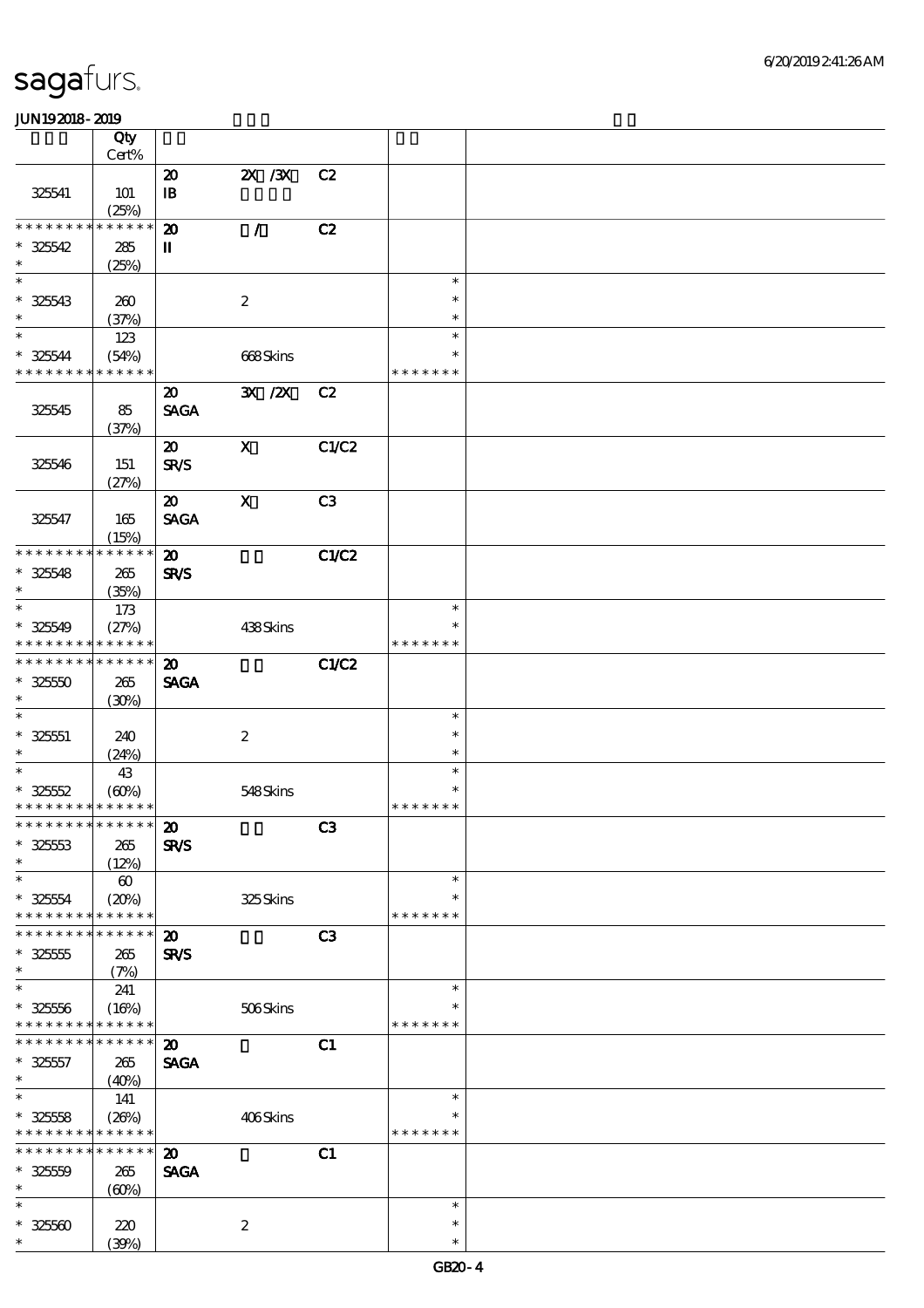|                                           | Qty                  |                                            |                  |       |                         |  |
|-------------------------------------------|----------------------|--------------------------------------------|------------------|-------|-------------------------|--|
|                                           | Cert%                |                                            |                  |       |                         |  |
| $\ast$                                    | $5\!$                | $\boldsymbol{\mathfrak{D}}$                |                  | C1    | $\ast$                  |  |
| $* 32561$<br>* * * * * * * *              | (45%)<br>* * * * * * | <b>SAGA</b>                                |                  |       | $\ast$<br>* * * * * * * |  |
| * * * * * * * *                           | * * * * * *          |                                            |                  |       |                         |  |
| $* 32562$                                 | 240                  | $\boldsymbol{\mathfrak{D}}$<br><b>SAGA</b> |                  | C1/C2 |                         |  |
| $\ast$                                    | (21%)                |                                            |                  |       |                         |  |
| $\ast$                                    |                      |                                            |                  |       | $\ast$                  |  |
| $* 32563$                                 | 240                  |                                            | $\boldsymbol{2}$ |       | $\ast$                  |  |
| $\ast$                                    | (47%)                |                                            |                  |       | $\ast$                  |  |
| $\ast$                                    |                      |                                            |                  |       | $\ast$                  |  |
| $* 32564$                                 | 240                  |                                            | 3                |       | $\ast$                  |  |
| $\ast$                                    | (45%)                |                                            |                  |       | $\ast$                  |  |
| $\ast$                                    | 168                  |                                            |                  |       | $\ast$                  |  |
| $* 32565$                                 | (35%)                |                                            | 888Skins         |       | $\ast$                  |  |
| * * * * * * * *                           | * * * * * *          |                                            |                  |       | * * * * * * *           |  |
| * * * * * * * *                           | * * * * * *          | $\boldsymbol{\mathbf{z}}$                  |                  | C2    |                         |  |
| $* 325566$                                | 265                  | <b>SAGA</b>                                |                  |       |                         |  |
| $\ast$                                    | (16%)                |                                            |                  |       |                         |  |
| $\ast$                                    |                      |                                            |                  |       | $\ast$                  |  |
| $* 32567$                                 | 240                  |                                            | $\boldsymbol{2}$ |       | $\ast$                  |  |
| $\ast$                                    | (20%)                |                                            |                  |       | $\ast$                  |  |
| $\ast$                                    |                      |                                            |                  |       | $\ast$                  |  |
| $* 32568$                                 | 240                  |                                            | 3                |       | $\ast$                  |  |
| $\ast$                                    | (13%)                |                                            |                  |       | $\ast$                  |  |
| $\ast$                                    | 64                   |                                            |                  |       | $\ast$                  |  |
| $* 32560$                                 | (21%)                |                                            | 809Skins         |       | *                       |  |
| * * * * * * * * * * * * * *               |                      |                                            |                  |       | * * * * * * *           |  |
| * * * * * * * *                           | * * * * * *          | $\boldsymbol{\mathfrak{D}}$                |                  | C2    |                         |  |
| $* 325570$                                | 265                  | <b>SAGA</b>                                |                  |       |                         |  |
| $\ast$<br>$\ast$                          | (35%)                |                                            |                  |       |                         |  |
|                                           |                      |                                            |                  |       | $\ast$<br>$\ast$        |  |
| $* 325571$<br>$\ast$                      | 240                  |                                            | $\boldsymbol{2}$ |       | $\ast$                  |  |
| $\ast$                                    | (32%)                |                                            |                  |       | $\ast$                  |  |
| $* 325572$                                | 240                  |                                            | $\,3$            |       | $\ast$                  |  |
| $\ast$                                    | (20%)                |                                            |                  |       | $\ast$                  |  |
| $\ast$                                    | 184                  |                                            |                  |       | $\ast$                  |  |
| $* 325573$                                | (15%)                |                                            | 929Skins         |       | $\ast$                  |  |
| * * * * * * * *                           | * * * * * *          |                                            |                  |       | * * * * * * *           |  |
| * * * * * * *                             | * * * * * *          | $\boldsymbol{\mathbf{z}}$                  |                  | C3    |                         |  |
| $* 325574$                                | 245                  | <b>SAGA</b>                                |                  |       |                         |  |
| $\ast$                                    | (14%)                |                                            |                  |       |                         |  |
| $\ast$                                    | 43                   |                                            |                  |       | $\ast$                  |  |
| $* 325575$                                | (6%)                 |                                            | 288Skins         |       | ∗                       |  |
| * * * * * * * * * * * * * *               |                      |                                            |                  |       | * * * * * * *           |  |
| * * * * * * *                             | * * * * * *          | $\boldsymbol{\mathbf{z}}$                  |                  | C1    |                         |  |
| $* 325576$                                | 285                  | <b>SAGA</b>                                |                  |       |                         |  |
| $\ast$                                    | (44%)                |                                            |                  |       |                         |  |
| $\ast$                                    |                      |                                            |                  |       | $\ast$                  |  |
| $* 325577$                                | 260                  |                                            | $\boldsymbol{2}$ |       | $\ast$                  |  |
| $\ast$<br>$\ast$                          | (52%)                |                                            |                  |       | $\ast$<br>$\ast$        |  |
|                                           | 98                   |                                            |                  |       | $\ast$                  |  |
| $* 325578$<br>* * * * * * * * * * * * * * | (37%)                |                                            | 643Skins         |       | * * * * * * *           |  |
| * * * * * * *                             | * * * * * *          | $\boldsymbol{\mathbf{z}}$                  |                  | C1    |                         |  |
| $* 325579$                                | 265                  | <b>SAGA</b>                                |                  |       |                         |  |
| $\ast$                                    | (55%)                |                                            |                  |       |                         |  |
| $\ast$                                    | 166                  |                                            |                  |       | $\ast$                  |  |
| $* 325580$                                | (68%)                |                                            | 431 Skins        |       | $\ast$                  |  |
| * * * * * * * *                           | * * * * * *          |                                            |                  |       | * * * * * * *           |  |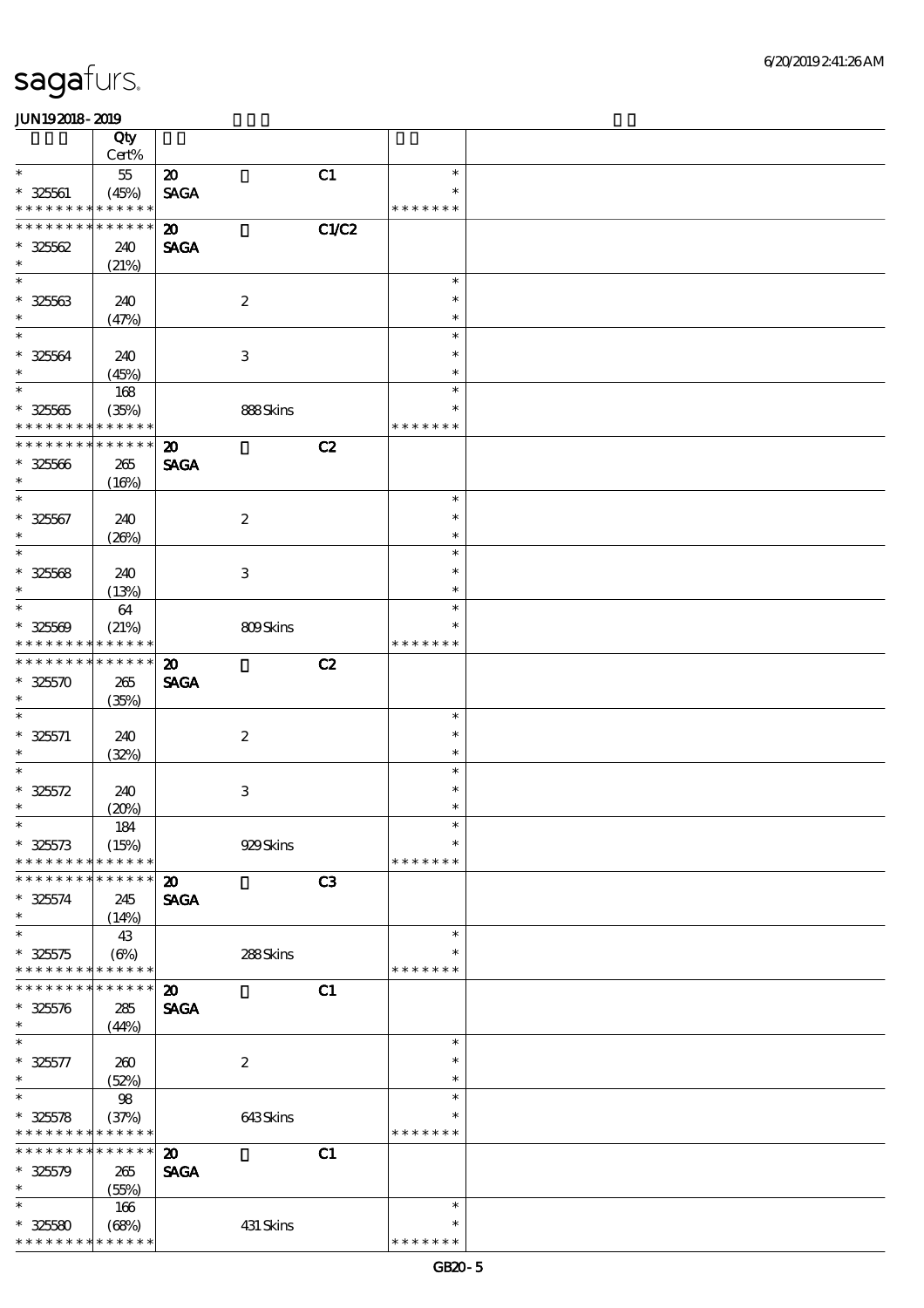|                                            | Qty<br>$Cert\%$ |                             |                           |                |               |  |
|--------------------------------------------|-----------------|-----------------------------|---------------------------|----------------|---------------|--|
| * * * * * * * *                            | * * * * * *     | $\boldsymbol{\mathfrak{D}}$ |                           | C2             |               |  |
|                                            |                 |                             |                           |                |               |  |
| $* 325581$<br>$\ast$                       | $265\,$         | <b>SAGA</b>                 |                           |                |               |  |
| $\ast$                                     | (9%)            |                             |                           |                | $\ast$        |  |
|                                            |                 |                             |                           |                |               |  |
| $* 325582$                                 | 240             |                             | $\boldsymbol{2}$          |                | $\ast$        |  |
| $\ast$                                     | (12%)           |                             |                           |                | $\ast$        |  |
| $\ast$                                     |                 |                             |                           |                | $\ast$        |  |
| $* 325583$                                 | 240             |                             | $\,3$                     |                | $\ast$        |  |
| $\ast$                                     | (34%)           |                             |                           |                | $\ast$        |  |
| $\ast$                                     |                 |                             |                           |                | $\ast$        |  |
| $* 325584$                                 | 240             |                             | $\boldsymbol{4}$          |                | $\ast$        |  |
| $\ast$                                     | (16%)           |                             |                           |                | $\ast$        |  |
| $\overline{\ast}$                          | 47              |                             |                           |                | $\ast$        |  |
| $* 325585$                                 | $(\Theta)$      |                             | 1032Skins                 |                | $\ast$        |  |
| * * * * * * * *                            | * * * * * *     |                             |                           |                | * * * * * * * |  |
| * * * * * * *                              | * * * * * *     | $\boldsymbol{\mathbf{z}}$   |                           | C2             |               |  |
| $* 325586$                                 |                 | <b>SAGA</b>                 |                           |                |               |  |
| $\ast$                                     | $265\,$         |                             |                           |                |               |  |
| $\ast$                                     | (23%)           |                             |                           |                |               |  |
|                                            |                 |                             |                           |                | $\ast$        |  |
| $* 325587$                                 | 240             |                             | $\boldsymbol{2}$          |                | $\ast$        |  |
| $\ast$                                     | (47%)           |                             |                           |                | $\ast$        |  |
| $\overline{\ast}$                          | 241             |                             |                           |                | $\ast$        |  |
| $* 325588$                                 | (41%)           |                             | 746Skins                  |                | $\ast$        |  |
| * * * * * * *                              | * * * * * *     |                             |                           |                | * * * * * * * |  |
| * * * * * * *                              | * * * * * *     | $\boldsymbol{\mathfrak{D}}$ |                           | C2             |               |  |
| $* 325589$                                 | 265             | <b>SAGA</b>                 |                           |                |               |  |
| $\ast$                                     | (20%)           |                             |                           |                |               |  |
| $\ast$                                     |                 |                             |                           |                | $\ast$        |  |
| $* 32500$                                  | 240             |                             | $\boldsymbol{2}$          |                | $\ast$        |  |
| $\ast$                                     | (38%)           |                             |                           |                | $\ast$        |  |
| $\ast$                                     |                 |                             |                           |                | $\ast$        |  |
|                                            |                 |                             |                           |                |               |  |
| $* 32501$                                  | 240             |                             | $\,3$                     |                | $\ast$        |  |
| $\ast$                                     | (15%)           |                             |                           |                | $\ast$        |  |
| $\ast$                                     |                 |                             |                           |                | $\ast$        |  |
| $* 325592$                                 | 240             |                             | $\boldsymbol{4}$          |                | $\ast$        |  |
| $\ast$                                     | (15%)           |                             |                           |                | $\ast$        |  |
| $\ast$                                     | $9\!6$          |                             |                           |                | $\ast$        |  |
| $* 325003$                                 | (12%)           |                             | 1081 Skins                |                | $\ast$        |  |
| * * * * * * * *                            | * * * * * *     |                             |                           |                | * * * * * * * |  |
|                                            |                 | $\boldsymbol{\mathfrak{D}}$ |                           | C <sub>3</sub> |               |  |
| 325594                                     | 201             | <b>SAGA</b>                 |                           |                |               |  |
|                                            | (8%)            |                             |                           |                |               |  |
| * * * * * * * *                            | * * * * * *     | $\boldsymbol{\mathfrak{D}}$ |                           | C3             |               |  |
| $* 32500$                                  | 265             | <b>SAGA</b>                 |                           |                |               |  |
| $\ast$                                     | (14%)           |                             |                           |                |               |  |
| $\ast$                                     |                 |                             |                           |                | $\ast$        |  |
| $* 325506$                                 |                 |                             |                           |                | $\ast$        |  |
| $\ast$                                     | 240             |                             | $\boldsymbol{2}$          |                | $\ast$        |  |
| $\ast$                                     | (24%)           |                             |                           |                |               |  |
|                                            | 44              |                             |                           |                | $\ast$        |  |
| $* 325597$                                 | (15%)           |                             | 549Skins                  |                | $\ast$        |  |
| * * * * * * * * <mark>* * * * * *</mark> * |                 |                             |                           |                | * * * * * * * |  |
| * * * * * * * * <mark>* * * * * * *</mark> |                 | $\boldsymbol{\mathfrak{D}}$ | $\boldsymbol{\mathrm{X}}$ | C1             |               |  |
| $* 32508$                                  | 265             | SR/S                        |                           |                |               |  |
| $\ast$                                     | (54%)           |                             |                           |                |               |  |
| $\ast$                                     | 61              |                             |                           |                | $\ast$        |  |
| $* 325599$                                 | (55%)           |                             | 326Skins                  |                | $\ast$        |  |
| * * * * * * * *                            | * * * * * *     |                             |                           |                | * * * * * * * |  |
| * * * * * * * *                            | * * * * * *     | $\boldsymbol{\mathfrak{D}}$ | $\mathbf{x}$              | C1/C2          |               |  |
| $* 325600$                                 | 265             | <b>SAGA</b>                 |                           |                |               |  |
| $\ast$                                     | (62%)           |                             |                           |                |               |  |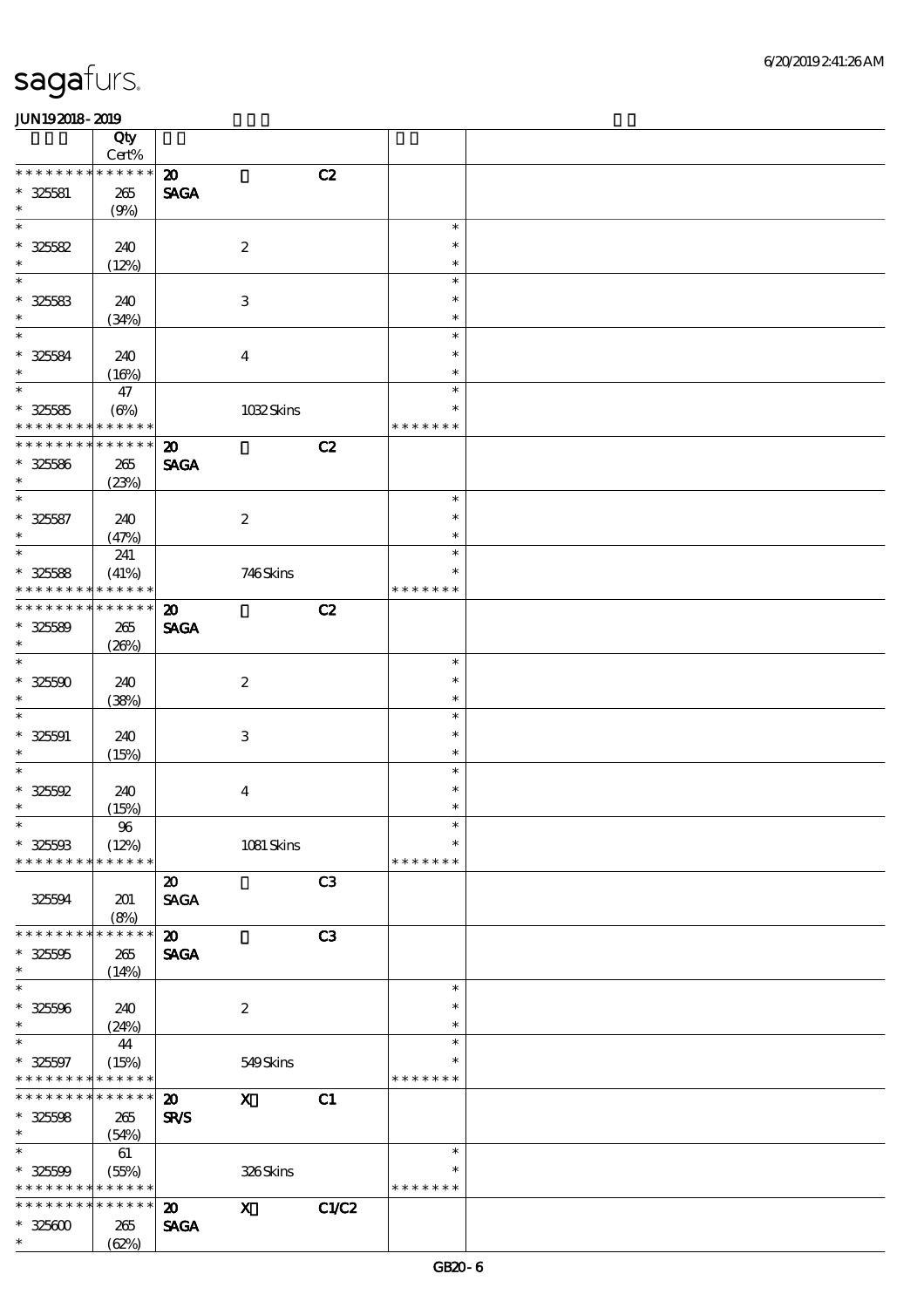|                               | Qty                  |                             |                           |       |                         |  |
|-------------------------------|----------------------|-----------------------------|---------------------------|-------|-------------------------|--|
|                               | Cert%                |                             |                           |       |                         |  |
| $\ast$                        | 93                   | $\boldsymbol{\mathfrak{D}}$ | $\mathbf x$               | C1/C2 | $\ast$                  |  |
| $* 325601$                    | (53%)                | <b>SAGA</b>                 |                           |       | $\ast$                  |  |
| * * * * * * * *               | * * * * * *          |                             |                           |       | * * * * * * *           |  |
| * * * * * * * *               | * * * * * *          | $\boldsymbol{\mathfrak{D}}$ | $\boldsymbol{\mathrm{X}}$ | C2    |                         |  |
| $* 325602$                    | 265                  | <b>SR/S</b>                 |                           |       |                         |  |
| $\ast$                        | (22%)                |                             |                           |       |                         |  |
| $\ast$                        |                      |                             |                           |       | $\ast$                  |  |
| $* 32560B$<br>$\ast$          | 240                  |                             | $\boldsymbol{2}$          |       | $\ast$                  |  |
| $\ast$                        | (20%)                |                             |                           |       | $\ast$                  |  |
|                               | $92$                 |                             |                           |       | $\ast$                  |  |
| $* 325604$<br>* * * * * * * * | (18%)<br>* * * * * * |                             | 597 Skins                 |       | $\ast$<br>* * * * * * * |  |
| * * * * * * * *               | * * * * * *          |                             |                           |       |                         |  |
|                               |                      | $\boldsymbol{\mathfrak{D}}$ | $\mathbf{x}$              | C2    |                         |  |
| $* 325605$                    | 265                  | <b>SAGA</b>                 |                           |       |                         |  |
| $\ast$<br>$\ast$              | (1%)                 |                             |                           |       | $\ast$                  |  |
|                               | 194                  |                             |                           |       | $\ast$                  |  |
| $* 325606$<br>* * * * * * * * | (30%)<br>* * * * * * |                             | 459Skins                  |       | * * * * * * *           |  |
|                               |                      |                             |                           |       |                         |  |
|                               |                      | $\boldsymbol{\mathfrak{D}}$ | $\mathbf{x}$              | C3    |                         |  |
| 325607                        | 233                  | <b>SAGA</b>                 |                           |       |                         |  |
|                               | (33%)                |                             |                           | C1/C2 |                         |  |
|                               |                      | $\boldsymbol{\mathfrak{D}}$ | $\boldsymbol{\mathsf{X}}$ |       |                         |  |
| 325608                        | 286                  | <b>SR/S</b>                 |                           |       |                         |  |
|                               | (23%)                | $\boldsymbol{\mathfrak{D}}$ | $\boldsymbol{\alpha}$     | C1/C2 |                         |  |
| 325609                        | 174                  | <b>SAGA</b>                 |                           |       |                         |  |
|                               |                      |                             |                           |       |                         |  |
|                               | (50%)                | $\boldsymbol{\mathfrak{D}}$ | $\boldsymbol{\mathsf{z}}$ | C3    |                         |  |
| 325610                        | 88                   | <b>SAGA</b>                 |                           |       |                         |  |
|                               | (27%)                |                             |                           |       |                         |  |
| * * * * * * * *               | * * * * * *          | $\boldsymbol{\mathfrak{D}}$ | ${\bf X}$                 | C1/C2 |                         |  |
| $* 325611$                    | 265                  | <b>SR/S</b>                 |                           |       |                         |  |
| $\ast$                        | (19%)                |                             |                           |       |                         |  |
| $\ast$                        | 151                  |                             |                           |       | $\ast$                  |  |
| $* 325612$                    | (20%)                |                             | 416Skins                  |       | $\ast$                  |  |
| * * * * * * * * * * * * * *   |                      |                             |                           |       | * * * * * * *           |  |
| *************** <b>20</b>     |                      |                             | $\mathbf{x}$              | C1/C2 |                         |  |
| $* 325613$                    | 265                  | <b>SAGA</b>                 |                           |       |                         |  |
| $\ast$                        | (23%)                |                             |                           |       |                         |  |
| $\ast$                        | 110                  |                             |                           |       | $\ast$                  |  |
| $* 325614$                    | (12%)                |                             | 375Skins                  |       | $\ast$                  |  |
| * * * * * * * *               | * * * * * *          |                             |                           |       | * * * * * * *           |  |
|                               |                      | $\boldsymbol{\mathbf{z}}$   | X /                       | C2    |                         |  |
| 325615                        | 158                  | IA                          | FG1                       |       |                         |  |
|                               | (36%)                |                             |                           |       |                         |  |
| * * * * * * *                 | * * * * * *          | $\boldsymbol{\mathfrak{D}}$ | $\mathcal{L}$             | C1/C2 |                         |  |
| $* 325616$                    | 265                  | IA                          | FIG1                      |       |                         |  |
| $\ast$                        | (52%)                |                             |                           |       |                         |  |
| $\ast$                        |                      |                             |                           |       | $\ast$                  |  |
| $* 325617$                    | 240                  |                             | $\boldsymbol{2}$          |       | $\ast$                  |  |
| $\ast$                        | (48%)                |                             |                           |       | $\ast$                  |  |
| $\ast$                        | 136                  |                             |                           |       | $\ast$                  |  |
| $* 325618$                    | (38%)                |                             | 641 Skins                 |       |                         |  |
| * * * * * * * *               | * * * * * *          |                             |                           |       | * * * * * * *           |  |
| * * * * * * *                 | * * * * * *          | $\boldsymbol{\mathbf{z}}$   | $\mathbf{x}$              | C1/C2 |                         |  |
| * 325619                      | 265                  | IA                          | FG1                       |       |                         |  |
| $\ast$                        | (47%)                |                             |                           |       |                         |  |
| $\ast$                        | 112                  |                             |                           |       | $\ast$                  |  |
| $* 325620$                    | (29%)                |                             | 377Skins                  |       | ∗                       |  |
| * * * * * * *                 | * * * * * *          |                             |                           |       | * * * * * * *           |  |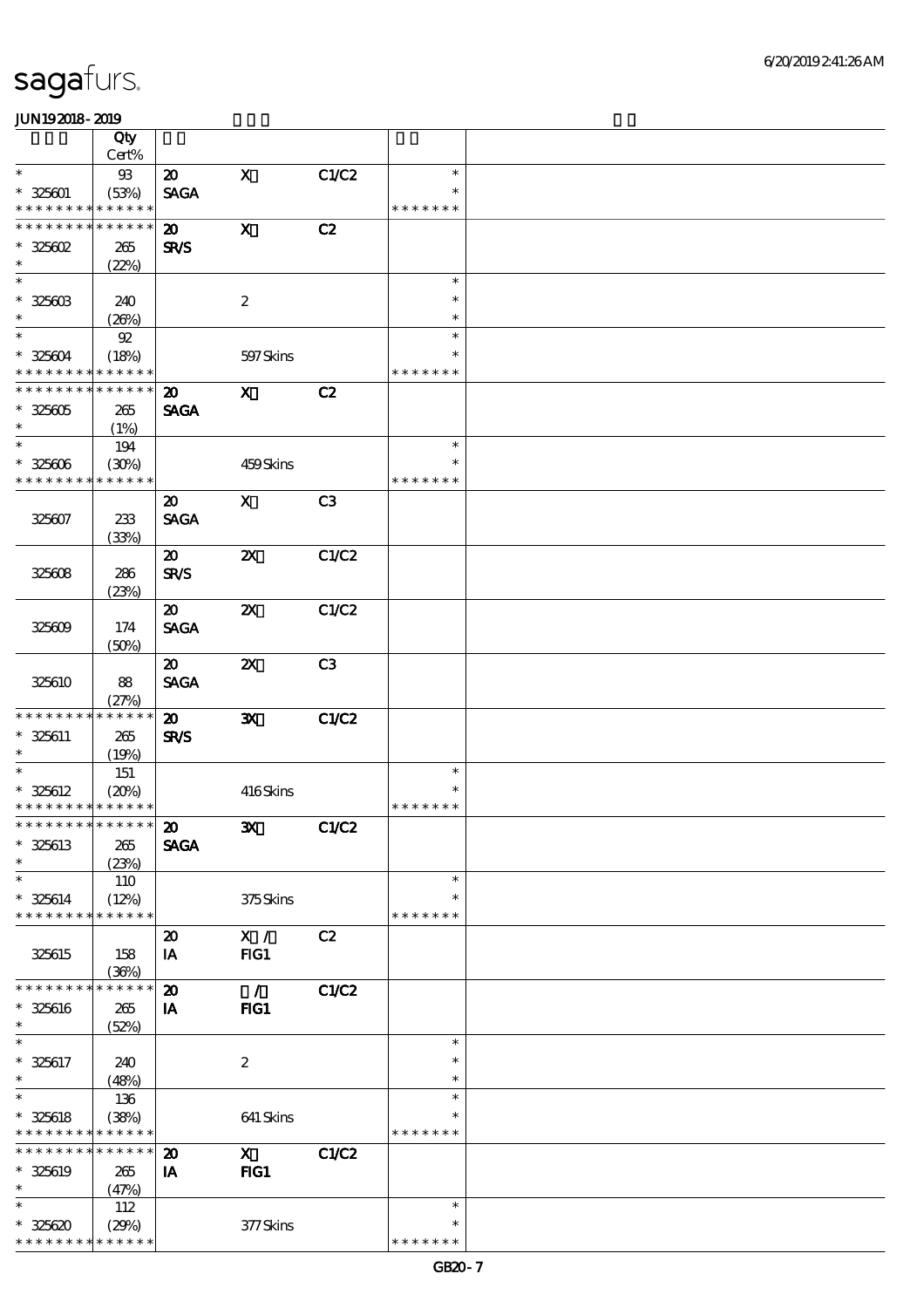|                             | Qty<br>$Cert\%$  |                                                        |                           |       |                  |  |
|-----------------------------|------------------|--------------------------------------------------------|---------------------------|-------|------------------|--|
|                             |                  | $\boldsymbol{\mathbf{z}}$                              | $X \, X$                  | C1/C2 |                  |  |
| 325621                      | 182<br>(23%)     | $\mathbf{I} \mathbf{A}$                                | FG1                       |       |                  |  |
|                             |                  | $\boldsymbol{\mathfrak{D}}$                            | $\overline{\mathbf{x}}$ / | C2    |                  |  |
| 325622                      | 248<br>(20%)     | $\mathbf{IA}$                                          |                           |       |                  |  |
|                             |                  | $\boldsymbol{\mathbf{z}}$                              |                           | C2    |                  |  |
| 325623                      | 163<br>(20%)     | IA                                                     |                           |       |                  |  |
| * * * * * * * * * * * * * * |                  | $\boldsymbol{\mathbf{z}}$                              | $\mathcal{L}$             | C2    |                  |  |
| $* 325624$<br>$\ast$        | 265<br>(15%)     | IA                                                     |                           |       |                  |  |
| $\ast$                      |                  |                                                        |                           |       | $\ast$           |  |
| $* 325625$<br>$\ast$        | 240<br>(17%)     |                                                        | $\boldsymbol{2}$          |       | $\ast$<br>$\ast$ |  |
| $\ast$                      |                  |                                                        |                           |       | $\ast$           |  |
| $* 325626$<br>$\ast$        | 240<br>(16%)     |                                                        | 3                         |       | $\ast$<br>$\ast$ |  |
| $\ast$                      |                  |                                                        |                           |       | $\ast$           |  |
| $* 325627$<br>$\ast$        | 240<br>(7%)      |                                                        | $\overline{\mathbf{4}}$   |       | $\ast$<br>$\ast$ |  |
| $\ast$                      | 81               |                                                        |                           |       | $\ast$           |  |
| $* 325628$                  | (12%)            |                                                        | 1066Skins                 |       | $\ast$           |  |
| * * * * * * * *             | * * * * * *      |                                                        |                           |       | * * * * * * *    |  |
|                             |                  | $\boldsymbol{\mathfrak{D}}$                            | $\mathbf X$               | C2    |                  |  |
| 325629                      | 273<br>(10%)     | IA                                                     |                           |       |                  |  |
| * * * * * * * * * * * * * * |                  | $\boldsymbol{\mathfrak{D}}$                            | X / ZX                    | C2    |                  |  |
| $* 325630$<br>$\ast$        | 265<br>(37%)     | IA                                                     |                           |       |                  |  |
| $\ast$                      | $35\,$           |                                                        |                           |       | $\ast$           |  |
| $* 325631$                  | (31%)            |                                                        | 300Skins                  |       | $\ast$           |  |
| * * * * * * * * * * * * * * |                  |                                                        |                           |       | * * * * * * *    |  |
| 325632                      | 257              | $\boldsymbol{\mathfrak{D}}$<br>$\mathbf{I} \mathbf{A}$ | $X \, X$                  | C2    |                  |  |
|                             | (20%)            |                                                        |                           |       |                  |  |
|                             |                  | $\boldsymbol{\omega}$                                  |                           | C1/C2 |                  |  |
| 325633                      | 110<br>(42%)     | <b>SROY</b>                                            |                           |       |                  |  |
|                             |                  | $\boldsymbol{\mathfrak{D}}$                            |                           | C1/C2 |                  |  |
| 325634                      | 148              | <b>SROY</b>                                            |                           |       |                  |  |
|                             | (35%)            |                                                        |                           | C1/C2 |                  |  |
| 325635                      | 261              | $\boldsymbol{\mathfrak{D}}$<br><b>SROY</b>             |                           |       |                  |  |
|                             | (68%)            |                                                        |                           |       |                  |  |
|                             |                  | $\boldsymbol{\mathfrak{D}}$                            |                           | C1/C2 |                  |  |
| 325636                      | 183<br>(27%)     | <b>SROY</b>                                            |                           |       |                  |  |
|                             |                  | $\boldsymbol{\mathfrak{D}}$                            |                           | C3    |                  |  |
| 325637                      | $10B$            | <b>SROY</b>                                            |                           |       |                  |  |
|                             | (31%)            | $\boldsymbol{\omega}$                                  |                           | C1/C2 |                  |  |
| 325638                      | $209$            | <b>SROY</b>                                            |                           |       |                  |  |
|                             | (21%)            |                                                        |                           |       |                  |  |
|                             |                  | $\boldsymbol{\omega}$                                  |                           | C1/C2 |                  |  |
| 325639                      | $265\,$<br>(63%) | <b>SROY</b>                                            |                           |       |                  |  |
|                             |                  | $\boldsymbol{\omega}$                                  |                           | C1/C2 |                  |  |
| 325640                      | 160              | <b>SROY</b>                                            |                           |       |                  |  |
|                             | (36%)            |                                                        |                           |       |                  |  |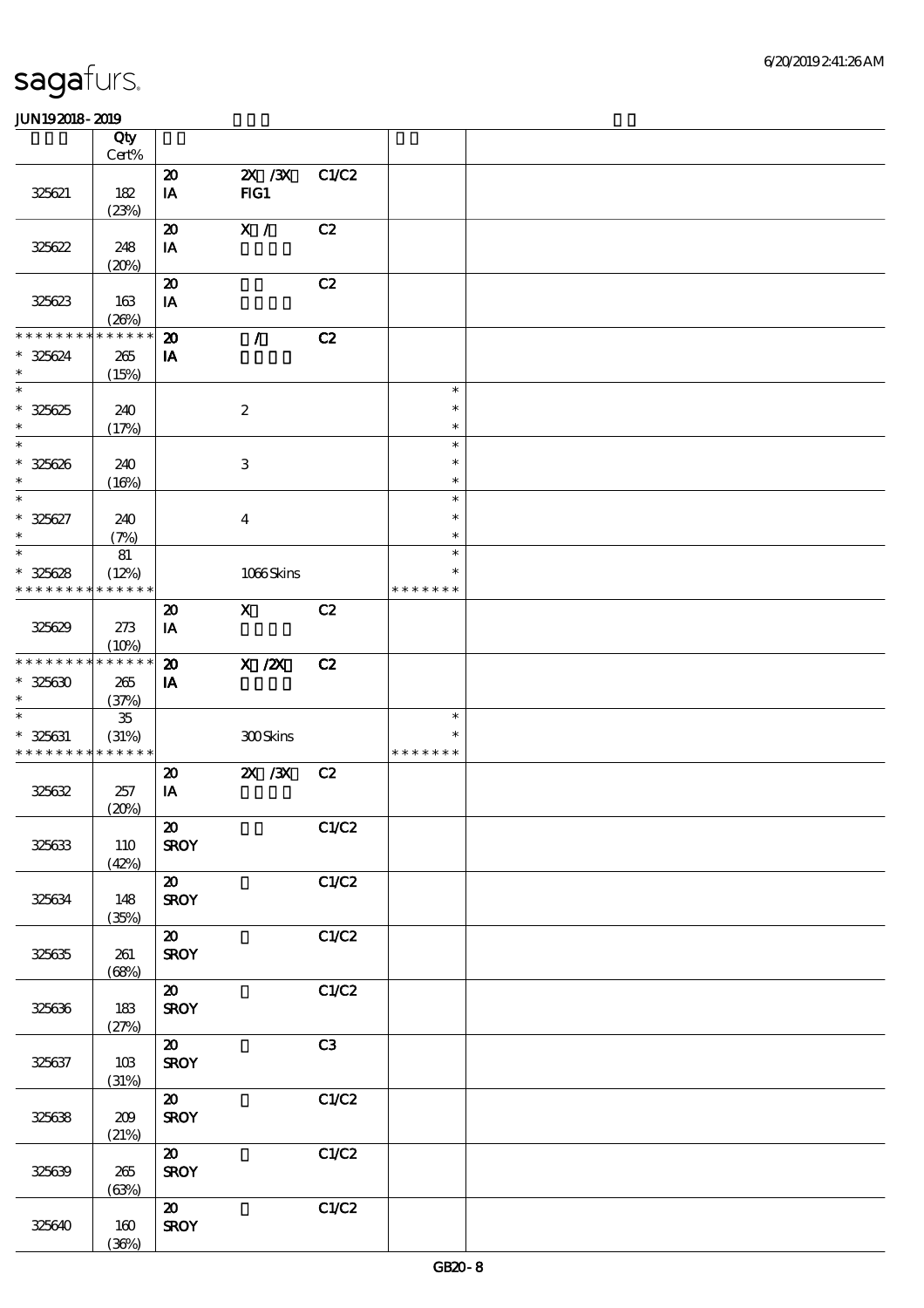|        | Qty<br>Cert% |                                            |   |                |  |  |  |  |  |
|--------|--------------|--------------------------------------------|---|----------------|--|--|--|--|--|
| 325641 | 128<br>14%   | 20<br><b>SROY</b>                          |   | C <sub>3</sub> |  |  |  |  |  |
| 325642 | 85<br>(52%)  | $\boldsymbol{\mathfrak{D}}$<br><b>SROY</b> | X | C1/C2          |  |  |  |  |  |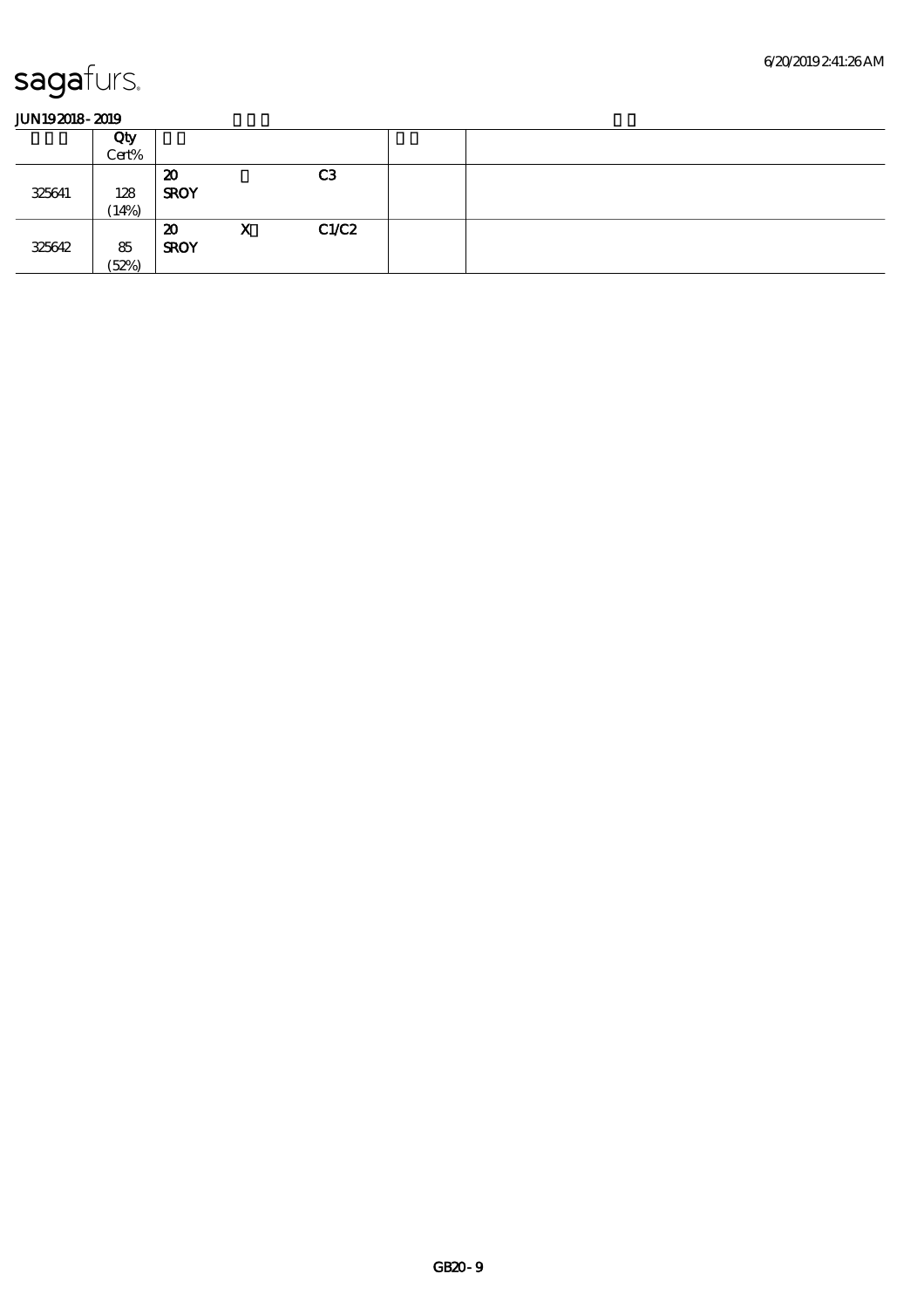|                                                     | Qty<br>Cert%                                  |                              |                                              |                |                                   |  |
|-----------------------------------------------------|-----------------------------------------------|------------------------------|----------------------------------------------|----------------|-----------------------------------|--|
| 325701                                              | $50\,$<br>(10%)                               | 200<br>${\bf s}$             | 3X / 2X                                      | C2             |                                   |  |
| 325702                                              | 74<br>(24%)                                   | 200<br>$S\!S\!I$             | 5X                                           | C2             |                                   |  |
| 325703                                              | 217<br>(16%)                                  | $\mathbf{O}$<br>${\bf S\!I}$ | $X$ $N$                                      | C <sub>3</sub> |                                   |  |
| 325704                                              | 146<br>(30%)                                  | $\mathbf 0$<br>$\mathbf{S}$  | X /                                          | C1/C2          |                                   |  |
| 325705                                              | 250<br>(20%)                                  | $\mathbf 0$<br>$\mathbf{S}$  |                                              | C1/C2          |                                   |  |
| 325706                                              | 233<br>(21%)                                  | $\mathbf 0$<br>${\bf s}$     |                                              | C2             |                                   |  |
| 325707                                              | 230<br>(42%)                                  | $\mathbf 0$<br>${\bf S}$     |                                              | C1/C2          |                                   |  |
| 325708                                              | 164<br>(15%)                                  | $\mathbf 0$<br>$\mathbf{S}$  |                                              | C3             |                                   |  |
| 325709                                              | 264<br>(38%)                                  | $\mathbf 0$<br>${\bf s}$     |                                              | C1/C2          |                                   |  |
| 325710                                              | 241<br>(25%)                                  | $\mathbf O$<br>$\mathbf{S}$  |                                              | C1/C2          |                                   |  |
| 325711                                              | 133<br>(17%)                                  | $\mathbf 0$<br>$\mathbf{S}$  |                                              | C3             |                                   |  |
| * * * * * * * * * * * * * *<br>$* 325712$<br>$\ast$ | 325<br>(51%)                                  | $\mathbf{o}$<br>$\mathbf{S}$ | $\boldsymbol{X}$                             | C1/C2          |                                   |  |
| $\ast$<br>$* 325713$<br>* * * * * * * *             | $\boldsymbol{\omega}$<br>(48%)<br>* * * * * * |                              | 385Skins                                     |                | $\ast$<br>$\ast$<br>* * * * * * * |  |
| 325714                                              | 90<br>(43%)                                   | $\mathbf 0$<br>${\bf S\!I}$  | $\mathbf X$                                  | C1/C2          |                                   |  |
| 325715                                              | 89<br>(32%)                                   | $\mathbf O$<br>$\mathbf{S}$  | $\mathbf{x}$                                 | C1/C2          |                                   |  |
| 325716                                              | 185<br>(16%)                                  | $\mathbf 0$<br>${\bf s}$     | $\boldsymbol{X}$                             | C3             |                                   |  |
| 325717                                              | 169<br>(21%)                                  | $\mathbf 0$<br>${\bf I\!B}$  | $\overline{1}$<br>WB1                        | C1/C2          |                                   |  |
| 325718                                              | 110<br>(15%)                                  | $\mathbf{O}$<br>$\, {\bf B}$ | $\boldsymbol{\mathrm{X}}$ / <b>ZX</b><br>WB1 | C1/C2          |                                   |  |
| 325719                                              | 115<br>(16%)                                  | 200<br>$\mathbf{B}$          | SL1                                          | C1/C2          |                                   |  |
| 325720                                              | 111<br>(18%)                                  | 200<br>$\mathbf{B}$          | SL1                                          | C2             |                                   |  |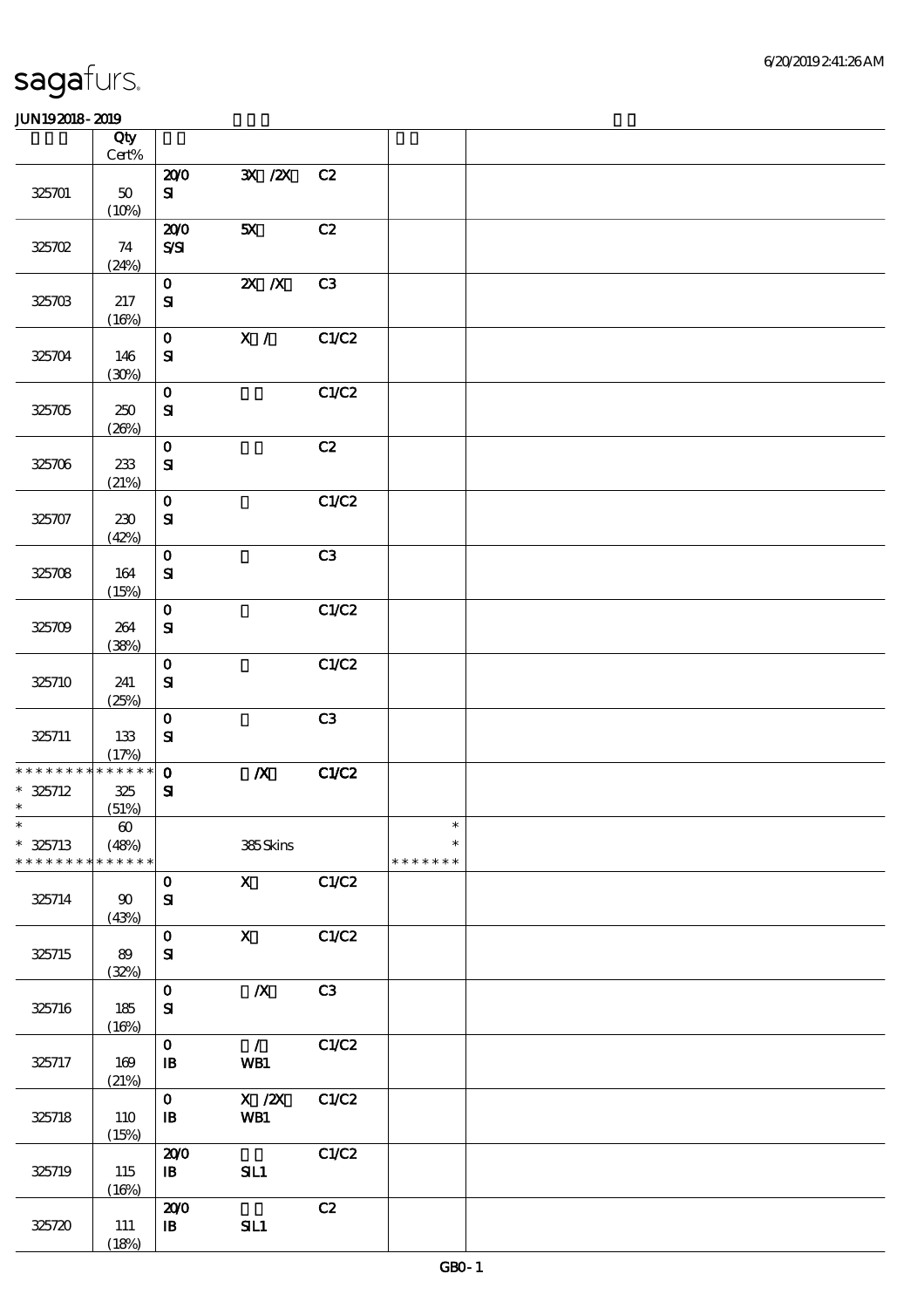|                                                                           | Qty                   |                                           |                        |       |               |  |
|---------------------------------------------------------------------------|-----------------------|-------------------------------------------|------------------------|-------|---------------|--|
|                                                                           | $\mbox{Cert}\%$       |                                           |                        |       |               |  |
| 325721                                                                    | 95<br>(11%)           | $\mathbf 0$<br>$\, {\bf I} \! {\bf B} \,$ | $\mathbf{X}$ /<br>FG1  | C2    |               |  |
| 325722                                                                    | 85                    | $\mathbf 0$<br>$\, {\bf I} \! {\bf B} \,$ | $HG1$                  | C1/C2 |               |  |
| 325723                                                                    | (27%)<br>129<br>(24%) | $\mathbf 0$<br>$\mathbf{B}$               | FG1                    | C2    |               |  |
| 325724                                                                    | 173<br>(29%)          | $\mathbf 0$<br>$\mathbf{B}$               | FG1                    | C2    |               |  |
| 325725                                                                    | 89<br>(37%)           | $\mathbf 0$<br>$\mathbf{B}$               | $\mathbf{X}$<br>FG1    | C2    |               |  |
| 325726                                                                    | 91<br>(28%)           | $\mathbf 0$<br>$\mathbf{B}$               | $\chi$ / $\chi$<br>FG1 | C1/C2 |               |  |
| 325727                                                                    | 149<br>(16%)          | $\mathbf{o}$<br>$\mathbf{B}$              | $X \, X$<br>FG1        | C2    |               |  |
| 325728                                                                    | 173<br>(20%)          | $\mathbf 0$<br>$\, {\bf I} \! {\bf B} \,$ | $\mathcal{L}$          | C2    |               |  |
| 325729                                                                    | 244<br>(20%)          | $\mathbf 0$<br>$\mathbf{B}$               | $\mathcal{L}$          | C2    |               |  |
| 325730                                                                    | 180<br>(20%)          | $\mathbf 0$<br>$\mathbf{B}$               | $X$ / $ZX$             | C2    |               |  |
| 325731                                                                    | 262<br>(24%)          | 200<br>$\mathbf I$                        | X /                    | C2    |               |  |
| 325732                                                                    | 282<br>(24%)          | $\mathbf 0$<br>$\mathbf I$                | $\mathcal{L}$          | C2    |               |  |
| 325733                                                                    | 306<br>(30%)          | 200<br>$\rm I\hspace{-.1em}I$             | X / ZX C2              |       |               |  |
| 325734                                                                    | 125<br>(27%)          | $\mathbf 0$<br>$\mathbf u$                | X / ZX                 | C2    |               |  |
| 325735                                                                    | 239<br>(28%)          | $\mathbf 0$<br><b>SAGA</b>                |                        | C1/C2 |               |  |
| 325736                                                                    | 223<br>(5%)           | $\mathbf{o}$<br><b>SAGA</b>               |                        | C3    |               |  |
| * * * * * * * *                                                           | $******$              | $\mathbf 0$                               |                        | C1/C2 |               |  |
| $* 325737$<br>$\ast$                                                      | 285<br>(33%)          | <b>SAGA</b>                               |                        |       |               |  |
| $\overline{\ast}$                                                         | 189                   |                                           |                        |       | $\ast$        |  |
| $* 325738$                                                                | (34%)                 |                                           | 474Skins               |       | $\ast$        |  |
| * * * * * * * * <mark>* * * * * *</mark> *<br>* * * * * * * * * * * * * * |                       |                                           |                        |       | * * * * * * * |  |
| $* 325739$                                                                | 285                   | $\mathbf 0$<br><b>SAGA</b>                |                        | C3    |               |  |
| $\ast$                                                                    | (12%)                 |                                           |                        |       |               |  |
| $\ast$                                                                    | $50\,$                |                                           |                        |       | $\ast$        |  |
| $* 325740$                                                                | (10%)                 |                                           | 335Skins               |       | $\ast$        |  |
| * * * * * * * * * * * * * *                                               |                       |                                           |                        |       | * * * * * * * |  |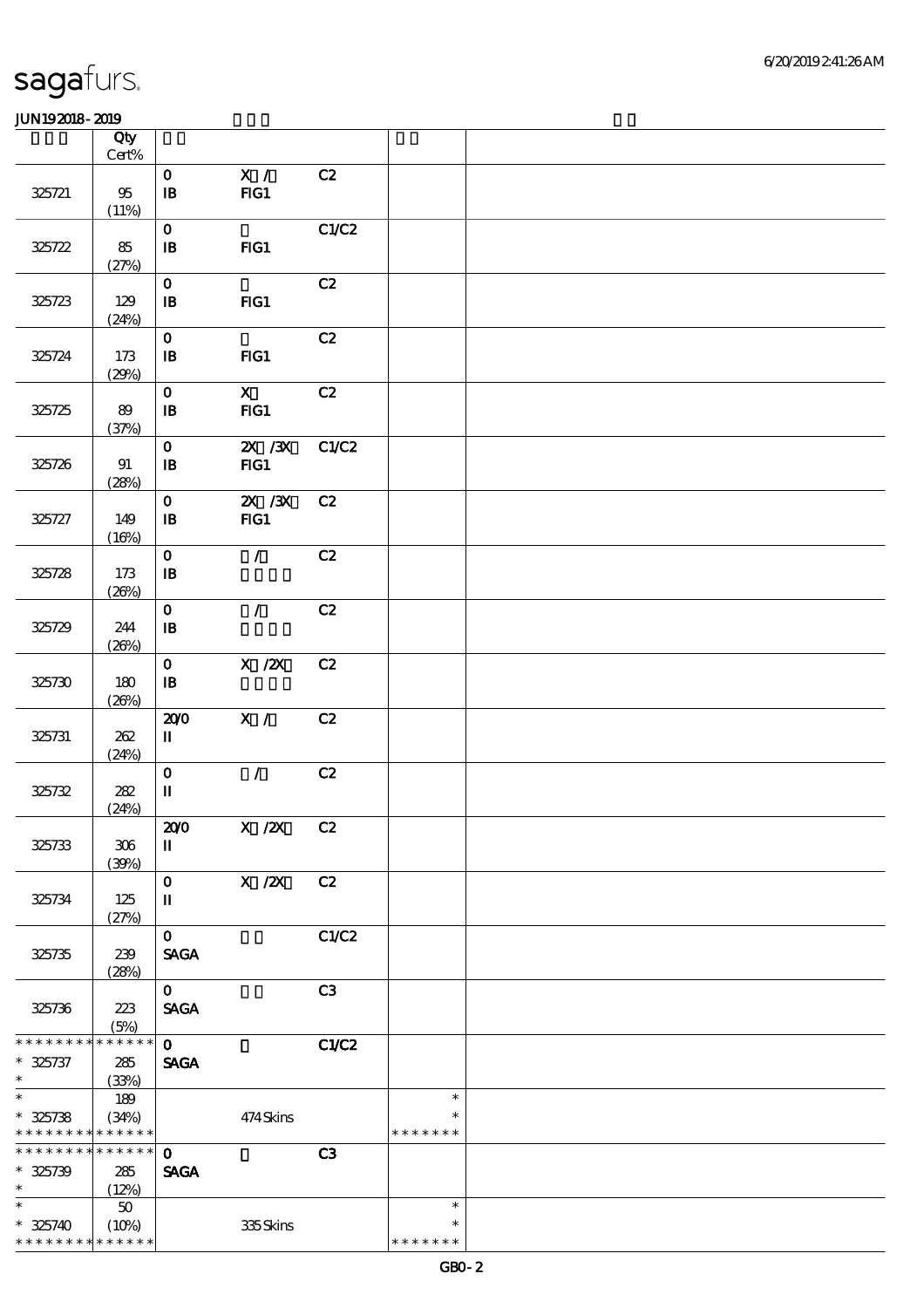|                               | Qty<br>Cert%               |                                         |                                         |       |                         |  |
|-------------------------------|----------------------------|-----------------------------------------|-----------------------------------------|-------|-------------------------|--|
| * * * * * * * *               | * * * * * *                | $\mathbf{O}$                            |                                         | C1/C2 |                         |  |
| $* 325741$                    | 285                        | <b>SAGA</b>                             |                                         |       |                         |  |
| $\ast$<br>$\overline{\ast}$   | (34%)                      |                                         |                                         |       | $\ast$                  |  |
| $* 325742$<br>* * * * * * * * | 91<br>(14%)<br>* * * * * * |                                         | 376Skins                                |       | $\ast$<br>* * * * * * * |  |
| 325743                        | 164<br>(14%)               | $\mathbf{O}$<br><b>SAGA</b>             |                                         | C3    |                         |  |
| 325744                        | 227<br>(51%)               | $\mathbf{O}$<br><b>SAGA</b>             | $\mathbf x$                             | C1/C2 |                         |  |
| 325745                        | 263<br>(24%)               | $\mathbf{0}$<br><b>SAGA</b>             | $\mathbf{X}$                            | C1/C2 |                         |  |
| 325746                        | $9\!\!3$<br>(52%)          | $\mathbf{0}$<br><b>SAGA</b>             | $\boldsymbol{\mathsf{z}}$               | C1/C2 |                         |  |
| 325747                        | 120<br>(21%)               | $\mathbf{O}$<br><b>SAGA</b>             | $\boldsymbol{\mathsf{z}}$               | C1/C2 |                         |  |
| 325748                        | 214<br>(13%)               | $\mathbf{O}$<br><b>SAGA</b>             | $\mathbf{x}$                            | C1/C2 |                         |  |
| 325749                        | 96<br>(21%)                | $\mathbf 0$<br>IA                       | WB1                                     | C1/C2 |                         |  |
| 325750                        | 156<br>(16%)               | $\mathbf 0$<br>IA                       | WB1                                     | C1/C2 |                         |  |
| 325751                        | 196<br>(10%)               | $\mathbf 0$<br>IA                       | $\overline{X}$ / $\overline{Z}X$<br>WB1 | C1/C2 |                         |  |
| 325752                        | 80<br>(21%)                | $\mathbf 0$<br>IA                       | X /<br>FG1                              | C1/C2 |                         |  |
| 325753                        | 107<br>(24%)               | $\mathbf O$<br>$I\!\!A$                 | FG1                                     | C1/C2 |                         |  |
| 325754                        | 145<br>(51%)               | $\mathbf{O}$<br>IA                      | $HG1$                                   | C1/C2 |                         |  |
| 325755                        | 161<br>(32%)               | $\mathbf{O}$<br>IA                      | $\mathbf{x}$<br>FG1                     | C1/C2 |                         |  |
| 325756                        | 147<br>(23%)               | $\mathbf{O}$<br>IA                      | $\mathbf{X}$ /                          | C2    |                         |  |
| 325757                        | 286<br>(18%)               | $\mathbf{O}$<br>$\mathbf{I} \mathbf{A}$ | $\mathcal{L}$                           | C2    |                         |  |
| 325758                        | 278<br>(27%)               | $\mathbf{o}$<br>$\mathbf{I}\mathbf{A}$  | $\mathcal{L}$                           | C2    |                         |  |
| 325759                        | 290<br>(23%)               | $\mathbf{O}$<br>IA                      | X / ZX                                  | C2    |                         |  |
| 325760                        | 144<br>(27%)               | $\mathbf{O}$<br>SR/S                    |                                         | C1/C2 |                         |  |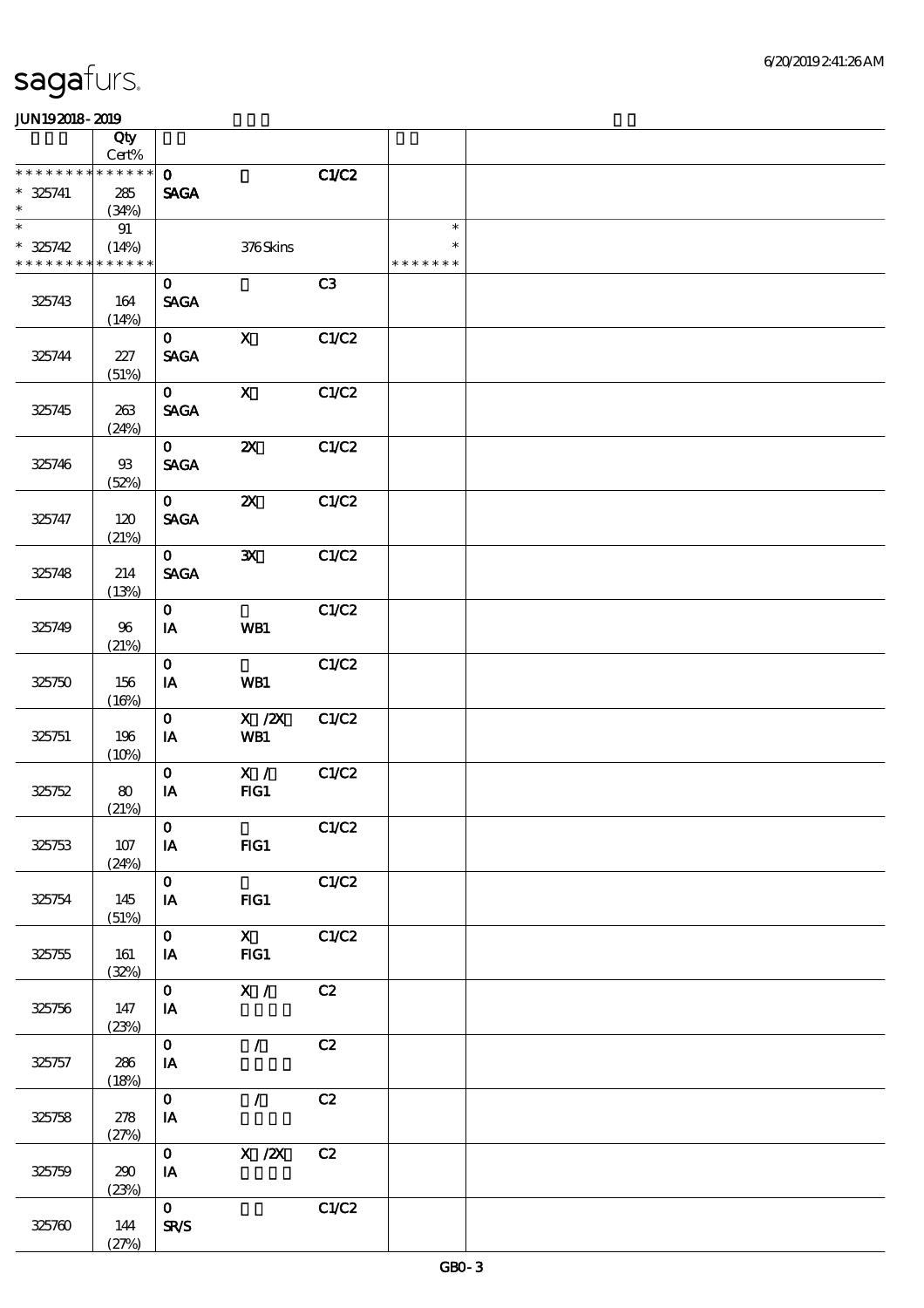|                 | Qty         |              |                  |       |               |  |
|-----------------|-------------|--------------|------------------|-------|---------------|--|
|                 | Cert%       |              |                  |       |               |  |
|                 |             | $\mathbf 0$  |                  | C3    |               |  |
| 325761          | 140         | <b>SR/S</b>  |                  |       |               |  |
|                 | (14%)       |              |                  |       |               |  |
| * * * * * * * * | ******      | $\mathbf 0$  |                  | C1/C2 |               |  |
| $* 325762$      | 285         | <b>SR/S</b>  |                  |       |               |  |
| $\ast$          | (30%)       |              |                  |       |               |  |
| $\ast$          | ${\bf 77}$  |              |                  |       | $\ast$        |  |
| $* 325763$      | (33%)       |              | 362Skins         |       | $\ast$        |  |
| * * * * * * * * | * * * * * * |              |                  |       | * * * * * * * |  |
|                 |             | $\mathbf 0$  |                  | C3    |               |  |
| 325764          | 258         | <b>SR/S</b>  |                  |       |               |  |
|                 | (12%)       |              |                  |       |               |  |
|                 |             | $\mathbf 0$  |                  | C1/C2 |               |  |
| 325765          | 267         | <b>SR/S</b>  |                  |       |               |  |
|                 | (38%)       |              |                  |       |               |  |
|                 |             | $\mathbf{o}$ | $\mathbf{X}$     | C1/C2 |               |  |
| 325766          | 198         | <b>SR/S</b>  |                  |       |               |  |
|                 | (45%)       |              |                  |       |               |  |
|                 |             | $\mathbf 0$  | $\boldsymbol{X}$ | C3    |               |  |
| 325767          | 285         | SR/S         |                  |       |               |  |
|                 | (17%)       |              |                  |       |               |  |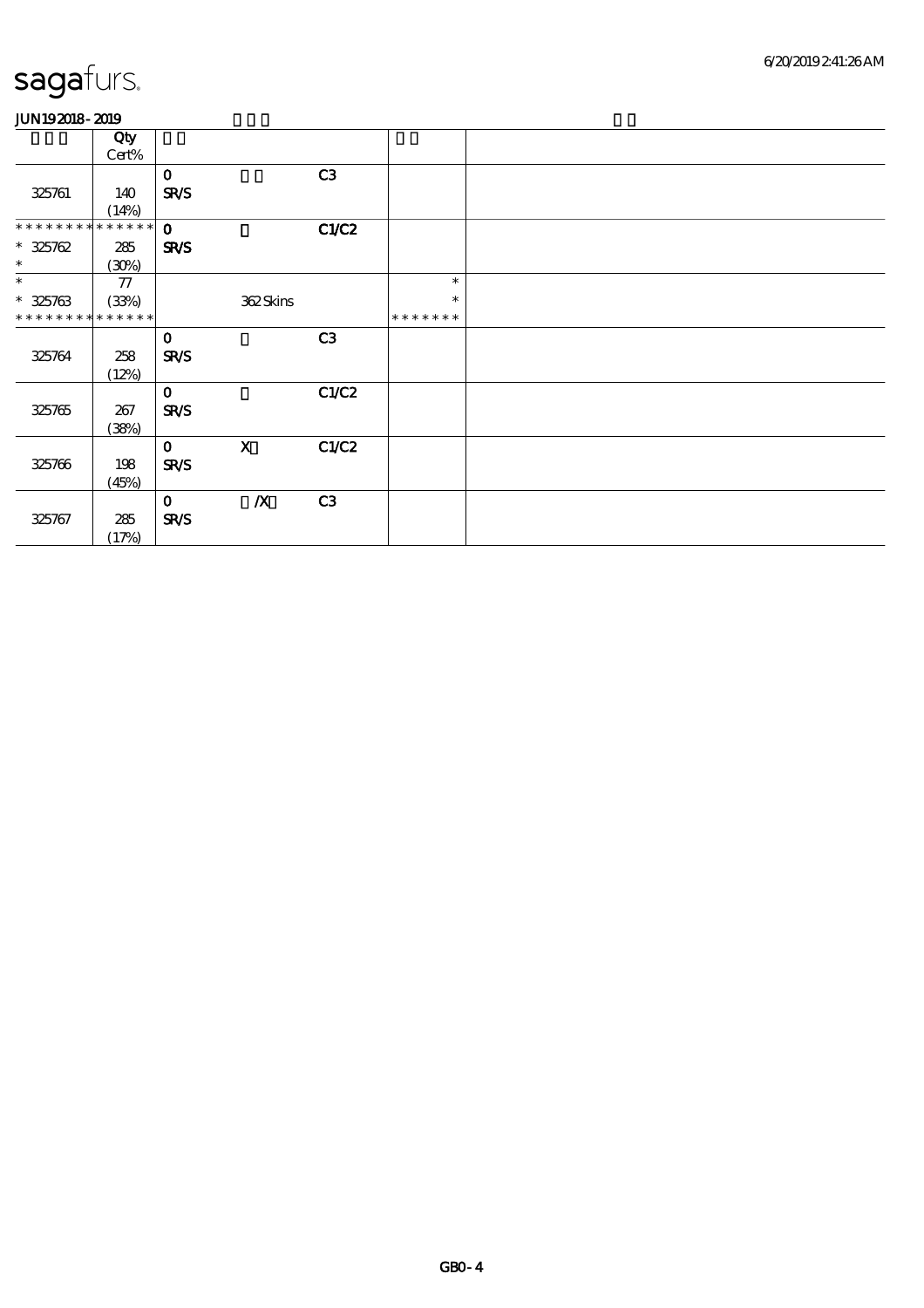|        | Qty<br>$\mbox{Cert}\%$     |                                            |                                |       |  |  |
|--------|----------------------------|--------------------------------------------|--------------------------------|-------|--|--|
| 325821 | 179<br>(10%)               | O(1)<br>${\bf s}$                          | $\mathbf X$                    | C2    |  |  |
| 325822 | 291<br>(37%)               | $O$ $1$<br>$\mathbf I$                     | $\mathcal{L}$                  | C2    |  |  |
| 325823 | $\boldsymbol{78}$<br>(20%) | O(1)<br>$\operatorname{\mathsf{SAGA}}$     | $\mathbf{X}$ / $\mathbf{X}$    | C2    |  |  |
| 325824 | 139<br>(20%)               | O(1)<br><b>SR/S</b>                        | $\mathbf{x}$                   | C1/C2 |  |  |
| 325825 | $173$<br>(34%)             | O(1)<br><b>SR/S</b>                        | $\boldsymbol{\mathsf{X}}$      | C1/C2 |  |  |
| 325826 | 259<br>(22%)               | $O$ <sup>1</sup><br><b>SR/S</b>            | $\mathbf{x}$                   | C1/C2 |  |  |
| 325827 | 174<br>(22%)               | $\mathbf{1}$<br>$\mathbf{S}$               |                                | C2    |  |  |
| 325828 | 143<br>(20%)               | $\mathbf{1}$<br>${\bf S\!I}$               |                                | C1/C2 |  |  |
| 325829 | 209<br>(35%)               | $\mathbf{1}$<br>$\mathbf{S}$               |                                | C2    |  |  |
| 325830 | 181<br>(33%)               | $\mathbf 1$<br>$\mathbf{S}$                |                                | C1/C2 |  |  |
| 325831 | 112<br>(13%)               | $\mathbf{1}$<br>${\bf S\!I}$               |                                | C3    |  |  |
| 325832 | 129<br>(20%)               | $\mathbf 1$<br>$\mathbf{S}\mathbf{I}$      | $\boldsymbol{X}$               | C1/C2 |  |  |
| 325833 | 142<br>(48%)               | $\vert 1 \vert$<br>$S\!S\!I$               | $X$ $C1/C2$                    |       |  |  |
| 325834 | 119<br>(20%)               | O(1)<br>${\bf s}$                          | $\boldsymbol{\mathsf{X}}$      | C2    |  |  |
| 325835 | 265<br>(18%)               | O(1)<br>${\bf s}$                          | $\mathbf{x}$                   | C2    |  |  |
| 325836 | 131<br>(16%)               | $\mathbf{1}$<br>$\mathbf{B}$               | $\mathcal{L}$<br>WB1           | C1/C2 |  |  |
| 325837 | 130<br>(16%)               | $1 -$<br>$\mathbf{B}$                      | $\overline{\mathbf{X}}$<br>WB1 | CLC2  |  |  |
| 325838 | 82<br>(23%)                | $\mathbf{1}$<br>$\, {\bf I} \! {\bf B} \,$ | $\overline{1}$<br>FG1          | C1/C2 |  |  |
| 325839 | 192<br>(20%)               | O(1)<br>$\, {\bf I} \! {\bf B} \,$         | $\overline{\mathbf{X}$ /       | C2    |  |  |
| 325840 | 133<br>(34%)               | $\mathbf{1}$<br>$\, {\bf I} \! {\bf B} \,$ | $\mathcal{L}$                  | C2    |  |  |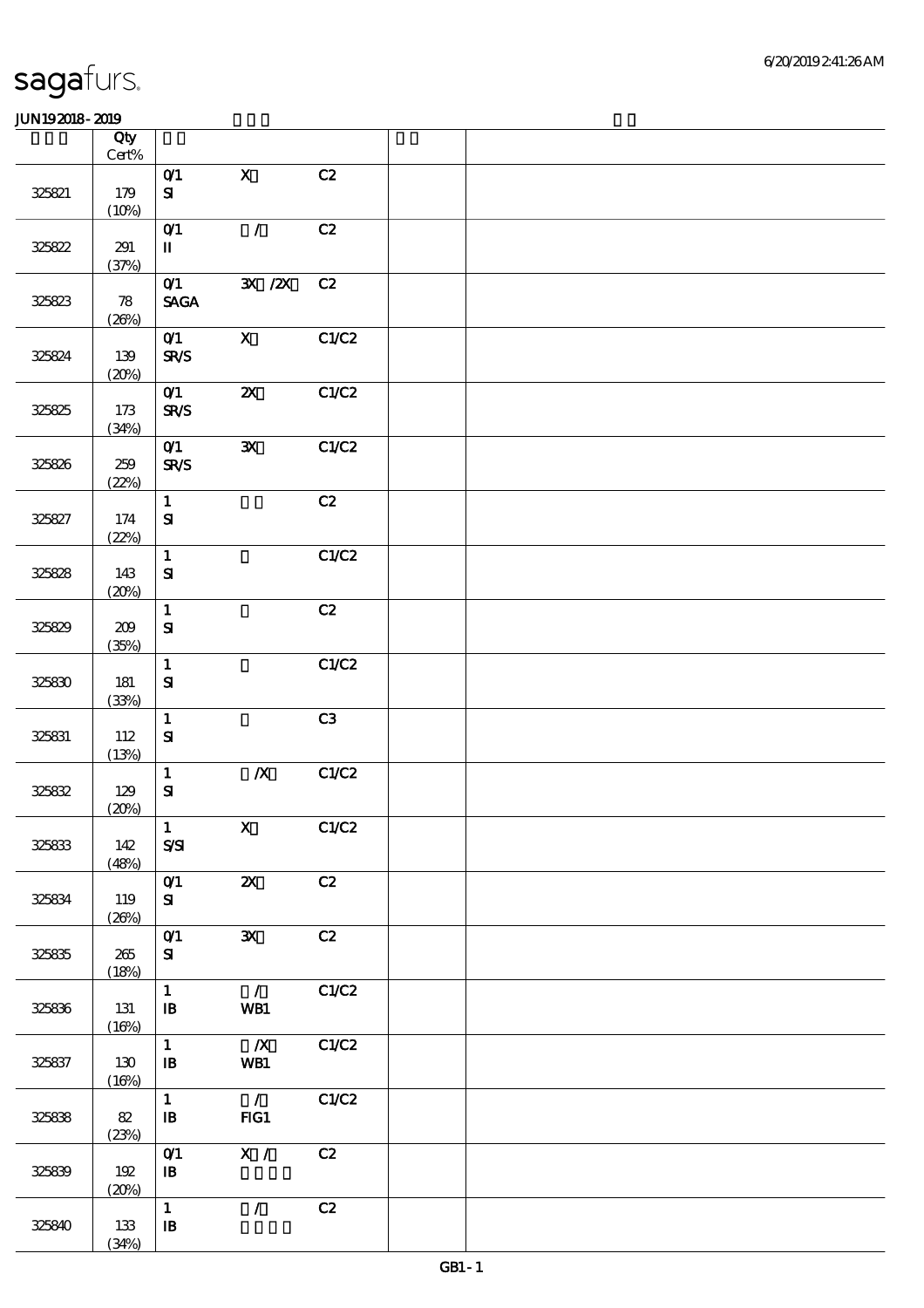|        | Qty<br>Cert%               |                              |                |       |  |  |  |
|--------|----------------------------|------------------------------|----------------|-------|--|--|--|
|        |                            | $\mathbf{1}$                 | $X$ / $ZX$     | C2    |  |  |  |
| 325841 | 154                        | $\mathbf{B}$                 |                |       |  |  |  |
|        | (36%)                      |                              |                |       |  |  |  |
|        |                            | $1 \qquad \qquad$            | $\mathbf{X}$ / | C2    |  |  |  |
| 325842 | 188                        | <b>SAGA</b>                  |                |       |  |  |  |
|        | (16%)                      |                              |                |       |  |  |  |
|        |                            | $1 -$                        |                | C1/C2 |  |  |  |
| 325843 | 146                        | <b>SR/S</b>                  |                |       |  |  |  |
|        | (27%)                      |                              |                |       |  |  |  |
|        |                            | 1                            |                | C1/C2 |  |  |  |
| 325844 | 126                        | <b>SR/S</b>                  |                |       |  |  |  |
|        | (51%)                      |                              |                |       |  |  |  |
|        |                            | 1                            |                | C1/C2 |  |  |  |
| 325845 | 159                        | <b>SAGA</b>                  |                |       |  |  |  |
|        | (24%)                      |                              |                |       |  |  |  |
|        |                            | $1 -$                        |                | C1/C2 |  |  |  |
| 325846 | 198                        | <b>SR/S</b>                  |                |       |  |  |  |
|        | (30%)                      |                              |                |       |  |  |  |
|        |                            | $1 \quad \blacksquare$       | $X$ / $ZX$     | C1/C2 |  |  |  |
| 325847 | 96                         | $\ensuremath{\mathsf{SAGA}}$ |                |       |  |  |  |
|        | (35%)                      |                              |                |       |  |  |  |
|        |                            | $1 \quad \blacksquare$       | $X \, /ZX$     | C3    |  |  |  |
| 325848 | $\boldsymbol{\mathcal{B}}$ | $\ensuremath{\mathsf{SAGA}}$ |                |       |  |  |  |
|        | (21%)                      |                              |                |       |  |  |  |
|        |                            | $\mathbf{1}$                 | $\overline{1}$ | C1/C2 |  |  |  |
| 325849 | 139                        | IA                           | WB1            |       |  |  |  |
|        | (12%)                      |                              |                |       |  |  |  |
|        |                            | $\mathbf{1}$                 | X /            | C2    |  |  |  |
| 325850 | 81                         | $\mathbf{IA}$                |                |       |  |  |  |
|        | (25%)                      |                              |                |       |  |  |  |
|        |                            | $\mathbf{1}$                 | $\mathcal{L}$  | C2    |  |  |  |
| 325851 | 204                        | $\mathbf{IA}$                |                |       |  |  |  |
|        | (31%)                      |                              |                |       |  |  |  |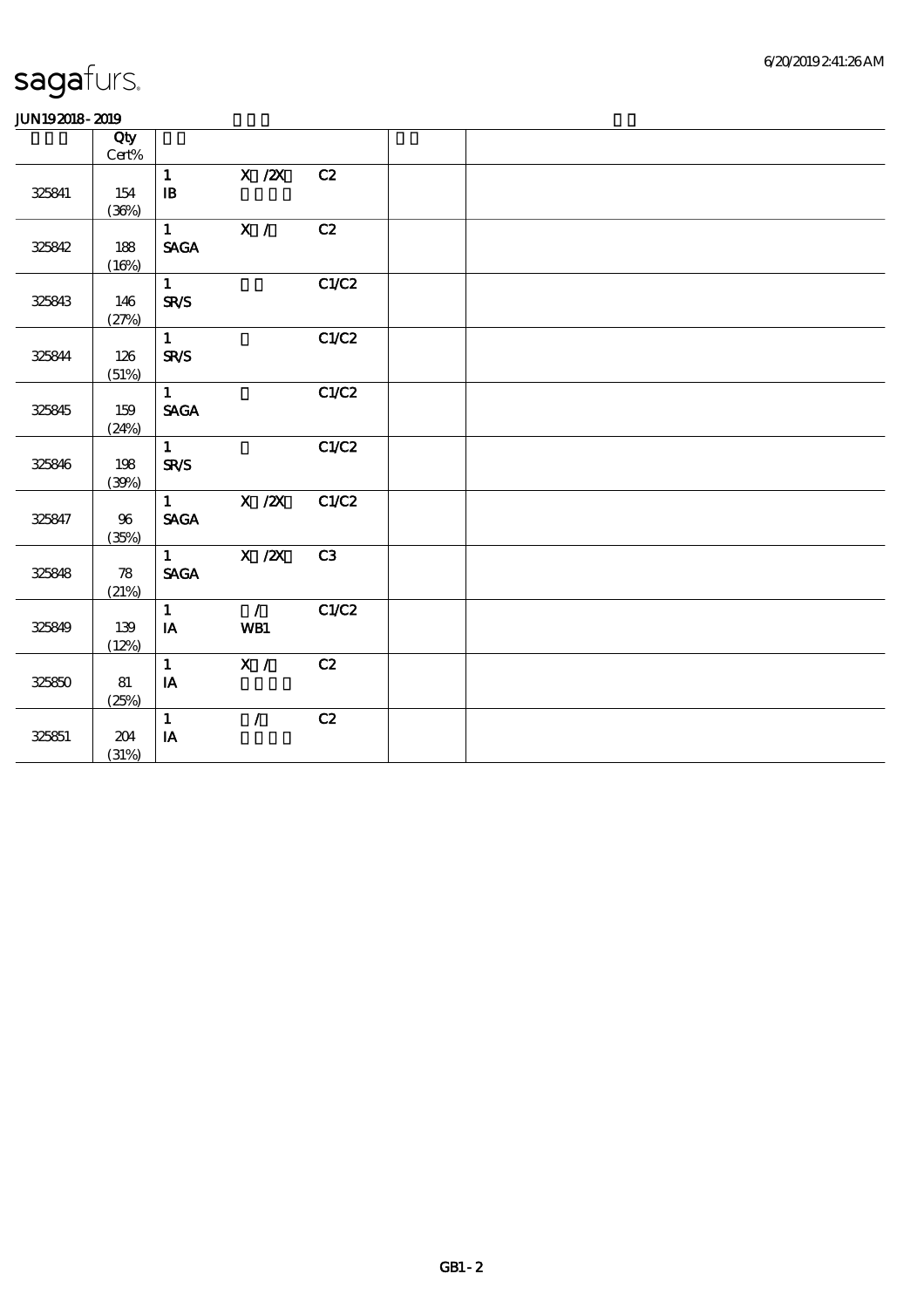|        | Qty<br>Cert% |                |          |  |
|--------|--------------|----------------|----------|--|
|        |              | £.<br>         | rο<br>ua |  |
| 325881 | 326          | $S\mathcal{S}$ |          |  |
|        | (38%)        |                |          |  |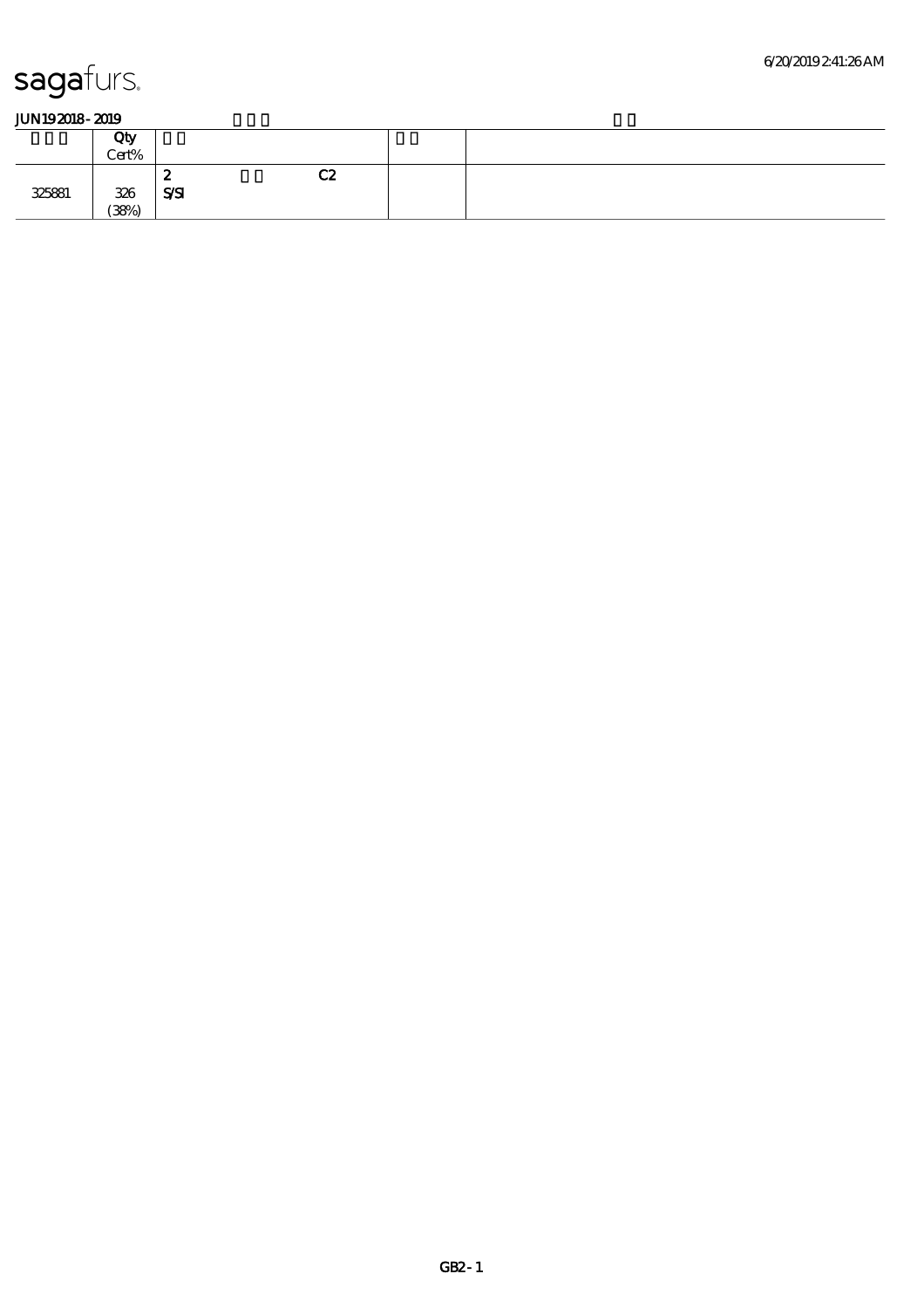|                                            | Qty                         |                             |                  |    |               |  |
|--------------------------------------------|-----------------------------|-----------------------------|------------------|----|---------------|--|
|                                            | Cert%                       |                             |                  |    |               |  |
|                                            |                             |                             |                  |    |               |  |
|                                            |                             | 50                          | $\mathcal{L}$    | C2 |               |  |
| 325921                                     | 130                         | $\boldsymbol{S}$            | $\mathbf{1}$     |    |               |  |
|                                            | (9%)                        |                             |                  |    |               |  |
|                                            |                             |                             |                  |    |               |  |
|                                            |                             | 50                          | $\mathcal{L}$    | C2 |               |  |
| 325922                                     | 117                         | (SI)                        | $\boldsymbol{z}$ |    |               |  |
|                                            | (11%)                       |                             |                  |    |               |  |
| * * * * * * *                              | * * * * * *                 | $\boldsymbol{\omega}$       | $\mathcal{L}$    | C2 |               |  |
|                                            |                             |                             |                  |    |               |  |
| $* 325923$                                 | 205                         | $\boldsymbol{\mathcal{S}}$  | $\mathbf{1}$     |    |               |  |
| $\ast$                                     | (22%)                       |                             |                  |    |               |  |
| $\ast$                                     | $\boldsymbol{\mathfrak{D}}$ |                             |                  |    | $\ast$        |  |
| * 325924                                   | (16%)                       |                             | 235Skins         |    | ∗             |  |
| * * * * * * * * <mark>* * * * * *</mark> * |                             |                             |                  |    | * * * * * * * |  |
|                                            |                             |                             |                  |    |               |  |
| * * * * * * * *                            | * * * * * *                 | $\boldsymbol{\omega}$       | $\mathcal{L}$    | C2 |               |  |
| $* 325925$                                 | 225                         | (S)                         | $\boldsymbol{z}$ |    |               |  |
| $\ast$                                     | (24%)                       |                             |                  |    |               |  |
| $\ast$                                     | 165                         |                             |                  |    | $\ast$        |  |
|                                            |                             |                             |                  |    |               |  |
| $* 325926$                                 | (19%)                       |                             | 390Skins         |    | $\ast$        |  |
| * * * * * * * * * * * * * *                |                             |                             |                  |    | * * * * * * * |  |
|                                            |                             | 5040                        | $X$ / $ZX$       | C2 |               |  |
| 325927                                     | 198                         | (S)                         | $\mathbf{1}$     |    |               |  |
|                                            |                             |                             |                  |    |               |  |
|                                            | (14%)                       |                             |                  |    |               |  |
|                                            |                             | 5040                        | $X$ / $ZX$       | C2 |               |  |
| 325928                                     | 194                         | (SI)                        | $\boldsymbol{z}$ |    |               |  |
|                                            | (19%)                       |                             |                  |    |               |  |
|                                            |                             | 40'30                       | X /              | C2 |               |  |
|                                            |                             |                             |                  |    |               |  |
| 325929                                     | 165                         | $\boldsymbol{S}$            | $\mathbf{1}$     |    |               |  |
|                                            | (29%)                       |                             |                  |    |               |  |
| * * * * * * * *                            | ******                      | $\boldsymbol{\mathfrak{D}}$ | $\mathcal{T}$    | C2 |               |  |
| $* 32500$                                  | 225                         |                             |                  |    |               |  |
|                                            |                             | $\boldsymbol{S}$            | $\mathbf{1}$     |    |               |  |
| $\ast$                                     | (32%)                       |                             |                  |    |               |  |
| $\ast$                                     |                             |                             |                  |    | $\ast$        |  |
| $* 325031$                                 | 200                         |                             | $\boldsymbol{2}$ |    | $\ast$        |  |
| $\ast$                                     | (21%)                       |                             |                  |    | $\ast$        |  |
| $\ast$                                     |                             |                             |                  |    | $\ast$        |  |
|                                            | 181                         |                             |                  |    |               |  |
| $* 325032$                                 | (23%)                       |                             | 606Skins         |    | *             |  |
| * * * * * * * * <mark>* * * * * * *</mark> |                             |                             |                  |    | * * * * * * * |  |
| *************** 30                         |                             |                             | $X$ / $ZX$       | C2 |               |  |
| $* 325033$                                 | 225                         |                             | 1                |    |               |  |
|                                            |                             | $\boldsymbol{S}$            |                  |    |               |  |
| $\ast$                                     | (19%)                       |                             |                  |    |               |  |
| $\ast$                                     | 127                         |                             |                  |    | $\ast$        |  |
| $* 325034$                                 | (24%)                       |                             | 352Skins         |    | $\ast$        |  |
| * * * * * * * *                            | * * * * * *                 |                             |                  |    | * * * * * * * |  |
|                                            |                             |                             |                  | C2 |               |  |
|                                            |                             | 40'30                       | X /              |    |               |  |
| 325035                                     | 223                         | (SI)                        | $\boldsymbol{z}$ |    |               |  |
|                                            | (30%)                       |                             |                  |    |               |  |
| * * * * * * * *                            | * * * * * *                 | $\boldsymbol{\mathfrak{D}}$ | $\mathcal{L}$    | C2 |               |  |
| $* 325006$                                 | 245                         | $\mathbf{C}$                | $\boldsymbol{z}$ |    |               |  |
| $\ast$                                     |                             |                             |                  |    |               |  |
|                                            | (37%)                       |                             |                  |    |               |  |
| $\ast$                                     | 163                         |                             |                  |    | $\ast$        |  |
| $* 325037$                                 | (44%)                       |                             | 408Skins         |    |               |  |
| * * * * * * * * * * * * * *                |                             |                             |                  |    | * * * * * * * |  |
|                                            |                             | $\boldsymbol{\mathfrak{D}}$ | $\sqrt{2}$       | C2 |               |  |
|                                            |                             |                             |                  |    |               |  |
| 325038                                     | 238                         | $\boldsymbol{S}$            | $\boldsymbol{z}$ |    |               |  |
|                                            | (32%)                       |                             |                  |    |               |  |
| * * * * * * *                              | * * * * * *                 | $\boldsymbol{\mathfrak{D}}$ | X / ZX           | C2 |               |  |
| $* 325939$                                 | 225                         | $\mathbf{C}$                | $\boldsymbol{z}$ |    |               |  |
| $\ast$                                     |                             |                             |                  |    |               |  |
|                                            | (36%)                       |                             |                  |    |               |  |
| $\ast$                                     | 128                         |                             |                  |    | $\ast$        |  |
| $*325940$                                  | (41%)                       |                             | 353Skins         |    | *             |  |
| * * * * * * * * * * * * * *                |                             |                             |                  |    | * * * * * * * |  |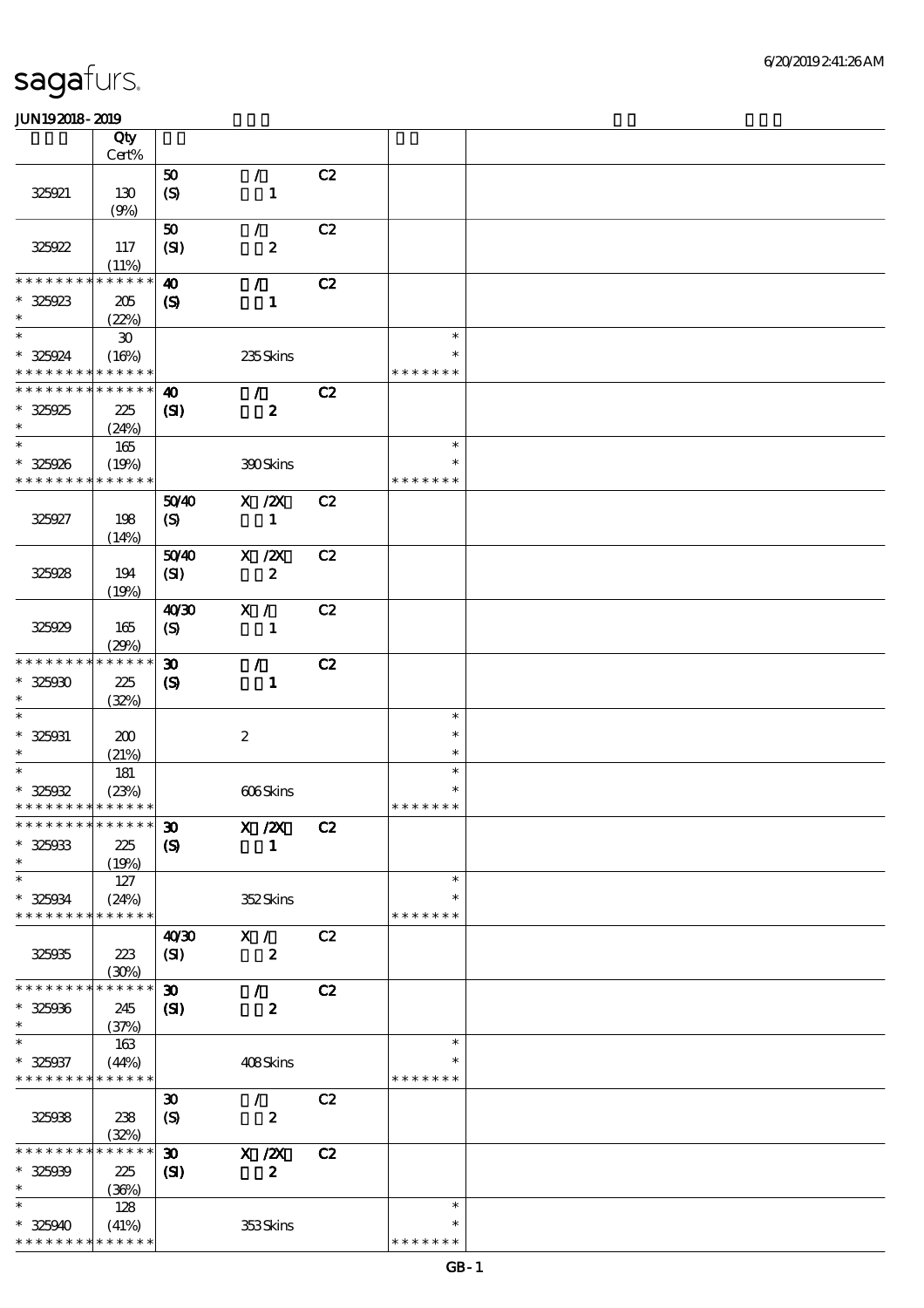|                      | Qty<br>Cert%         |                             |                            |    |                  |  |
|----------------------|----------------------|-----------------------------|----------------------------|----|------------------|--|
| * * * * * * *        | * * * * * *          |                             |                            |    |                  |  |
| $* 325941$           | 245                  | 40'30<br>$\mathbf{C}$       | $\bf{3}$                   | C2 |                  |  |
| $\ast$               | (31%)                |                             |                            |    |                  |  |
| $\ast$<br>$* 325042$ |                      |                             |                            |    | $\ast$<br>$\ast$ |  |
| $\ast$               | 220<br>(41%)         |                             | $\boldsymbol{2}$           |    | $\ast$           |  |
| $\ast$               | 44                   |                             |                            |    | $\ast$           |  |
| $* 325943$           | (45%)                |                             | 509Skins                   |    | $\ast$           |  |
| * * * * * * * *      | * * * * * *          |                             |                            |    | * * * * * * *    |  |
|                      |                      | 40 <sup>30</sup>            |                            | C2 |                  |  |
| 325944               | 156<br>(32%)         | (S <sub>D</sub> )           | $\boldsymbol{4}$           |    |                  |  |
|                      |                      | 40'30                       |                            | C2 |                  |  |
| 325945               | ${\bf 38}$           | (SI)                        | ${\bf 5}$                  |    |                  |  |
| * * * * * * * *      | (20%)<br>* * * * * * |                             |                            |    |                  |  |
|                      |                      | $\boldsymbol{\mathbf{z}}$   | $\mathcal{L}$              | C2 |                  |  |
| $* 325946$<br>$\ast$ | 285<br>(27%)         | $\mathbf{Z}$                | $\mathbf{1}$               |    |                  |  |
| $\ast$               | 67                   |                             |                            |    | $\ast$           |  |
| $* 325947$           | (28%)                |                             | 352Skins                   |    | $\ast$           |  |
| * * * * * * *        | * * * * * *          |                             |                            |    | * * * * * * *    |  |
| * * * * * * *        | * * * * * *          | $\boldsymbol{\mathbf{z}}$   | $\mathcal{L}$              | C2 |                  |  |
| $* 325948$           | 265                  | $\boldsymbol{\mathcal{S}}$  | $\mathbf{1}$               |    |                  |  |
| $\ast$               | (21%)                |                             |                            |    |                  |  |
| $\ast$               | 34                   |                             |                            |    | $\ast$           |  |
| * 325949             | (17%)                |                             | 299Skins                   |    | *                |  |
| * * * * * * * *      | * * * * * *          |                             |                            |    | * * * * * * *    |  |
|                      |                      | $\boldsymbol{\mathfrak{D}}$ | $X$ / $ZX$                 | C2 |                  |  |
| 325050               | 162                  | (SI)                        | $\mathbf{1}$               |    |                  |  |
|                      | (33%)                |                             |                            |    |                  |  |
|                      |                      | $\boldsymbol{\mathfrak{D}}$ | $X$ / $ZX$                 | C2 |                  |  |
| 325951               | 129                  | $\boldsymbol{S}$            | $\mathbf{1}$               |    |                  |  |
|                      | (33%)                |                             |                            |    |                  |  |
| * * * * * * *        | * * * * * *          | $\boldsymbol{\mathfrak{D}}$ | $\mathcal{L}$              | C2 |                  |  |
| $* 325052$           | 285                  | (S)                         | $\pmb{2}$                  |    |                  |  |
| $\ast$               | (56%)                |                             |                            |    |                  |  |
| $\ast$               | $171$                |                             |                            |    | $\ast$           |  |
| $* 325053$           | (40%)                |                             | 456Skins                   |    | $\ast$           |  |
| * * * * * * * *      | * * * * * *          |                             |                            |    | * * * * * * *    |  |
| * * * * * * *        | * * * * * *          | $\boldsymbol{\mathbf{z}}$   | $\mathcal{L}$              | C2 |                  |  |
| $* 325054$           | 265                  | $\boldsymbol{\mathcal{S}}$  | $\boldsymbol{z}$           |    |                  |  |
| $\ast$               | (29%)                |                             |                            |    |                  |  |
| $\ast$               | 82                   |                             |                            |    | $\ast$           |  |
| $* 325055$           | (34%)                |                             | 347 Skins                  |    | *                |  |
| * * * * * * * *      | * * * * * *          |                             |                            |    | * * * * * * *    |  |
|                      |                      | $\boldsymbol{\mathfrak{D}}$ | X / ZX                     | C2 |                  |  |
| 325956               | 252                  | (SI)                        | $\boldsymbol{2}$           |    |                  |  |
|                      | (46%)                |                             |                            |    |                  |  |
|                      |                      | 200                         | X /                        | C2 |                  |  |
| 325957               | 149                  | $\boldsymbol{S}$            | $\mathbf{1}$               |    |                  |  |
|                      | (25%)                |                             |                            |    |                  |  |
|                      |                      | $\mathbf{O}$                | $\mathcal{F}^{\mathbb{R}}$ | C2 |                  |  |
| 325958               | 100                  | $\boldsymbol{S}$            | $\mathbf{1}$               |    |                  |  |
|                      | (25%)                |                             |                            |    |                  |  |
|                      |                      | $\mathbf{O}$                | X / ZX                     | C2 |                  |  |
| 325959               | 114                  | (SI)                        | $\mathbf{1}$               |    |                  |  |
|                      |                      |                             |                            |    |                  |  |
|                      | (30%)                | 200                         | $X / \sqrt{2}$             | C2 |                  |  |
|                      |                      |                             |                            |    |                  |  |
| 325960               | 287<br>(23%)         | $\mathbf{C}$                | $\pmb{2}$                  |    |                  |  |
|                      |                      |                             |                            |    |                  |  |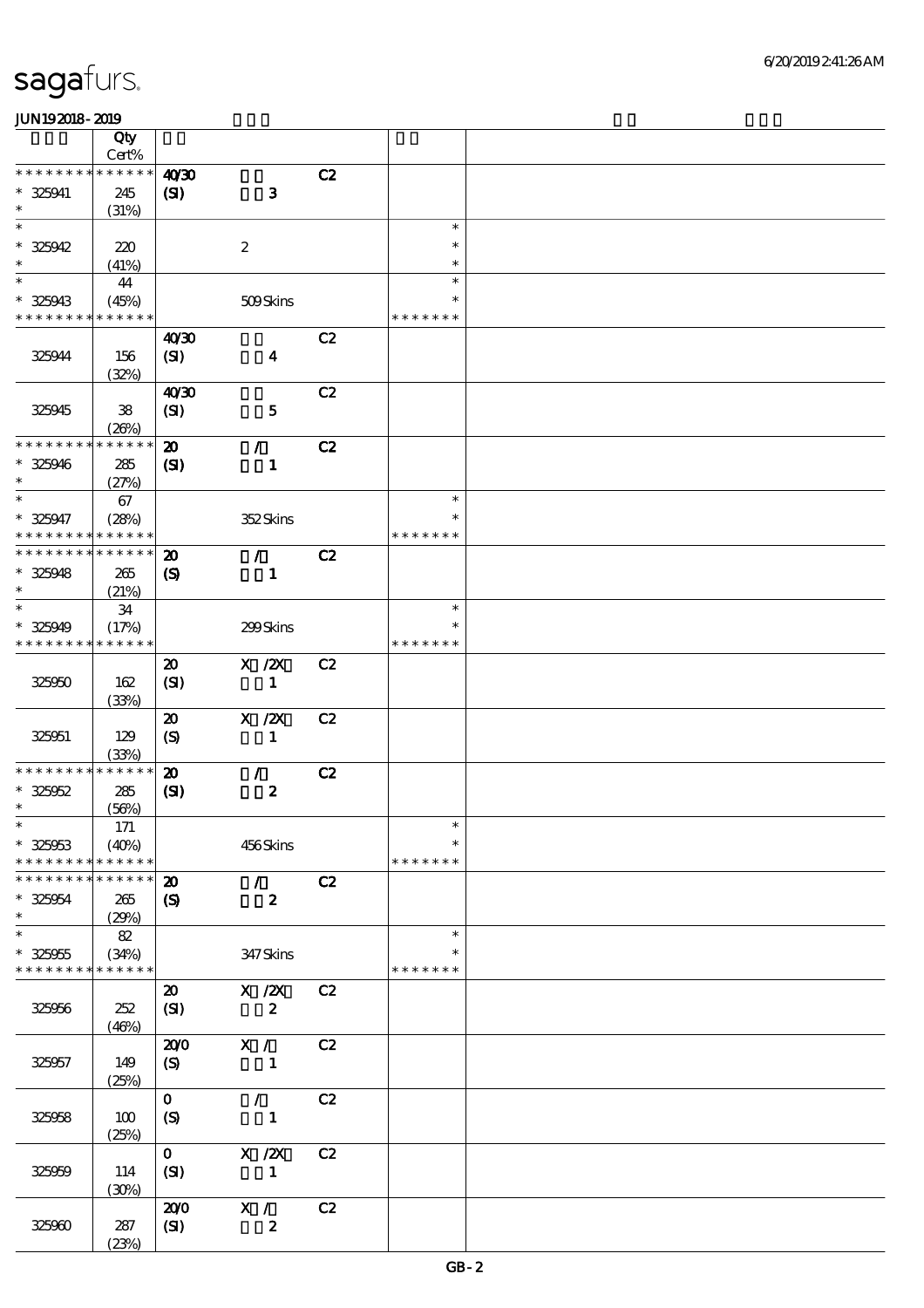| www.ww            |                 |                    |                  |               |  |
|-------------------|-----------------|--------------------|------------------|---------------|--|
|                   | Qty             |                    |                  |               |  |
|                   | $\text{Cert}\%$ |                    |                  |               |  |
|                   |                 | $\mathbf{O}$       | $\mathcal{L}$    | C2            |  |
| $32506\mathrm{l}$ | $2\!2\!7$       | (SI)               | $\pmb{2}$        |               |  |
|                   | (36%)           |                    |                  |               |  |
|                   |                 | $\mathbf{O}$       | $\mathcal{L}$    | C2            |  |
|                   |                 |                    |                  |               |  |
| 325062            | 149             | (S)                | $\boldsymbol{z}$ |               |  |
|                   | (29%)           |                    |                  |               |  |
|                   |                 | $\mathbf{O}$       | X / ZX           | C2            |  |
| 325063            | 127             | (SI)               | $\mathbf{z}$     |               |  |
|                   | (38%)           |                    |                  |               |  |
|                   |                 | 200                |                  | $\mathbf{C2}$ |  |
| 325064            | 168             | $\pmb{\text{(S)}}$ | $\mathbf{3}$     |               |  |
|                   | (32%)           |                    |                  |               |  |
|                   |                 | 200                |                  | C2            |  |
|                   | $97\,$          | (S)                | $\mathbf{3}$     |               |  |
| 325965            |                 |                    |                  |               |  |
|                   | (20%)           |                    |                  |               |  |
|                   |                 | 200                |                  | $\mathbf{C2}$ |  |
| 325066            | 131             | $\pmb{\text{(S)}}$ | $\boldsymbol{4}$ |               |  |
|                   | (35%)           |                    |                  |               |  |
|                   |                 | 200                |                  | C2            |  |
| 325967            | 81              | (S)                | ${\bf 5}$        |               |  |
|                   | (41%)           |                    |                  |               |  |
|                   |                 | $\mathbf{1}$       |                  | C2            |  |
| 325068            | 128             | (SI)               | $\pmb{2}$        |               |  |
|                   | (32%)           |                    |                  |               |  |
|                   |                 | $\mathbf{1}$       |                  | C2            |  |
|                   | 120             |                    | $\boldsymbol{2}$ |               |  |
| 325009            |                 | $\pmb{\text{(S)}}$ |                  |               |  |
|                   | (36%)           |                    |                  |               |  |
|                   |                 | $\mathbf{z}$       |                  | C2            |  |
| 325970            | 53              | (SI)               | $\boldsymbol{4}$ |               |  |
|                   | (41%)           |                    |                  |               |  |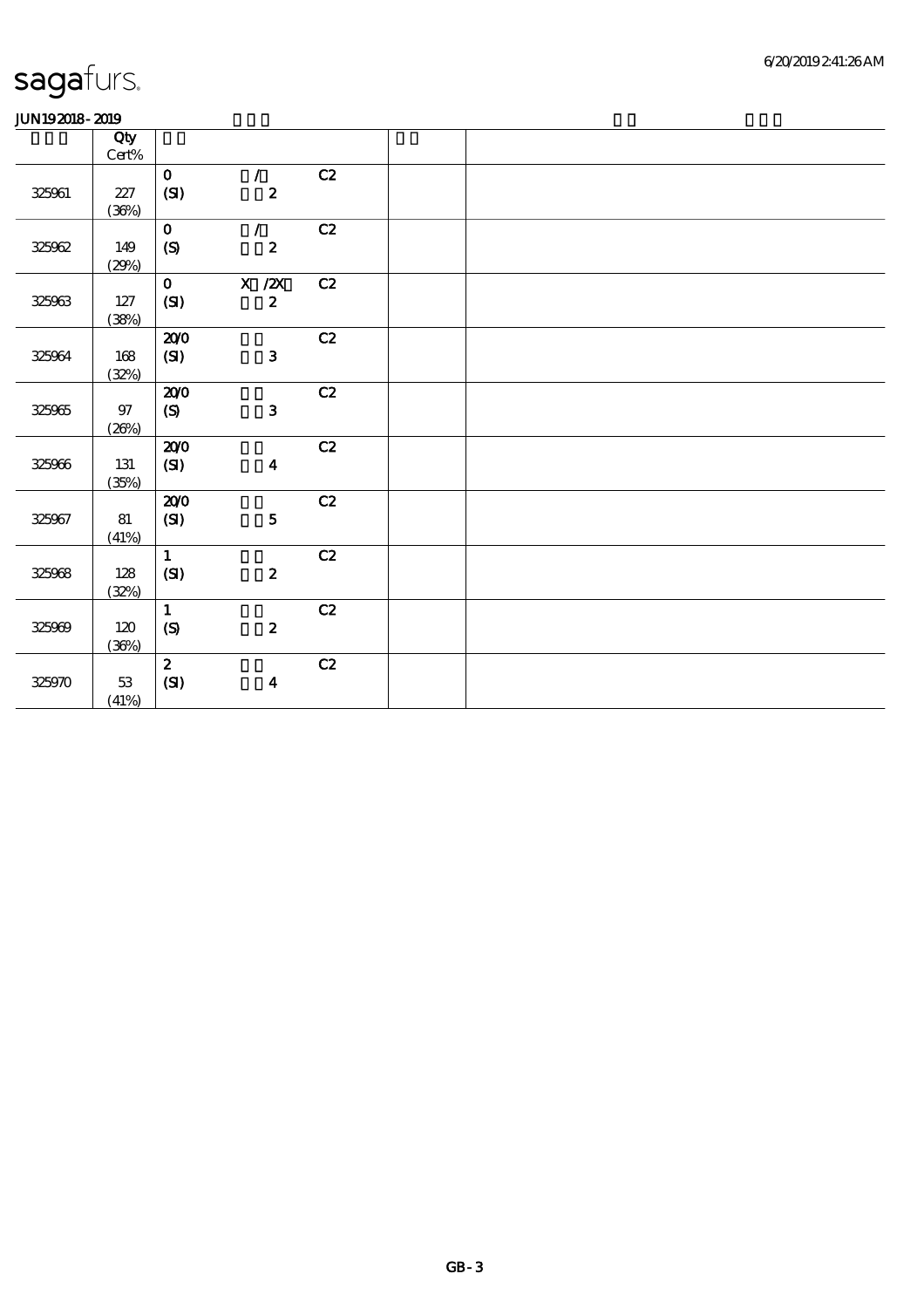| sagafurs. |  |
|-----------|--|
|           |  |

\*\*

(2%)

#### 顺序号 Qty 说明 价格 Cert% 20 X / C1/C2 425001 290 SI  $(20%)$ 20 C1/C2 425002 219 SI  $(10%)$ 20 C1/C2  $425008$   $323$ SI (18%)  $\overline{20}$  C3 425004 104 SI (3%) 20 C3 425005 173 SI  $(10%)$ 20 C1/C2 425006 173 SI (3%) 20 C1/C2 425007 342 SI (17%) 20 C3 425008 179 SI (5%)  $20$  / C2 425009 202  $\mathbf{I}$ B (7%)  $20$   $C1/C2$ 425010 280 SR/S  $(18%)$ 20 C3 425011 116 SR/S  $(11%)$  $20 \times / \times \times$ 425012 194 SAGA (11%)  $\overline{20}$  C1/C2 425013 446 SAGA (19%) 20 C1/C2 425014 369 SAGA (12%) 20 C3 SR/S 425015 162 (13%) 20 C3 425016 376 SAGA  $(5%)$  $\overline{20}$  C1/C2 SAGA 425017 356 (8%) 20 C1/C2 \* \* \* \* \* \* \* \* \* \* \* \* \* 425018 445 **SAGA**  $\ast$  $(15%)$ \*  $* 425019$  $\overline{\ast}$ 310 \*\*  $\ast$ (12%) 755 Skins \* \* \* \* \* \* \* \* \* \* \* \* \* \* \* \* \* \* 20 C3 425020 169 SR/S

JUN192018-2019  $\blacksquare$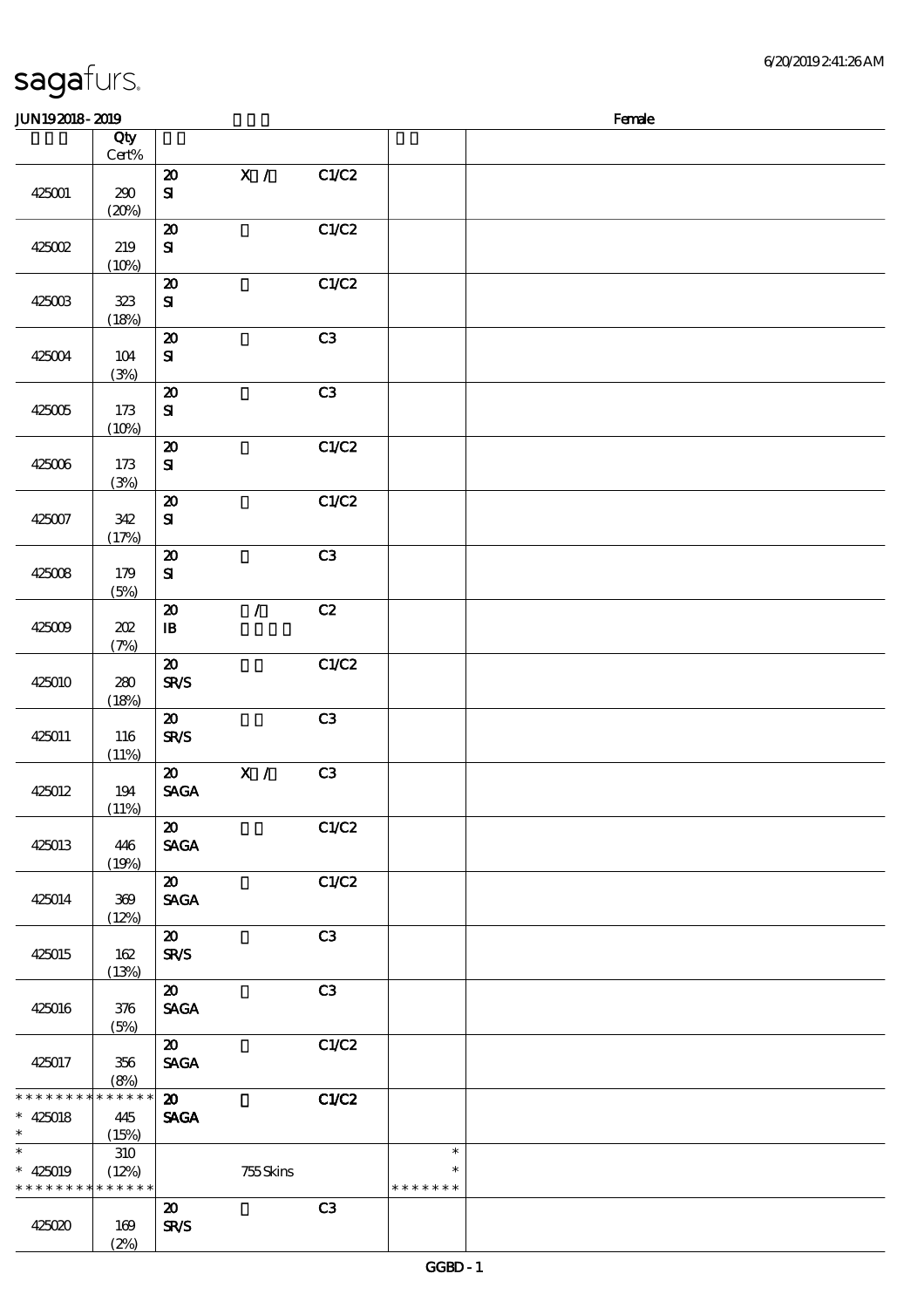| <b>JUN192018-2019</b> |                         |                                                      |              |       | Female |  |  |
|-----------------------|-------------------------|------------------------------------------------------|--------------|-------|--------|--|--|
|                       | Qty<br>Cert%            |                                                      |              |       |        |  |  |
| 425021                | 141<br>(5%)             | $\boldsymbol{\mathsf{20}}$<br><b>SAGA</b>            | $\mathbf X$  | C1/C2 |        |  |  |
| 425022                | 283<br>(13%)            | $\boldsymbol{\mathfrak{D}}$<br><b>SAGA</b>           | $\mathbf X$  | C1/C2 |        |  |  |
| 425023                | 202<br>(4%)             | $\boldsymbol{\mathfrak{D}}$<br><b>SAGA</b>           | $\mathbf{X}$ | C3    |        |  |  |
| 425024                | 146<br>(10%)            | $\boldsymbol{\mathfrak{D}}$<br>IA                    | X /          | C2    |        |  |  |
| 425025                | 421<br>(9%)             | $\boldsymbol{\mathsf{20}}$<br>$\mathbf{I}\mathbf{A}$ | $\prime$     | C2    |        |  |  |
| 425026                | $98\,$<br>(25%)         | $\boldsymbol{\mathfrak{D}}$<br><b>SROY</b>           |              | C1/C2 |        |  |  |
| 425027                | $373\,$<br>(12%)        | $\boldsymbol{\mathbf{z}}$<br><b>SROY</b>             |              | C1/C2 |        |  |  |
| 425028                | $8\hskip-2pt9$<br>(14%) | $\boldsymbol{\mathfrak{D}}$<br><b>SROY</b>           |              | C1/C2 |        |  |  |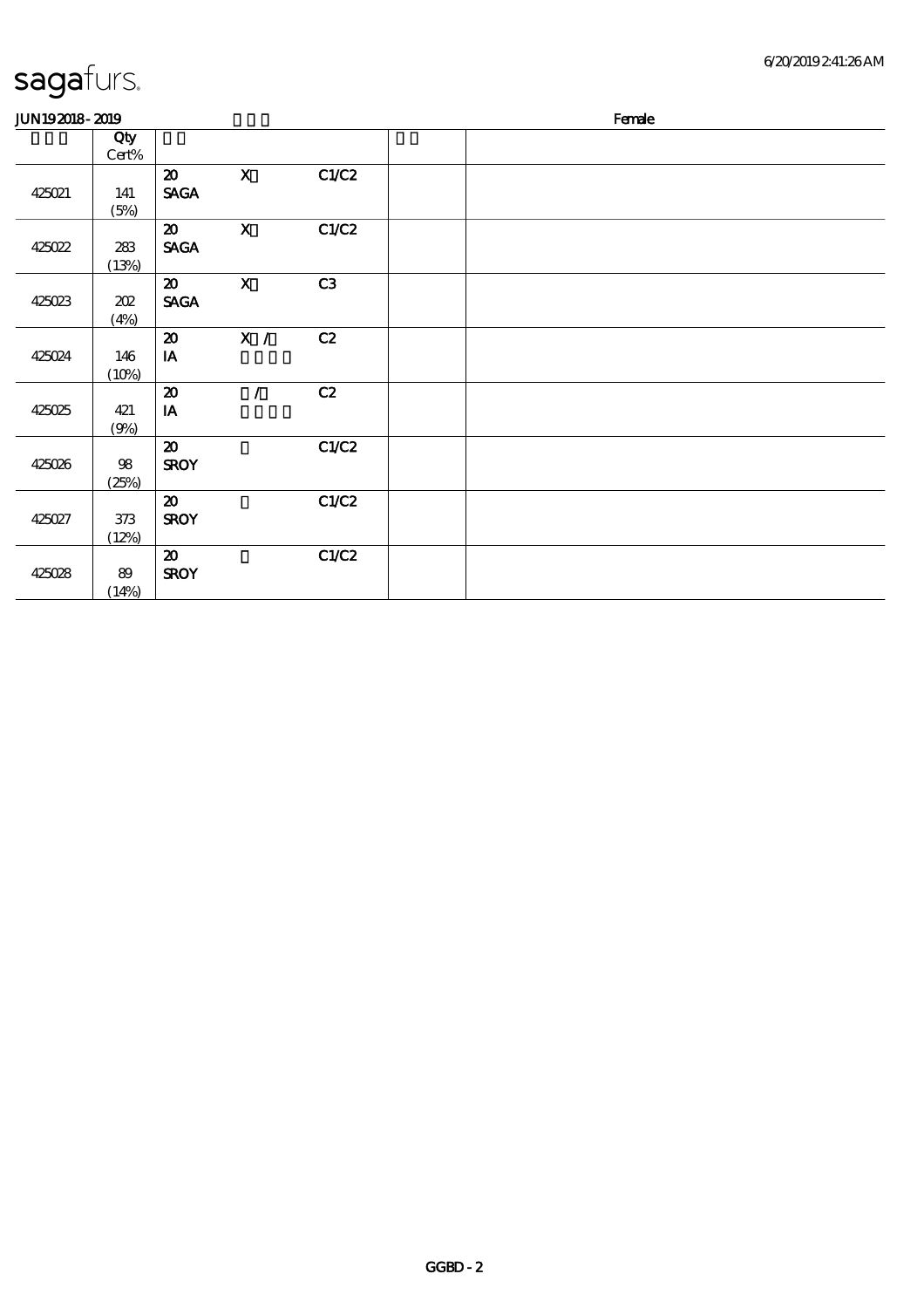| sagafurs. |  |  |
|-----------|--|--|
|           |  |  |

| <b>JUN192018-2019</b>       |                 |                     |                           |                |               | Female |
|-----------------------------|-----------------|---------------------|---------------------------|----------------|---------------|--------|
|                             | Qty             |                     |                           |                |               |        |
|                             | Cert%           |                     |                           |                |               |        |
|                             |                 | 200                 | $\mathbf X$               | C2             |               |        |
| 425081                      | 44              | ${\bf s}$           |                           |                |               |        |
|                             | (13%)           |                     |                           |                |               |        |
| * * * * * * * *             | $* * * * * * *$ | 200                 |                           | C1/C2          |               |        |
| $* 425082$                  | 465             | ${\bf s}$           |                           |                |               |        |
| $\ast$                      | (38%)           |                     |                           |                |               |        |
| $\ast$                      | 10B             |                     |                           |                | $\ast$        |        |
| $* 425083$                  | (16%)           |                     | 568Skins                  |                | ∗             |        |
| * * * * * * * * * * * * * * |                 |                     |                           |                | * * * * * * * |        |
|                             |                 | 200                 |                           | C <sub>3</sub> |               |        |
| 425084                      | 256             | ${\bf s}$           |                           |                |               |        |
|                             | (12%)           |                     |                           |                |               |        |
|                             |                 | $\mathbf O$         |                           | C1/C2          |               |        |
| 425085                      | 462             | ${\bf s}$           |                           |                |               |        |
|                             | (37%)           | $\mathbf 0$         |                           | C3             |               |        |
| 425086                      | 261             | $\mathbf{S}$        |                           |                |               |        |
|                             | (9%)            |                     |                           |                |               |        |
| * * * * * * * *             | $* * * * * * *$ | $\mathbf{o}$        |                           | C1/C2          |               |        |
| $* 425087$                  | 465             | ${\bf s}$           |                           |                |               |        |
| $\ast$                      | (33%)           |                     |                           |                |               |        |
| $\ast$                      | 79              |                     |                           |                | $\ast$        |        |
| $* 425088$                  | (24%)           |                     | 544Skins                  |                | $\ast$        |        |
| * * * * * * * *             | * * * * * *     |                     |                           |                | * * * * * * * |        |
|                             |                 | 200                 |                           | C3             |               |        |
| 425089                      | 207             | ${\bf s}$           |                           |                |               |        |
|                             | (5%)            |                     |                           |                |               |        |
|                             |                 | 200                 | $\mathbf x$               | C1/C2          |               |        |
| 425090                      | 161             | ${\bf s}$           |                           |                |               |        |
|                             | (20%)           |                     |                           |                |               |        |
|                             |                 | 200                 | $\boldsymbol{\mathsf{X}}$ | C3             |               |        |
| 425091                      | 113             | ${\bf s}$           |                           |                |               |        |
|                             | $(\Theta)$      |                     |                           | C2             |               |        |
| 425092                      | 107             | 200<br>${\bf s}$    | $\boldsymbol{\mathsf{z}}$ |                |               |        |
|                             | (20%)           |                     |                           |                |               |        |
|                             |                 | 200                 | $\mathbf{x}$              | C2             |               |        |
| 425093                      | 100             | ${\bf S}$           |                           |                |               |        |
|                             | (12%)           |                     |                           |                |               |        |
|                             |                 | $\mathbf{o}$        |                           | C2             |               |        |
| 425094                      | 240             | $\mathbf{B}$        | $HG1$                     |                |               |        |
|                             | (25%)           |                     |                           |                |               |        |
|                             |                 | 200                 |                           | C2             |               |        |
| 425095                      | $330\,$         | $\mathbf{B}$        | FG1                       |                |               |        |
|                             | (20%)           |                     |                           |                |               |        |
|                             |                 | 200                 |                           | C2             |               |        |
| 425096                      | 319             | $\mathbf{B}$        | $HG1$                     |                |               |        |
|                             | (17%)           |                     | $\mathbf{x}$              | C2             |               |        |
|                             |                 | 200<br>$\mathbf{B}$ | FG1                       |                |               |        |
| 425097                      | 140<br>(11%)    |                     |                           |                |               |        |
|                             |                 | 200                 | $ZX$ / $ZX$               | C2             |               |        |
| 425098                      | 144             | $\mathbf{B}$        | FG1                       |                |               |        |
|                             | (19%)           |                     |                           |                |               |        |
|                             |                 | 200                 | X /                       | C2             |               |        |
| 425099                      | 287             | $\mathbf{B}$        |                           |                |               |        |
|                             | (15%)           |                     |                           |                |               |        |
|                             |                 | $\mathbf{O}$        | $\mathcal{L}$             | C2             |               |        |
| 425100                      | 427             | $\mathbf{B}$        |                           |                |               |        |
|                             | (18%)           |                     |                           |                |               |        |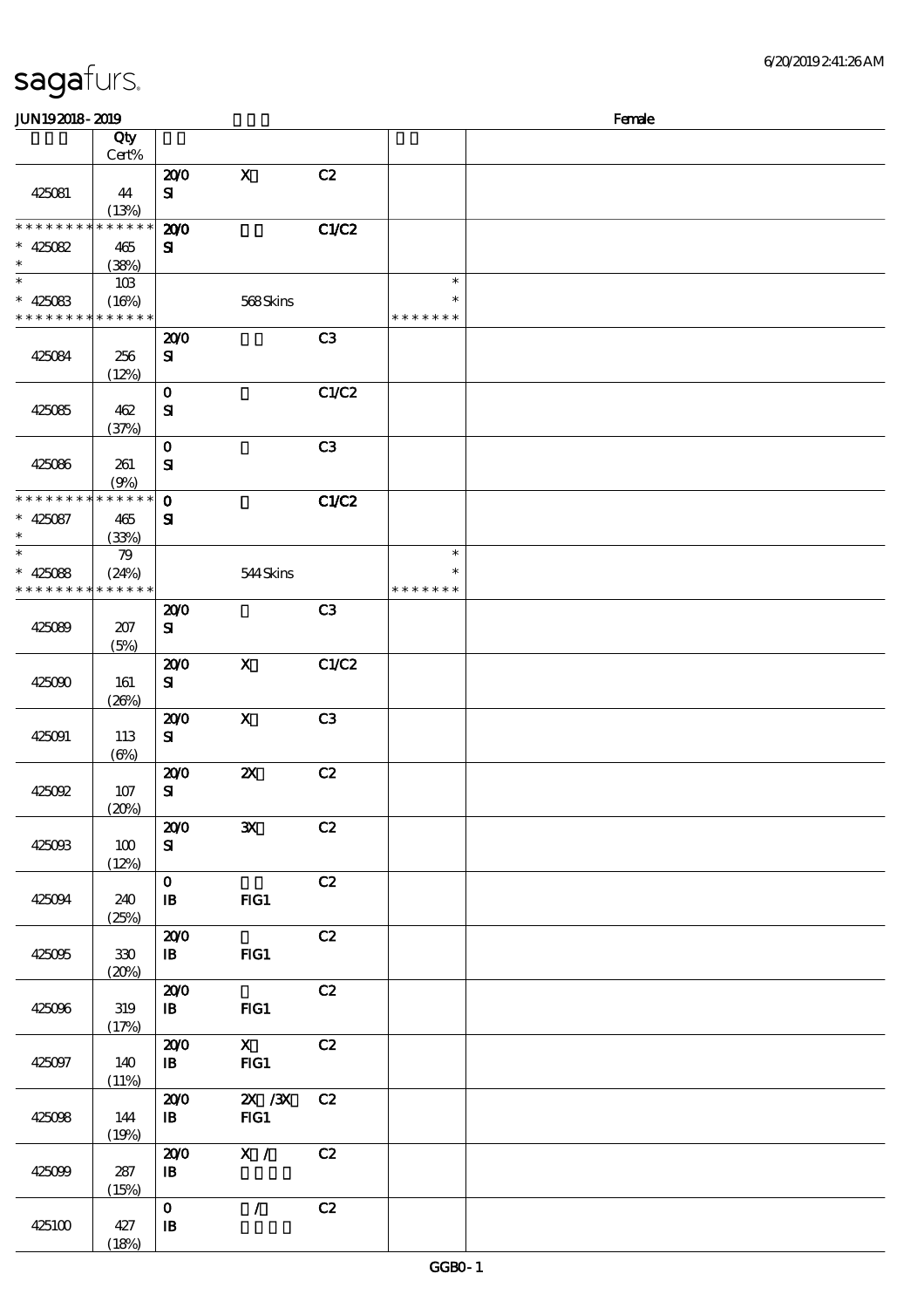#### $J/N192018 - 2019$

| www.craw                                |                                               |                                                       |                           |                |                                   | <b>TOILE</b> |
|-----------------------------------------|-----------------------------------------------|-------------------------------------------------------|---------------------------|----------------|-----------------------------------|--------------|
|                                         | Qty<br>Cert%                                  |                                                       |                           |                |                                   |              |
| 425101                                  | 182<br>$(\Theta)$                             | 200<br>$\, {\bf I} \! {\bf B} \,$                     | X / ZX                    | C2             |                                   |              |
| 425102                                  | 193<br>(28%)                                  | $\mathbf{o}$<br>$\rm I\hspace{-.1em}I\hspace{-.1em}I$ | $\mathcal{L}$             | C2             |                                   |              |
| 425103                                  | 171<br>(34%)                                  | 200<br><b>SR/S</b>                                    | $\mathbf{x}$              | C1/C2          |                                   |              |
| 425104                                  | 116<br>(29%)                                  | 200<br><b>SR/S</b>                                    | $\mathbf X$               | C3             |                                   |              |
| 425105                                  | 496<br>(34%)                                  | $\mathbf{O}$<br><b>SAGA</b>                           |                           | C1/C2          |                                   |              |
| 425106                                  | 311<br>(27%)                                  | $\mathbf{O}$<br><b>SR/S</b>                           |                           | C3             |                                   |              |
| 425107                                  | 289<br>(43%)                                  | $\mathbf{O}$<br><b>SAGA</b>                           |                           | C1             |                                   |              |
| * * * * * * * *<br>$* 425108$<br>$\ast$ | * * * * * *<br>445<br>(17%)                   | $\mathbf{O}$<br><b>SAGA</b>                           |                           | C2             |                                   |              |
| $* 425109$<br>* * * * * * * *           | 294<br>(27%)<br>* * * * * *                   |                                                       | 739Skins                  |                | $\ast$<br>$\ast$<br>* * * * * * * |              |
| 425110                                  | 245<br>(9%)                                   | $\mathbf{O}$<br><b>SAGA</b>                           |                           | C <sub>3</sub> |                                   |              |
| 425111                                  | 220<br>(32%)                                  | $\mathbf{O}$<br><b>SAGA</b>                           |                           | C1             |                                   |              |
| * * * * * * * *<br>$* 425112$<br>$\ast$ | ******<br>425<br>(13%)                        | $\mathbf{O}$<br><b>SAGA</b>                           |                           | C2             |                                   |              |
| $\ast$<br>$* 425113$<br>* * * * * * * * | $\boldsymbol{\omega}$<br>(20%)<br>* * * * * * |                                                       | 485Skins                  |                | $\ast$<br>$\ast$<br>* * * * * * * |              |
| 425114                                  | 223<br>(10%)                                  | $\mathbf{O}$<br><b>SR/S</b>                           |                           | C <sub>3</sub> |                                   |              |
| 425115                                  | 332<br>(18%)                                  | $\mathbf{O}$<br><b>SAGA</b>                           | $\mathbf X$               | C1/C2          |                                   |              |
| 425116                                  | 111<br>(3%)                                   | 200<br><b>SR/S</b>                                    | $\boldsymbol{\mathrm{X}}$ | C3             |                                   |              |
| 425117                                  | 132<br>(10%)                                  | 200<br><b>SAGA</b>                                    | $\boldsymbol{\mathsf{z}}$ | C1/C2          |                                   |              |
| 425118                                  | 40<br>(7%)                                    | 200<br><b>SAGA</b>                                    | $\boldsymbol{\mathsf{z}}$ | C <sub>3</sub> |                                   |              |
| 425119                                  | 128<br>(20%)                                  | 200<br><b>SAGA</b>                                    | ${\bf x}$                 | C2             |                                   |              |
| 425120                                  | 249<br>(31%)                                  | $\mathbf{o}$<br>IA                                    | FG1                       | C1/C2          |                                   |              |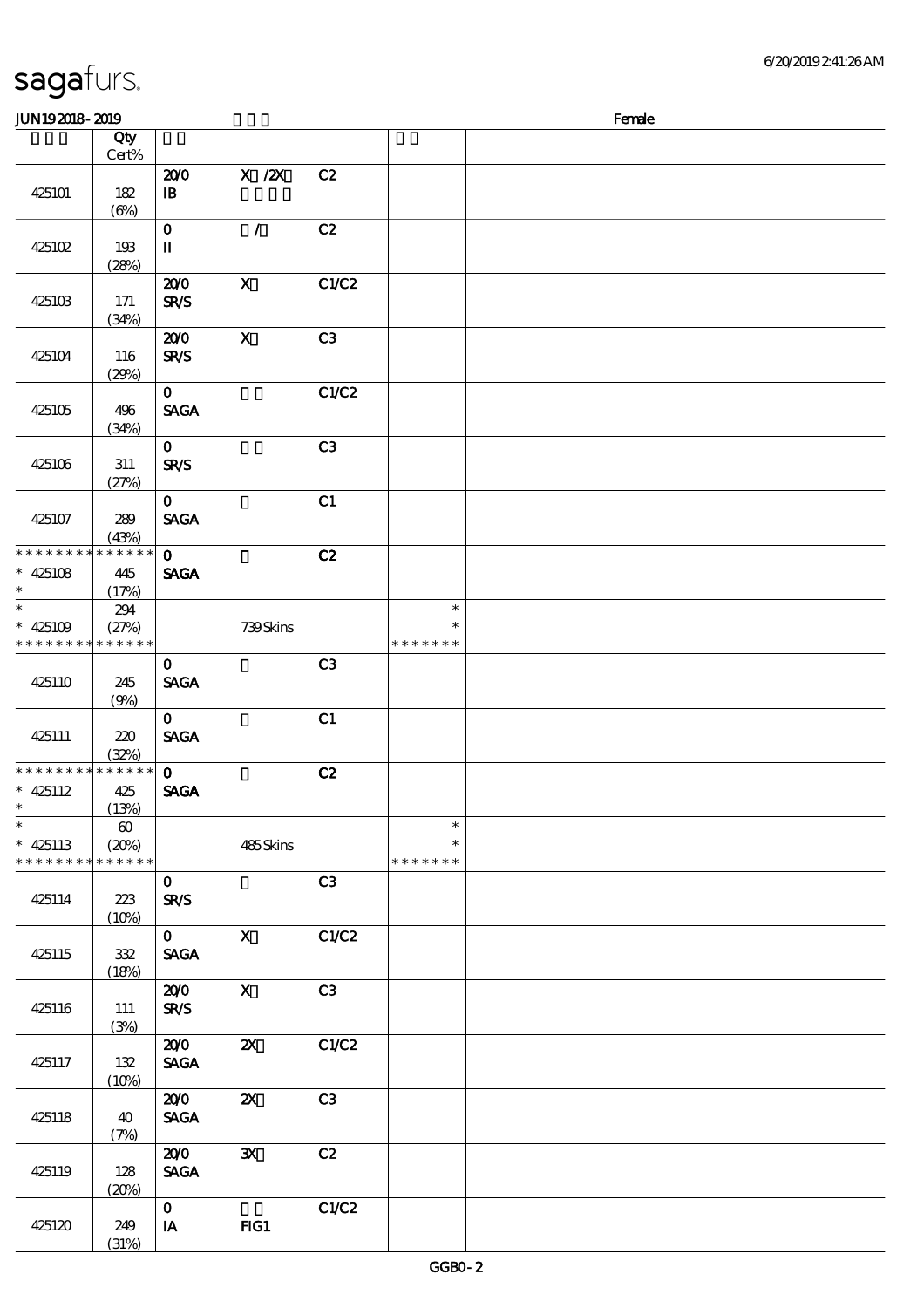| <b>JUN192018-2019</b>         |                      |              |                           |       |               | Female |
|-------------------------------|----------------------|--------------|---------------------------|-------|---------------|--------|
|                               | Qty                  |              |                           |       |               |        |
|                               | Cert%                |              |                           |       |               |        |
|                               |                      | 200          |                           | C1/C2 |               |        |
| 425121                        | 434                  | IA           | FIG1                      |       |               |        |
|                               | (30%)                |              |                           |       |               |        |
|                               |                      | 200          |                           | C1/C2 |               |        |
| 425122                        | 445                  | IA           | FIG1                      |       |               |        |
|                               | (31%)                |              |                           |       |               |        |
|                               |                      | 200          | $\boldsymbol{\mathsf{X}}$ | C1/C2 |               |        |
| 425123                        | 252                  | IA           | FG1                       |       |               |        |
|                               | (20%)                |              |                           |       |               |        |
|                               |                      | 200          | $ZX$ / $ZX$               | C1/C2 |               |        |
| 425124                        | 202                  | IA           | FG1                       |       |               |        |
|                               | (24%)                |              |                           |       |               |        |
|                               |                      | $\mathbf{o}$ | X /                       | C2    |               |        |
| 425125                        | 301                  | IA           |                           |       |               |        |
|                               | (19%)                |              |                           |       |               |        |
| * * * * * * * *               | * * * * * *          | $\mathbf 0$  | $\mathcal{L}$             | C2    |               |        |
| $* 425126$                    | 445                  | IA           |                           |       |               |        |
| $\ast$                        | (15%)                |              |                           |       |               |        |
| $\ast$                        |                      |              |                           |       | $\ast$        |        |
|                               | 258                  |              |                           |       | $\ast$        |        |
| $* 425127$<br>* * * * * * * * | (17%)<br>* * * * * * |              | 703Skins                  |       | * * * * * * * |        |
|                               |                      |              |                           |       |               |        |
|                               |                      | 200          | $X$ / $ZX$                | C2    |               |        |
| 425128                        | 311                  | IA           |                           |       |               |        |
|                               | (11%)                |              |                           |       |               |        |
|                               |                      | 200          | $\mathbf{x}$              | C2    |               |        |
| 425129                        | <b>101</b>           | IA           |                           |       |               |        |
|                               | (13%)                |              |                           |       |               |        |
|                               |                      | $\mathbf{O}$ |                           | C1/C2 |               |        |
| 425130                        | 126                  | <b>SROY</b>  |                           |       |               |        |
|                               | (53%)                |              |                           |       |               |        |
|                               |                      | $\mathbf{O}$ |                           | C1/C2 |               |        |
| 425131                        | 275                  | <b>SROY</b>  |                           |       |               |        |
|                               | (34%)                |              |                           |       |               |        |
|                               |                      | $\mathbf{O}$ |                           | C3    |               |        |
| 425132                        | 132                  | <b>SROY</b>  |                           |       |               |        |
|                               | (21%)                |              |                           |       |               |        |
|                               |                      | $\mathbf{O}$ |                           | C1/C2 |               |        |
| 425133                        | 159                  | <b>SROY</b>  |                           |       |               |        |
|                               | (35%)                |              |                           |       |               |        |
|                               |                      | $\mathbf{O}$ | $\boldsymbol{\mathrm{X}}$ | C1/C2 |               |        |
| 425134                        | 110                  | <b>SROY</b>  |                           |       |               |        |
|                               | (29%)                |              |                           |       |               |        |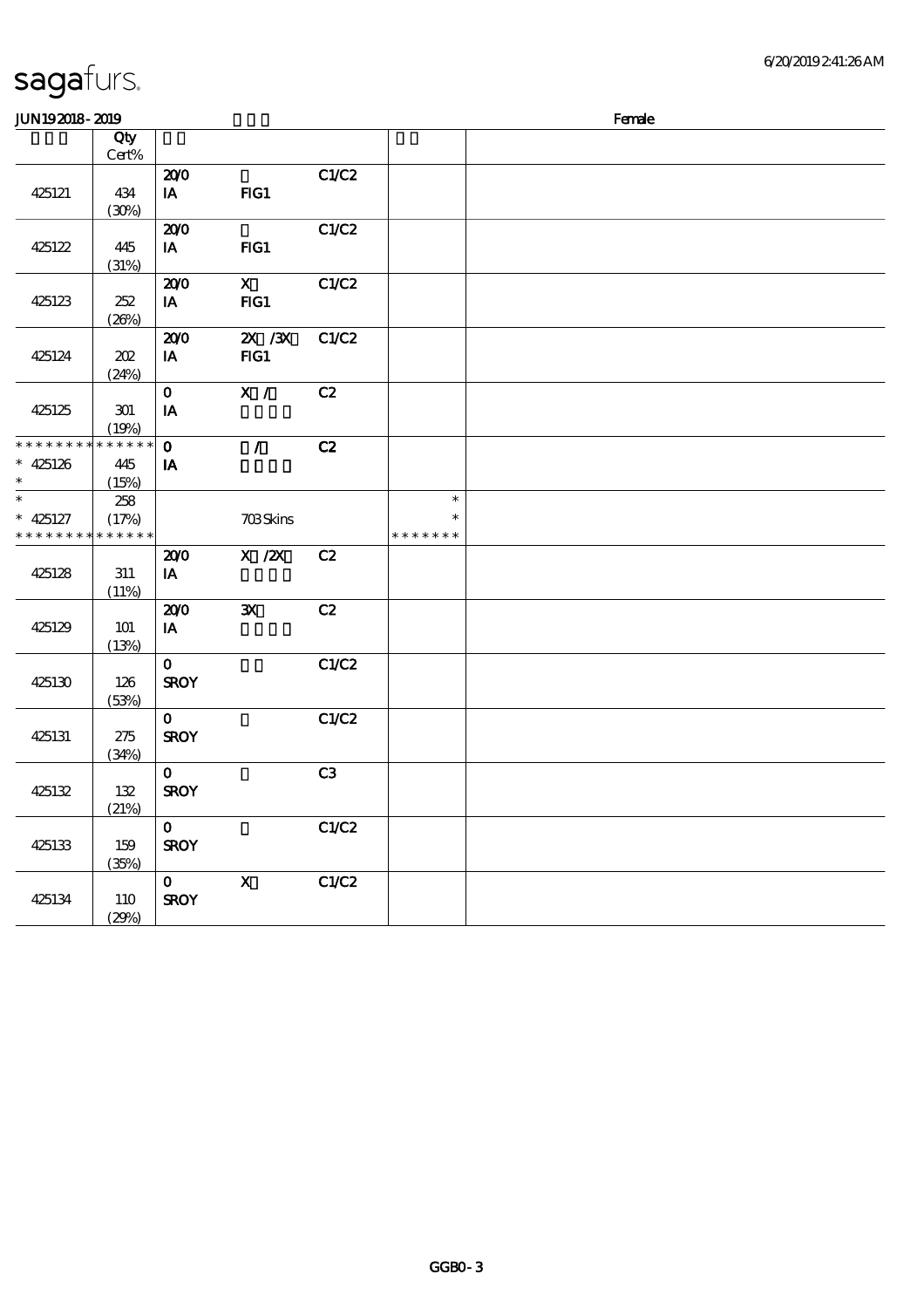|  | sagafurs. |  |
|--|-----------|--|
|  |           |  |

| JUN192018-2019                                     |                                 |                                                    |                           |                |                                   | Female |
|----------------------------------------------------|---------------------------------|----------------------------------------------------|---------------------------|----------------|-----------------------------------|--------|
|                                                    | Qty<br>Cert%                    |                                                    |                           |                |                                   |        |
| 425181                                             | 44<br>(29%)                     | O(1)<br>$S\mathcal{S}$                             | 5X                        | C2             |                                   |        |
| 425182                                             | 217<br>(34%)                    | O(1)<br>$S\mathcal{S}$                             | $\mathbf{x}$              | C2             |                                   |        |
| 425183                                             | 225<br>(31%)                    | $O$ <sup><math>\prime</math></sup><br>${\bf s}$    | $Z\!X$ $\,$ $Z\!X$        | C1/C2          |                                   |        |
| 425184                                             | 104<br>(16%)                    | O(1)<br>${\bf s}$                                  | $X$ $N$                   | C3             |                                   |        |
| 425185                                             | 212<br>(66%)                    | $\mathbf{1}$<br>${\bf S}$                          |                           | C1             |                                   |        |
| * * * * * * * *<br>$* 425186$<br>$\ast$            | $******$<br>505<br>(37%)        | $\mathbf{1}$<br>${\bf s}$                          |                           | C2             |                                   |        |
| $\overline{\ast}$<br>$* 425187$<br>* * * * * * * * | 79<br>(22%)<br>* * * * * *      |                                                    | 584Skins                  |                | $\ast$<br>$\ast$<br>* * * * * * * |        |
| 425188                                             | 214<br>(13%)                    | $\mathbf{1}$<br>${\bf s}$                          |                           | C3             |                                   |        |
| 425189                                             | 309<br>(60%)                    | $\mathbf{1}$<br>$\mathbf{S}$                       |                           | C1             |                                   |        |
| * * * * * * * *<br>$* 425190$<br>$\ast$            | * * * * * *<br>505<br>(45%)     | $\mathbf{1}$<br>${\bf s}$                          |                           | C2             |                                   |        |
| $\ast$<br>$* 425191$<br>* * * * * * * *            | 482<br>(44%)<br>* * * * * *     |                                                    | 987Skins                  |                | $\ast$<br>$\ast$<br>* * * * * * * |        |
| 425192                                             | 400<br>(14%)                    | $\mathbf{1}$<br>$\mathbf{S}$                       |                           | C3             |                                   |        |
| * * * * * * * *<br>$* 425193$<br>$\ast$            | * * * * * *<br>$505\,$<br>(63%) | $\mathbf{1}$<br>${\bf s}$                          |                           | C1/C2          |                                   |        |
| $\ast$<br>$* 425194$<br>* * * * * * * *            | 245<br>(53%)<br>* * * * * *     |                                                    | 750Skins                  |                | $\ast$<br>$\ast$<br>* * * * * * * |        |
| 425195                                             | $312\,$<br>(22%)                | $\mathbf{1}$<br>$\mathbf{S}$                       |                           | C3             |                                   |        |
| 425196                                             | 245<br>(61%)                    | $\mathbf{1}$<br>${\bf s}$                          | $\boldsymbol{\mathrm{X}}$ | C1/C2          |                                   |        |
| 425197                                             | 98<br>(11%)                     | $\mathbf{1}$<br>${\bf S\!I}$                       | $\mathbf X$               | C <sub>3</sub> |                                   |        |
| 425198                                             | 10B<br>(30%)                    | $\mathbf{1}$<br>${\bf S}$                          | $\boldsymbol{\mathsf{z}}$ | C2             |                                   |        |
| 425199                                             | 40<br>(17%)                     | $\mathbf{1}$<br>${\bf s}$                          | $\mathbf{x}$              | C2             |                                   |        |
| 425200                                             | 231<br>(14%)                    | $O$ <sup><math>\prime</math></sup><br>$\mathbf{B}$ | SL1                       | C2             |                                   |        |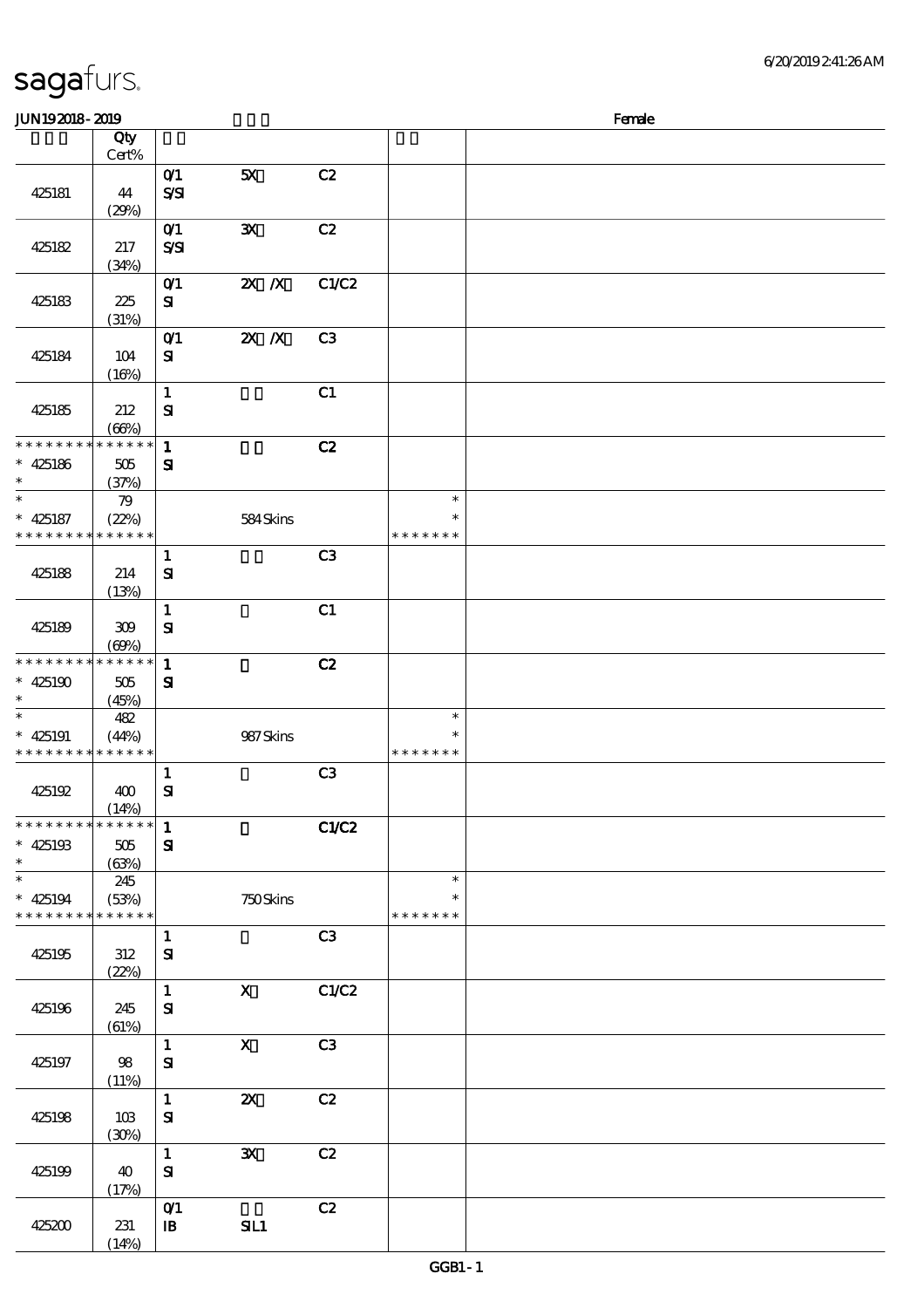\* \* \* \* \* \* \* \* \* \* \* \*

| <b>JUN192018-2019</b>              |              |                            |                  |       |               | Female |
|------------------------------------|--------------|----------------------------|------------------|-------|---------------|--------|
|                                    | Qty          |                            |                  |       |               |        |
|                                    | $Cert\%$     |                            |                  |       |               |        |
|                                    |              | O(1)                       | $\mathbf X$      | C2    |               |        |
| 425201                             | 175          | $\, {\bf I} \! {\bf B} \,$ | FG1              |       |               |        |
|                                    | (22%)        | $\mathbf{1}$               |                  | C2    |               |        |
| 425202                             | 502          | $\mathbf{B}$               | $HG1$            |       |               |        |
|                                    | (20%)        |                            |                  |       |               |        |
|                                    |              | $\mathbf{1}$               |                  | C2    |               |        |
| 425203                             | 434          | $\mathbf{B}$               | FG1              |       |               |        |
|                                    | (30%)        |                            |                  |       |               |        |
|                                    |              | $\mathbf{1}$               |                  | C2    |               |        |
| 425204                             | 416          | $\mathbf{B}$               | FG1              |       |               |        |
|                                    | (38%)        | $\mathbf{1}$               | $X$ / $ZX$       | C2    |               |        |
| 425205                             | 347          | $\mathbf{B}$               | FG1              |       |               |        |
|                                    | (31%)        |                            |                  |       |               |        |
|                                    |              | $\mathbf{1}$               | X /              | C2    |               |        |
| 425206                             | 448          | $\mathbf{B}$               |                  |       |               |        |
|                                    | (16%)        |                            |                  |       |               |        |
| * * * * * * * *                    | * * * * * *  | $\mathbf{1}$               | $\mathcal{L}$    | C2    |               |        |
| $* 425207$                         | 505          | $\mathbf{B}$               |                  |       |               |        |
| $\ast$<br>$\ast$                   | (24%)<br>147 |                            |                  |       | $\ast$        |        |
| $* 425208$                         | (27%)        |                            | 652Skins         |       | $\ast$        |        |
| * * * * * * * *                    | * * * * * *  |                            |                  |       | * * * * * * * |        |
|                                    |              | $\mathbf{1}$               | $X$ / $ZX$       | C2    |               |        |
| 425209                             | 119          | $\mathbf{B}$               |                  |       |               |        |
|                                    | (20%)        |                            |                  |       |               |        |
|                                    |              | $\mathbf{1}$               | $\mathbf{x}$     | C2    |               |        |
| 425210                             | 136          | $\mathbf{B}$               |                  |       |               |        |
|                                    | (11%)        |                            | X /              | C2    |               |        |
| 425211                             | 259          | $O$ $1$<br>$\mathbf I$     |                  |       |               |        |
|                                    | (20%)        |                            |                  |       |               |        |
|                                    |              | $\mathbf 1$                | $\mathcal{L}$    | C2    |               |        |
| 425212                             | $333$        | $\mathbf{I}\mathbf{I}$     |                  |       |               |        |
|                                    | (33%)        |                            |                  |       |               |        |
|                                    |              | O(1)                       | $X$ / $ZX$       | C2    |               |        |
| 425213                             | 104          | $\mathbf{I}$               |                  |       |               |        |
|                                    | (20%)        | $O$ <sup>1</sup>           | $\mathbf{Z}$     | C1/C2 |               |        |
| 425214                             | 182          | <b>SR/S</b>                |                  |       |               |        |
|                                    | (40%)        |                            |                  |       |               |        |
|                                    |              | $1 -$                      | $\mathbf{X}$     | C1/C2 |               |        |
| 425215                             | 320          | <b>SR/S</b>                |                  |       |               |        |
|                                    | (39%)        |                            |                  |       |               |        |
|                                    |              |                            | 01 2X X          | C3    |               |        |
| 425216                             | 193<br>(22%) | <b>SR/S</b>                |                  |       |               |        |
|                                    |              | $1 -$                      |                  | C1    |               |        |
| 425217                             | 349          | <b>SAGA</b>                |                  |       |               |        |
|                                    | (53%)        |                            |                  |       |               |        |
| * * * * * * * *                    | * * * * * *  | 1                          |                  | C2    |               |        |
| $* 425218$                         | 485          | <b>SAGA</b>                |                  |       |               |        |
| $\ast$<br>$\overline{\phantom{0}}$ | (45%)        |                            |                  |       | $\ast$        |        |
| $* 425219$                         | 460          |                            | $\boldsymbol{z}$ |       | $\ast$        |        |
| $\ast$                             | (29%)        |                            |                  |       | $\ast$        |        |
| $\ast$                             | 242          |                            |                  |       | $\ast$        |        |
| * 425220                           | (16%)        |                            | 1187Skins        |       | $\ast$        |        |

\* \* \* \* \* \*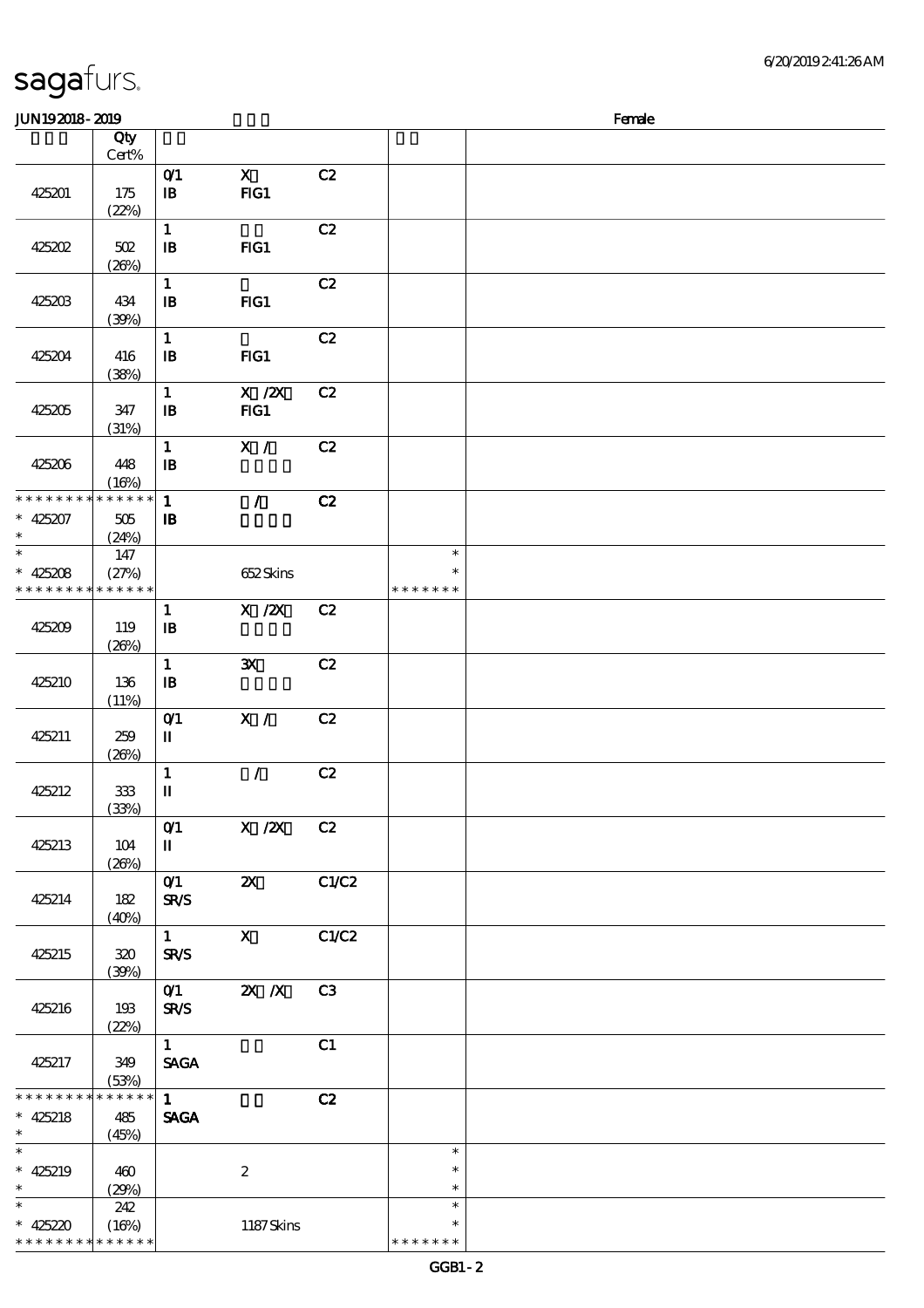| sagafurs.      |  |
|----------------|--|
| JUN192018-2019 |  |
|                |  |

| <b>JUN192018-2019</b>                                              |                             |                                       |                                 |                |                                   | Female |
|--------------------------------------------------------------------|-----------------------------|---------------------------------------|---------------------------------|----------------|-----------------------------------|--------|
|                                                                    | Qty                         |                                       |                                 |                |                                   |        |
|                                                                    | Cert%                       |                                       |                                 |                |                                   |        |
| 425221                                                             | 417<br>(18%)                | $\mathbf{1}$<br><b>SR/S</b>           |                                 | C <sub>3</sub> |                                   |        |
| 425222                                                             | 486<br>(57%)                | $\mathbf{1}$<br><b>SAGA</b>           |                                 | C1             |                                   |        |
| * * * * * * * *<br>$* 425223$<br>$\ast$                            | * * * * * *<br>485<br>(32%) | $\mathbf{1}$<br><b>SAGA</b>           |                                 | C2             |                                   |        |
| $\ast$<br>$* 425224$<br>$\ast$                                     | 460<br>(40%)                |                                       | $\boldsymbol{2}$                |                | $\ast$<br>$\ast$<br>$\ast$        |        |
| $\overline{\ast}$<br>$* 425225$<br>* * * * * * * * * * * * * *     | 321<br>(31%)                |                                       | 1266Skins                       |                | $\ast$<br>$\ast$<br>* * * * * * * |        |
| 425226                                                             | 477<br>(18%)                | $\mathbf{1}$<br><b>SR/S</b>           |                                 | C <sub>3</sub> |                                   |        |
| 425227                                                             | 521<br>(61%)                | $\mathbf{1}$<br><b>SAGA</b>           |                                 | C1             |                                   |        |
| * * * * * * * * * * * * * *<br>$* 425228$<br>$\ast$                | 485<br>(30%)                | $\mathbf{1}$<br><b>SAGA</b>           |                                 | C2             |                                   |        |
| $\ast$<br>$* 425229$<br>* * * * * * * * * * * * * *                | 420<br>(32%)                |                                       | 905Skins                        |                | $\ast$<br>* * * * * * *           |        |
| 425230                                                             | 347<br>(23%)                | $\mathbf{1}$<br><b>SR/S</b>           |                                 | C <sub>3</sub> |                                   |        |
| 425231                                                             | 457<br>(49%)                | $\mathbf{1}$<br><b>SAGA</b>           | $\mathbf{X}$                    | C1/C2          |                                   |        |
| 425232                                                             | 200<br>(17%)                | $\mathbf{1}$<br>SR/S                  | $\mathbf X$                     | C <sub>3</sub> |                                   |        |
| 425233                                                             | 191<br>(42%)                | $\mathbf{1}$<br><b>SR/S</b>           | $\boldsymbol{\mathsf{X}}$       | C1/C2          |                                   |        |
| 425234                                                             | 42<br>(14%)                 | $1 \qquad \qquad$<br><b>SR/S</b>      | $\boldsymbol{\alpha}$           | C3             |                                   |        |
| 425235                                                             | 124<br>(25%)                | $1 \quad \blacksquare$<br><b>SR/S</b> | $\mathbf{x}$                    | C2             |                                   |        |
| 425236                                                             | 166<br>(17%)                | O(1)<br><b>IA</b>                     | $\mathbf{X}$ /<br>SL1           | C2             |                                   |        |
| 425237                                                             | 158<br>(21%)                | O(1)<br>IA                            | $\overline{\phantom{a}}$<br>SL1 | C2             |                                   |        |
| 425238                                                             | 324<br>(38%)                | O(1)<br>$I$ A                         | $\mathbf x$<br>FG1              | C1/C2          |                                   |        |
| * * * * * * * * * * * * * *<br>$* 425239$<br>$\ast$                | 485<br>(33%)                | 1<br>$I$ A                            | $HG1$                           | C1/C2          |                                   |        |
| $\ast$<br>$* 425240$<br>* * * * * * * * <mark>* * * * * * *</mark> | 87<br>(35%)                 |                                       | 572Skins                        |                | $\ast$<br>*<br>* * * * * * *      |        |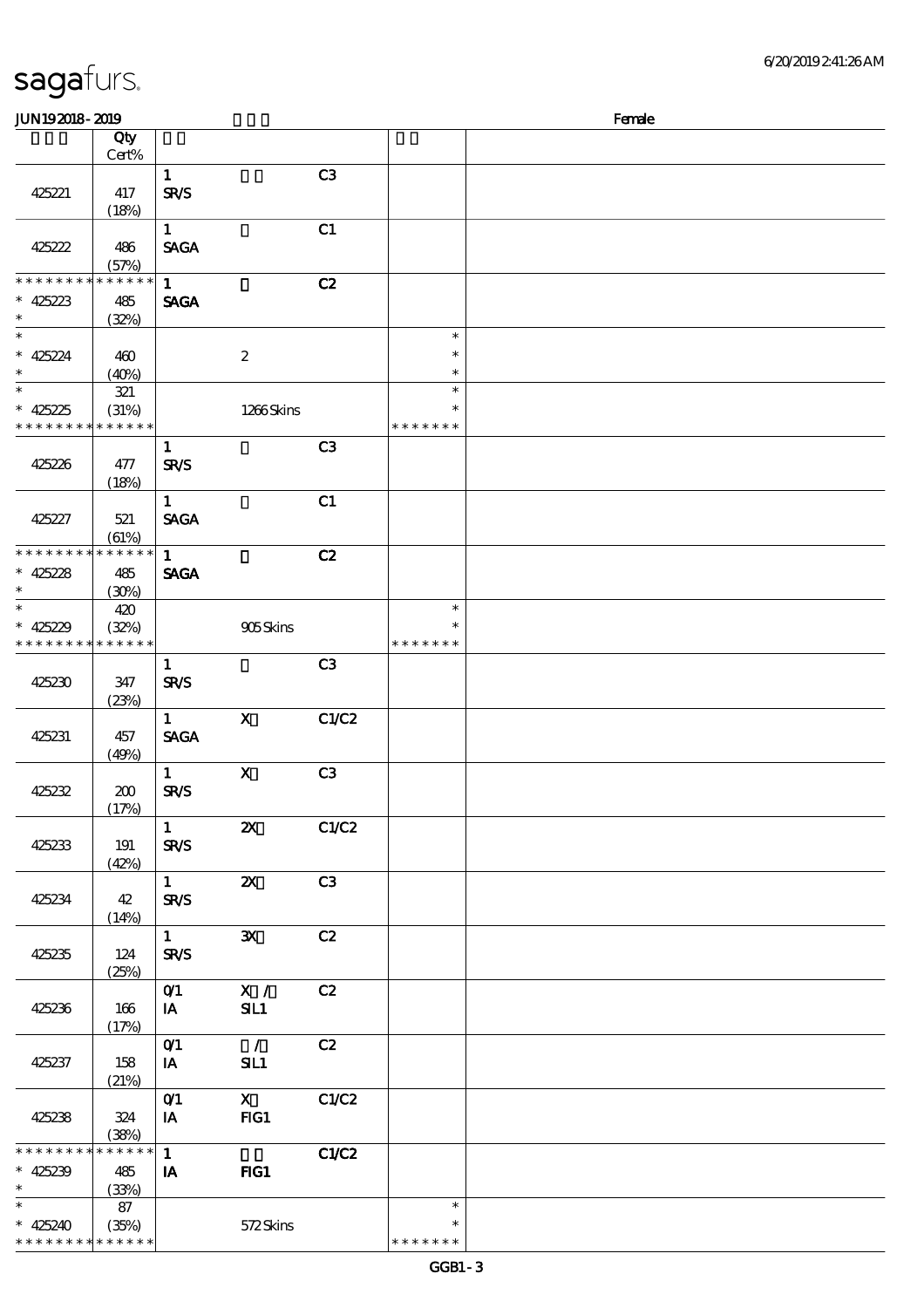| <b>JUN192018-2019</b>                                  |                                     |                             |                           |       | Female                  |  |  |  |
|--------------------------------------------------------|-------------------------------------|-----------------------------|---------------------------|-------|-------------------------|--|--|--|
|                                                        | Qty<br>Cert%                        |                             |                           |       |                         |  |  |  |
| * * * * * * * * <mark>* * * * * * *</mark>             |                                     | $\mathbf{1}$                |                           | C1/C2 |                         |  |  |  |
| $* 425241$<br>$\ast$                                   | 485<br>(48%)                        | IA                          | FIG1                      |       |                         |  |  |  |
| $\overline{\ast}$                                      | 152                                 |                             |                           |       | $\ast$                  |  |  |  |
| $* 425242$<br>* * * * *                                | (52%)<br>* * * * * *                |                             | 637 Skins                 |       | $\ast$<br>* * * * * * * |  |  |  |
| * * * * * * * * <mark>* * * * * *</mark>               |                                     | $\mathbf{1}$                |                           | C1/C2 |                         |  |  |  |
| $* 425243$<br>$\ast$                                   | 485<br>(47%)                        | IA                          | FIG1                      |       |                         |  |  |  |
| $\ast$                                                 | 124                                 |                             |                           |       | $\ast$                  |  |  |  |
| $* 425244$<br>* * * * * * * * <mark>* * * * * *</mark> | (48%)                               |                             | 609Skins                  |       | ∗<br>* * * * * * *      |  |  |  |
| 425245                                                 | 375<br>(30%)                        | $\mathbf{1}$<br>IA          | $\mathbf{X}$<br>$HG1$     | C1/C2 |                         |  |  |  |
| 425246                                                 | 405                                 | $\mathbf{1}$<br>IA          | 2X / 3X<br>FG1            | C1/C2 |                         |  |  |  |
| * * * * * * * *                                        | (20%)<br>$\ast\ast\ast\ast\ast\ast$ |                             |                           |       |                         |  |  |  |
| $* 425247$<br>$\ast$                                   | 485<br>(20%)                        | $\mathbf{1}$<br>IA          | X /                       | C2    |                         |  |  |  |
| $\ast$                                                 | 275                                 |                             |                           |       | $\ast$                  |  |  |  |
| $* 425248$                                             | (24%)<br>* * * * * * * * *          |                             | 760Skins                  |       | $\ast$<br>* * * * * * * |  |  |  |
| * * * * * * * * * * * * * * *                          |                                     | $\mathbf{1}$                | $\mathcal{L}$             | C2    |                         |  |  |  |
| $* 425249$<br>$\ast$                                   | 485<br>(30%)                        | IA                          |                           |       |                         |  |  |  |
| $\ast$                                                 |                                     |                             |                           |       | $\ast$                  |  |  |  |
| $* 425250$<br>$\ast$                                   | 440<br>(21%)                        |                             | $\boldsymbol{2}$          |       | $\ast$<br>$\ast$        |  |  |  |
| $\ast$                                                 | 57                                  |                             |                           |       | $\ast$                  |  |  |  |
| $* 425251$<br>* * * * * * * * * * * * * *              | (10%)                               |                             | 982Skins                  |       | $\ast$<br>* * * * * * * |  |  |  |
| 425252                                                 | 195<br>(22%)                        | $\mathbf{1}$<br>IA          | $X$ / $ZX$                | C2    |                         |  |  |  |
| 425253                                                 | $30\,$<br>(72%)                     | $\mathbf{1}$<br><b>SROY</b> |                           | C1/C2 |                         |  |  |  |
| 425254                                                 | 248<br>(62%)                        | $\mathbf{1}$<br><b>SROY</b> |                           | C1/C2 |                         |  |  |  |
| 425255                                                 | 197<br>(60%)                        | $\mathbf{1}$<br><b>SROY</b> |                           | C1/C2 |                         |  |  |  |
| 425256                                                 | 102<br>(41%)                        | $\mathbf{1}$<br><b>SROY</b> | $\boldsymbol{\mathrm{X}}$ | C1/C2 |                         |  |  |  |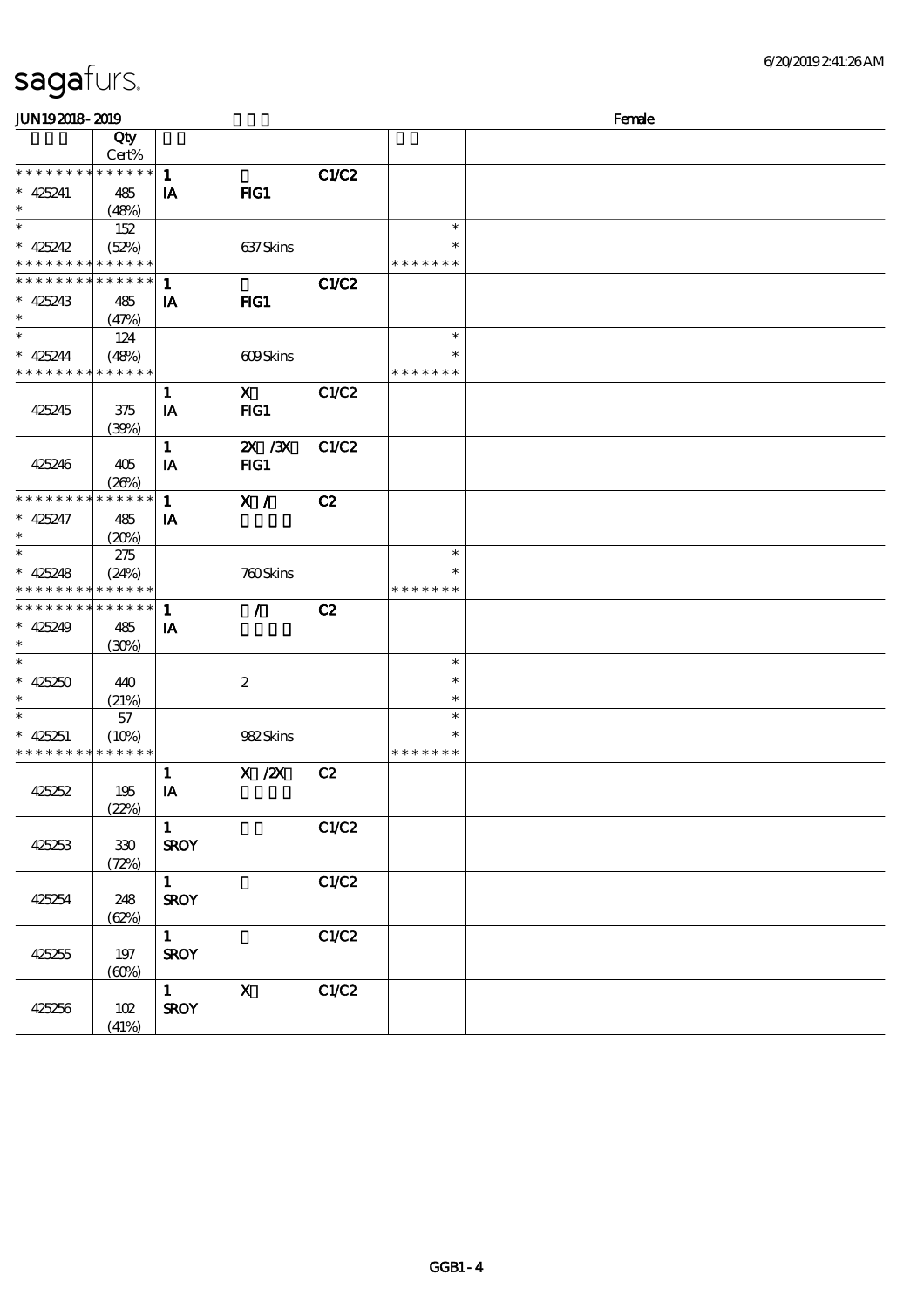|  | sagafurs. |  |
|--|-----------|--|
|  |           |  |

 $(16%)$ 

#### 顺序号 Qty Cert% 说明 价格 425301 154  $(20%)$ 2 2X /X C1/C2 SI 425302 46  $(4%)$ 2 2X X C3 SI 425303 486 (36%)  $2$  C1/C2 SI 425304 129 (5%)  $\overline{2}$  C3 SI 425305 455 (45%)  $2$  C1/C2 SI 425306 97 (14%) 2 C3 SI 425307 344 (55%)  $2$  C1/C2 SI 425308 96 (21%)  $2 \hspace{1.5cm} C3$ SI 425309 195 (35%)  $2$  X  $\cancel{2}$  C<sub>2</sub> SI 425310 89  $(16%)$  $2 \quad 3X \quad C2$ SI 425311 317  $(16%)$ 2 X / C2 IB FIG1 425312 270 (30%)  $\overline{c}$   $\overline{c}$   $\overline{c}$   $\overline{c}$   $\overline{c}$   $\overline{c}$   $\overline{c}$   $\overline{c}$   $\overline{c}$   $\overline{c}$   $\overline{c}$   $\overline{c}$   $\overline{c}$   $\overline{c}$   $\overline{c}$   $\overline{c}$   $\overline{c}$   $\overline{c}$   $\overline{c}$   $\overline{c}$   $\overline{c}$   $\overline{c}$   $\overline{c}$   $\overline{c}$   $\overline{$ IB FIG1 425313 235 (43%)  $\overline{c}$   $\overline{c}$   $\overline{c}$   $\overline{c}$   $\overline{c}$   $\overline{c}$   $\overline{c}$   $\overline{c}$   $\overline{c}$   $\overline{c}$   $\overline{c}$   $\overline{c}$   $\overline{c}$   $\overline{c}$   $\overline{c}$   $\overline{c}$   $\overline{c}$   $\overline{c}$   $\overline{c}$   $\overline{c}$   $\overline{c}$   $\overline{c}$   $\overline{c}$   $\overline{c}$   $\overline{$ IB FIG1 425314 133 (48%)  $\overline{z}$   $\overline{x}$   $\overline{c}$   $\overline{c}$ IB FIG1 425315 301 (23%) 2 2X /3X C2 IB FIG1 425316 242  $(14%)$ 2 X / C2  $\mathbf{B}$ 425317 246 (21%)  $\overline{2}$  / C<sub>2</sub>  $\mathbf{B}$ 425318 134  $(15%)$  $2$  X  $\cancel{2}$  C<sub>2</sub>  $\mathbf{B}$ 425319 139  $(10%)$  $2 \t 3X \t C2$  $\mathbf{B}$ 425320 160 2 X / C2 II

 $J/N192018$ - 2019  $R$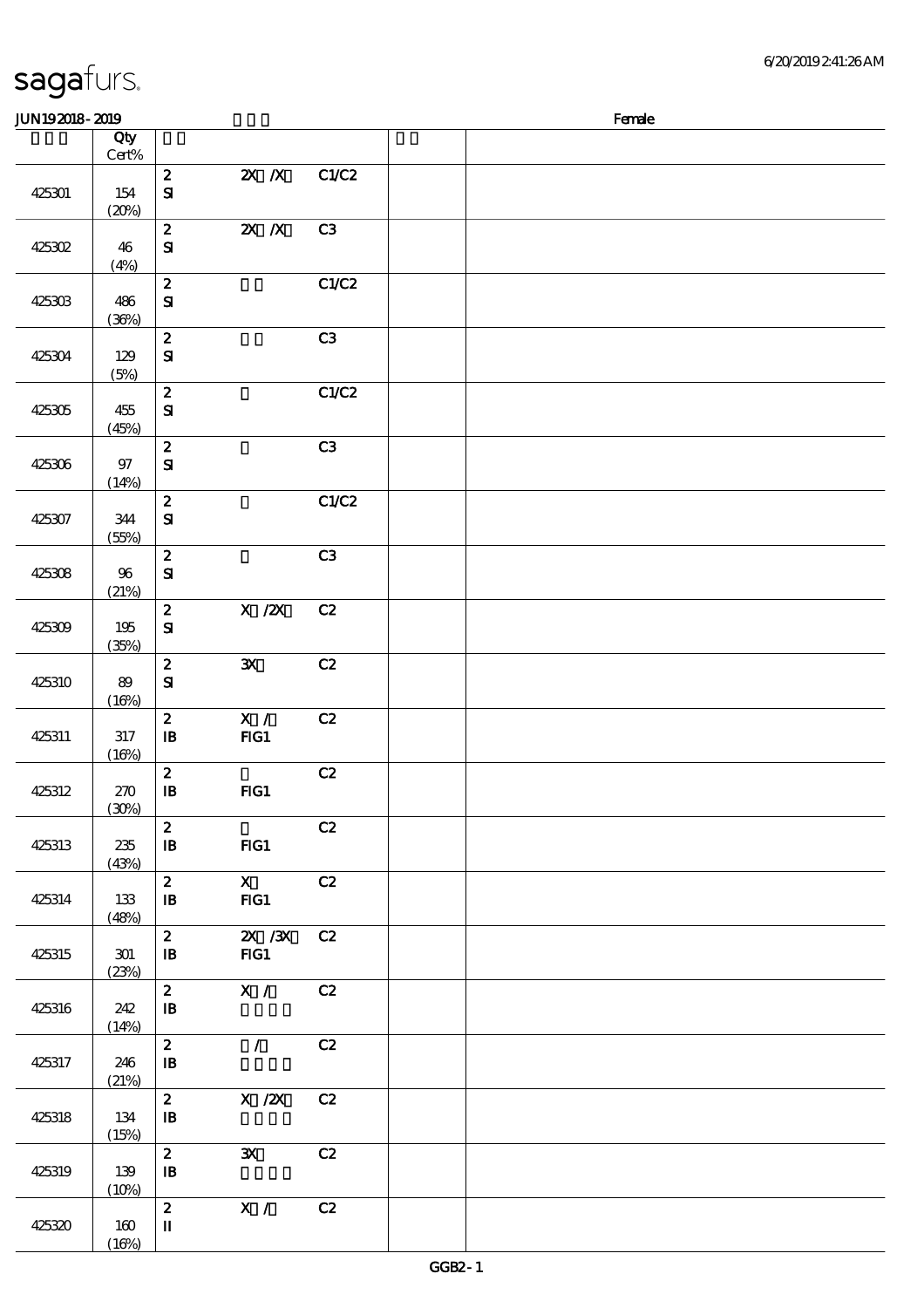| <b>JUN192018-2019</b>                               |                             |                                            |                           |                |                                   | Female |
|-----------------------------------------------------|-----------------------------|--------------------------------------------|---------------------------|----------------|-----------------------------------|--------|
|                                                     | Qty                         |                                            |                           |                |                                   |        |
|                                                     | Cert%                       |                                            |                           |                |                                   |        |
| 425321                                              | 227<br>(27%)                | $\boldsymbol{z}$<br>$\mathbf{I}\mathbf{I}$ | $\mathcal{L}$             | C2             |                                   |        |
| 425322                                              | 46<br>(19%)                 | $\boldsymbol{z}$<br>$\mathbf I$            | $X$ / $ZX$                | C2             |                                   |        |
| 425323                                              | 139<br>(13%)                | $\boldsymbol{z}$<br><b>SR/S</b>            | $\boldsymbol{\mathsf{z}}$ | C1/C2          |                                   |        |
| 425324                                              | 297<br>(20%)                | $\mathbf{z}$<br><b>SR/S</b>                | $\mathbf x$               | C1/C2          |                                   |        |
| 425325                                              | 179<br>(10%)                | $\mathbf{2}$<br><b>SR/S</b>                | $\overline{\mathbf{z}}$ X | C <sub>3</sub> |                                   |        |
| 425326                                              | 144<br>(60%)                | 2 <sup>7</sup><br><b>SAGA</b>              |                           | C1             |                                   |        |
| * * * * * * * *<br>$* 425327$<br>$\ast$             | * * * * * *<br>485<br>(27%) | $\mathbf{2}$<br><b>SAGA</b>                |                           | C2             |                                   |        |
| $\overline{\ast}$<br>$* 425328$<br>* * * * * * * *  | 265<br>(39%)<br>* * * * * * |                                            | 750Skins                  |                | $\ast$<br>$\ast$<br>* * * * * * * |        |
| 425329                                              | 291<br>(14%)                | $\boldsymbol{2}$<br><b>SR/S</b>            |                           | C <sub>3</sub> |                                   |        |
| 425330                                              | 352<br>(65%)                | $\mathbf{2}$<br><b>SAGA</b>                |                           | C1             |                                   |        |
| * * * * * * * *<br>* 425331<br>$\ast$               | * * * * * *<br>485<br>(28%) | $\mathbf{z}$<br><b>SAGA</b>                |                           | C2             |                                   |        |
| $* 425332$<br>* * * * * * * * * * * * * *           | 363<br>(40%)                |                                            | 848Skins                  |                | $\ast$<br>$\ast$<br>* * * * * * * |        |
| 425333                                              | 149<br>(10%)                | $\mathbf{2}$<br><b>SR/S</b>                |                           | C3             |                                   |        |
| ********<br>$* 425334$<br>$\ast$                    | * * * * * *<br>445<br>(54%) | $2^{\circ}$<br><b>SAGA</b>                 |                           | C1/C2          |                                   |        |
| $\ast$<br>$* 425335$<br>* * * * * * * * * * * * * * | 80<br>(55%)                 |                                            | 525Skins                  |                | $\ast$<br>* * * * * * *           |        |
| 425336                                              | 188<br>(18%)                | $\boldsymbol{z}$<br><b>SR/S</b>            |                           | C <sub>3</sub> |                                   |        |
| 425337                                              | 261<br>(50%)                | $\mathbf{2}$<br><b>SR/S</b>                | $X / ZX$ $C1/C2$          |                |                                   |        |
| 425338                                              | 79<br>(18%)                 | $\mathbf{2}$<br><b>SR/S</b>                | $X$ / $ZX$                | C3             |                                   |        |
| 425339                                              | 10B<br>(20%)                | $2^{\circ}$<br><b>SR/S</b>                 | $\mathbf{x}$              | C2             |                                   |        |
| 425340                                              | 148<br>(29%)                | 2 <sup>7</sup><br>IA                       | $\mathbf{X}$<br>FG1       | C1/C2          |                                   |        |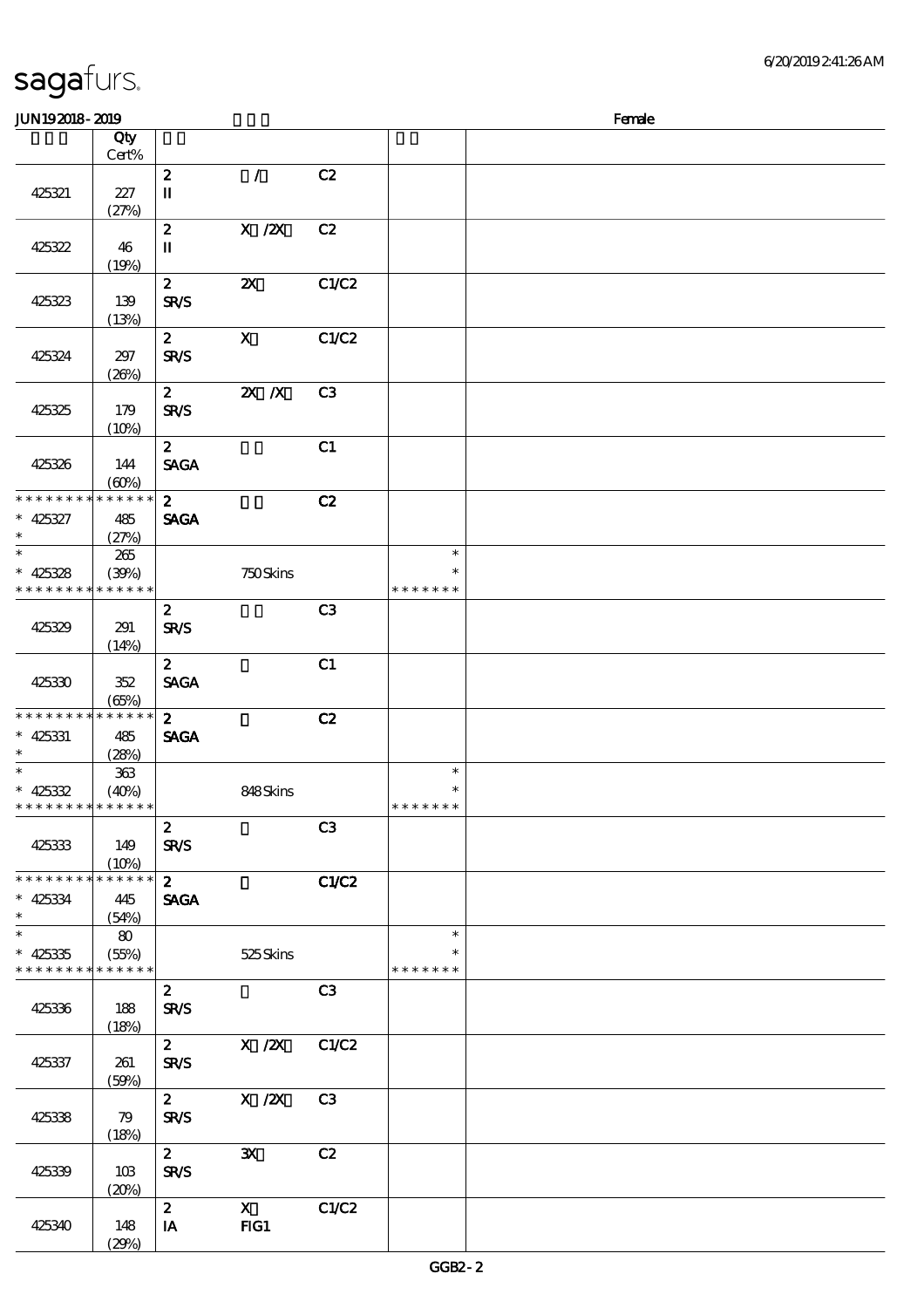| JUN192018-2019                                      |                                |                                 |                       |       | Female                            |  |  |  |  |
|-----------------------------------------------------|--------------------------------|---------------------------------|-----------------------|-------|-----------------------------------|--|--|--|--|
|                                                     | Qty<br>$Cert\%$                |                                 |                       |       |                                   |  |  |  |  |
| 425341                                              | 300<br>(35%)                   | $\boldsymbol{z}$<br>IA          | FG1                   | C1/C2 |                                   |  |  |  |  |
| * * * * * * * * * * * * * *<br>$* 425342$<br>$\ast$ | 485<br>(37%)                   | $\boldsymbol{2}$<br>IA          | FIG1                  | C1/C2 |                                   |  |  |  |  |
| $\ast$<br>$* 425343$<br>* * * * * * * *             | 61<br>(32%)<br>$* * * * * * *$ |                                 | 546Skins              |       | $\ast$<br>$\ast$<br>* * * * * * * |  |  |  |  |
| 425344                                              | 386<br>(44%)                   | $\boldsymbol{z}$<br>IA          | FG1                   | C1/C2 |                                   |  |  |  |  |
| 425345                                              | 154<br>(51%)                   | $\boldsymbol{z}$<br>IA          | $\mathbf{X}$<br>$HG1$ | C1/C2 |                                   |  |  |  |  |
| 425346                                              | 293<br>(23%)                   | $\boldsymbol{z}$<br>IA          | $X \, X$<br>$HG1$     | C1/C2 |                                   |  |  |  |  |
| 425347                                              | 430<br>(13%)                   | $\boldsymbol{z}$<br>IA          | X /                   | C2    |                                   |  |  |  |  |
| 425348                                              | 470<br>(24%)                   | $\boldsymbol{z}$<br>IA          | $\mathcal{L}$         | C2    |                                   |  |  |  |  |
| 425349                                              | 264<br>(18%)                   | $\boldsymbol{z}$<br>IA          | $X$ / $ZX$            | C2    |                                   |  |  |  |  |
| 425350                                              | 141<br>(65%)                   | $\boldsymbol{z}$<br><b>SROY</b> |                       | C1/C2 |                                   |  |  |  |  |
| 425351                                              | 135<br>(37%)                   | $\boldsymbol{2}$<br><b>SROY</b> |                       | C1/C2 |                                   |  |  |  |  |
| 425352                                              | 151<br>(39%)                   | $\boldsymbol{z}$<br><b>SROY</b> |                       | C1/C2 |                                   |  |  |  |  |
| 425353                                              | 221<br>(50%)                   | $\boldsymbol{z}$<br><b>SROY</b> |                       | C1/C2 |                                   |  |  |  |  |
| 425354                                              | 348<br>(30%)                   | $\mathbf{2}$<br><b>SROY</b>     |                       | C1/C2 |                                   |  |  |  |  |
| 425355                                              | 162<br>(38%)                   | $\boldsymbol{z}$<br><b>SROY</b> |                       | C1/C2 |                                   |  |  |  |  |
| 425356                                              | 112<br>(66%)                   | $\mathbf{z}$<br><b>SROY</b>     |                       | C1/C2 |                                   |  |  |  |  |
| 425357                                              | 233<br>(33%)                   | $\mathbf{z}$<br><b>SROY</b>     |                       | C1/C2 |                                   |  |  |  |  |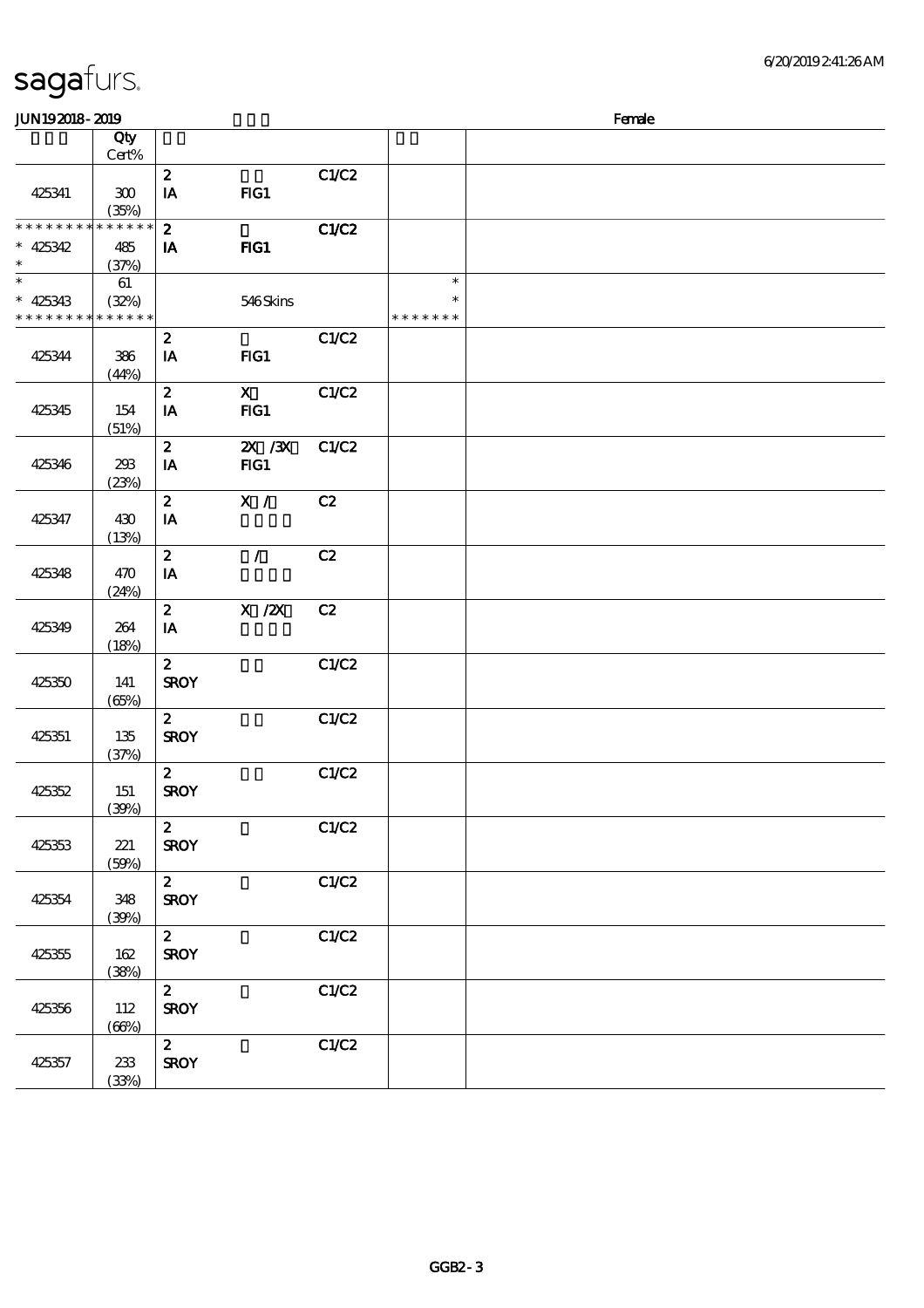|  |  | sagafurs. |
|--|--|-----------|
|--|--|-----------|

#### $JUN192018-2019$  Female 顺序号 Qty Cert% 说明 价格 425401 46  $(30%)$  $\overline{2/3}$  5X  $\overline{C2}$ S/SI 425402 115 (24%) 2/3 3X C2 S/SI 425403 72 (2%) 3  $2X$  C S/SI 425404 154 (27%) 3 X/ C1/C2 SI 425405 79 (3%) 3 X/ C3 SI  $3$  C1/C2

|        | (24%)               |                                            |                                                     |                |  |
|--------|---------------------|--------------------------------------------|-----------------------------------------------------|----------------|--|
| 425403 | 72<br>(2%)          | 3 <sup>1</sup><br>$S\mathcal{S}$           | $\boldsymbol{\mathsf{X}}$                           | C2             |  |
| 425404 | 154<br>(27%)        | 3 <sup>1</sup><br>${\bf s}$                | X /                                                 | C1/C2          |  |
| 425405 | 79<br>(3%)          | $\mathbf{3}$<br>${\bf S}$                  | X /                                                 | C3             |  |
| 425406 | 234<br>(23%)        | $\mathbf{3}$<br>${\bf S\!I}$               |                                                     | C1/C2          |  |
| 425407 | 180<br>(41%)        | $\mathbf{3}$<br>${\bf s}$                  | $\mathcal{L}$                                       | C1/C2          |  |
| 425408 | 162<br>(24%)        | $\mathbf{3}$<br>${\bf S}$                  |                                                     | C1/C2          |  |
| 425409 | $96\,$<br>(12%)     | $\mathbf{3}$<br>${\bf S\!I}$               | $\mathcal{L}$                                       | C3             |  |
| 425410 | 265<br>(12%)        | $\mathbf{3}$<br>${\bf S}$                  | $\mathcal{L}$                                       | C <sub>3</sub> |  |
| 425411 | ${\bf 33}$<br>(33%) | $\mathbf{3}$<br>${\bf S\hspace{-.075ex}I}$ | $X \, /ZX$                                          | C2             |  |
| 425412 | 175<br>(24%)        | $\mathbf{3}$<br>${\bf s}$                  | $X$ / $ZX$                                          | C2             |  |
| 425413 | 65<br>$(\Theta)$    | 3 <sup>1</sup><br>$S\mathcal{S}$           | $\mathbf{x}$                                        | C2             |  |
| 425414 | 168<br>(7%)         | 2/3<br>$\mathbf{B}$                        | SL1                                                 | C2             |  |
| 425415 | $134\,$<br>(20%)    | $\mathbf{3}$<br>$\, {\bf I} \! {\bf B} \,$ | $\mathcal{L}$<br>FG1                                | C1/C2          |  |
| 425416 | 142<br>(18%)        | $\mathbf{3}$<br>$\, {\bf I} \! {\bf B} \,$ | $X \, /ZX$<br>FG1                                   | C1/C2          |  |
| 425417 | 183<br>(18%)        | $\mathbf{3}$<br>$\, {\bf I} \! {\bf B} \,$ | $HG1$                                               | C2             |  |
| 425418 | 110<br>(14%)        | $\mathbf{3}$<br>$\, {\bf I} \! {\bf B} \,$ | $\mathbf{X}$ /                                      | C2             |  |
| 425419 | 108<br>(25%)        | $\mathbf{3}$<br>$\mathbf{B}$               | $\mathcal{L}$                                       | C2             |  |
| 425420 | 94<br>(11%)         | $\mathbf{3}$<br>$\, {\bf I} \! {\bf B} \,$ | $\boldsymbol{X}$ / $\boldsymbol{Z}\!\boldsymbol{X}$ | C2             |  |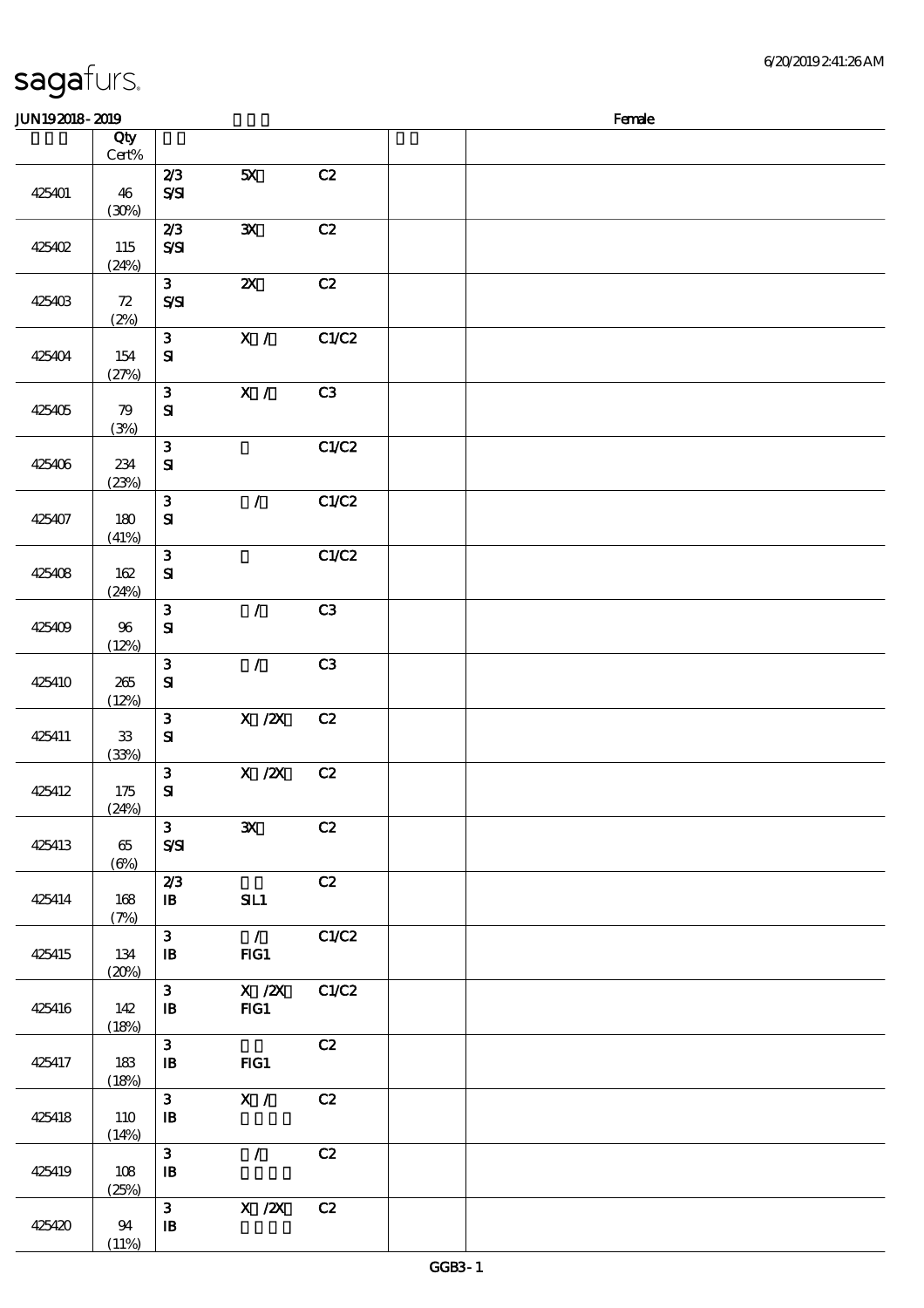$(21%)$ 

|        | Qty<br>$Cert\%$       |                               |                                                                                       |       |  |
|--------|-----------------------|-------------------------------|---------------------------------------------------------------------------------------|-------|--|
| 425421 | 41<br>(20%)           | 3<br>$\mathbf I$              |                                                                                       | C2    |  |
| 425422 | 191                   | 3 <sup>1</sup><br><b>SAGA</b> | $X$ $N$                                                                               | C1/C2 |  |
| 425423 | (16%)<br>340<br>(25%) | 3 <sup>1</sup><br><b>SAGA</b> | X /                                                                                   | C1/C2 |  |
| 425424 | $134\,$<br>(7%)       | 3 <sub>1</sub><br><b>SAGA</b> | X /                                                                                   | C3    |  |
| 425425 | 278<br>(32%)          | 3 <sup>1</sup><br><b>SAGA</b> |                                                                                       | C1/C2 |  |
| 425426 | 233<br>(27%)          | 3 <sup>7</sup><br><b>SAGA</b> |                                                                                       | C1/C2 |  |
| 425427 | 139<br>(35%)          | 3 <sup>1</sup><br><b>SAGA</b> |                                                                                       | C1/C2 |  |
| 425428 | 168<br>(30%)          | 3 <sub>o</sub><br><b>SAGA</b> |                                                                                       | C1/C2 |  |
| 425429 | 130<br>(9%)           | 3 <sup>1</sup><br><b>SAGA</b> | $\mathcal{L}$                                                                         | C3    |  |
| 425430 | 213<br>(8%)           | 3 <sup>1</sup><br><b>SAGA</b> | $\mathcal{T}^{\pm}$                                                                   | C3    |  |
| 425431 | 104<br>(32%)          | 3 <sup>7</sup><br><b>SAGA</b> | $X$ / $ZX$                                                                            | C2    |  |
| 425432 | 173<br>(20%)          | 3 <sup>1</sup><br><b>SAGA</b> | X / ZX                                                                                | C2    |  |
| 425433 | 175<br>(16%)          | 2/3<br>$\mathbf{I}\mathbf{A}$ | $\mathcal{L}$<br>SL1                                                                  | C1/C2 |  |
| 425434 | $187\,$<br>(9%)       | 2/3<br>IA                     | SL1                                                                                   | C2    |  |
| 425435 | 93<br>(25%)           | $\mathbf{3}$<br>IA            | X /<br>FG1                                                                            | C1/C2 |  |
| 425436 | 141<br>(20%)          | $\mathbf{3}$<br>IA            | $\overline{1}$<br>FG1                                                                 | C1/C2 |  |
| 425437 | 116<br>(30%)          | $\mathbf{3}$<br>$I$ A         | $\overline{1}$<br>FG1                                                                 | C1/C2 |  |
| 425438 | 101<br>(17%)          | $\mathbf{3}$<br>IA            | $\boldsymbol{\mathrm{X}}$ / $\boldsymbol{\mathrm{Z}}\!\boldsymbol{\mathrm{X}}$<br>FG1 | C1/C2 |  |
| 425439 | 254<br>(12%)          | $\mathbf{3}$<br>IA            | X /                                                                                   | C2    |  |
| 425440 | $283\,$               | $\mathbf{3}$<br>IA            | $\mathcal{L}$                                                                         | C2    |  |

 $J/N192018$ - $2019$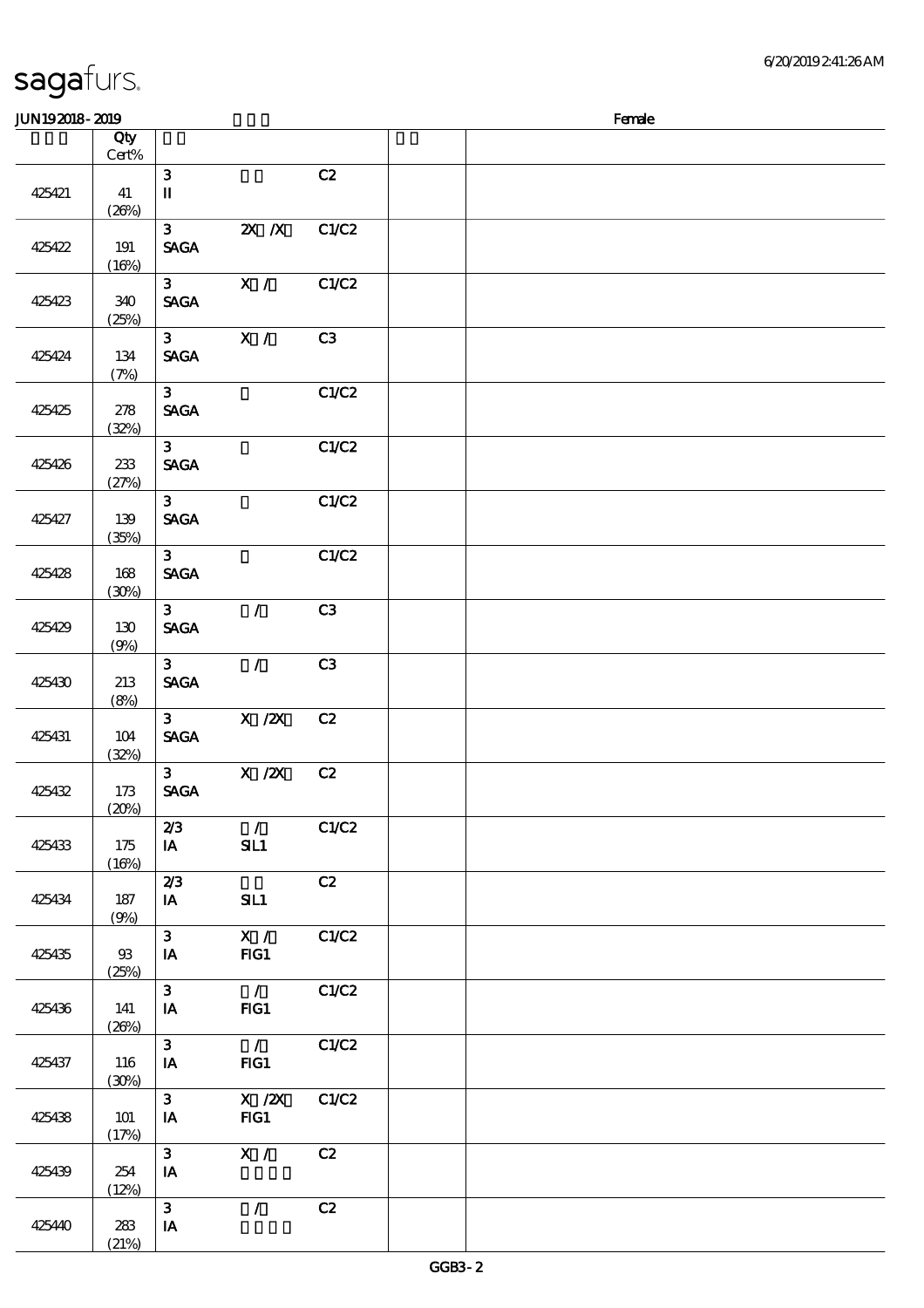| <b>JUN192018-2019</b> |       |            |                | Female |
|-----------------------|-------|------------|----------------|--------|
|                       | Qty   |            |                |        |
|                       | Cert% | 4          | C <sub>2</sub> |        |
| 425481                | 204   | ${\bf s}$  |                |        |
|                       | (18%) |            |                |        |
|                       |       | -          | C2             |        |
| 425482                | 173   | <b>SSI</b> |                |        |
|                       | (16%) |            |                |        |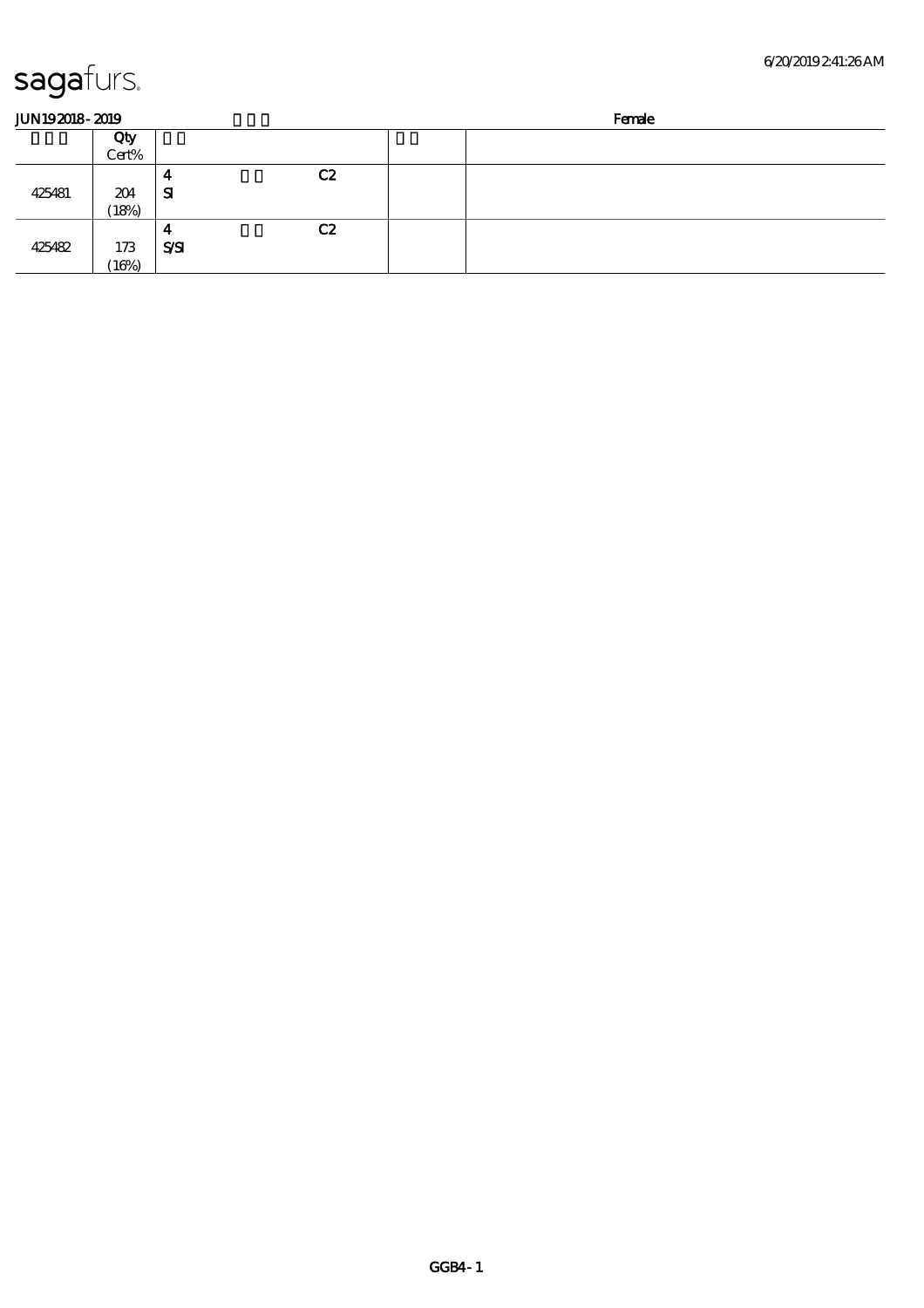| JUN192018-2019                           |                 |                             |                         |    |               | Female |
|------------------------------------------|-----------------|-----------------------------|-------------------------|----|---------------|--------|
|                                          | Qty             |                             |                         |    |               |        |
|                                          | Cert%           |                             |                         |    |               |        |
|                                          |                 | $\boldsymbol{\mathfrak{D}}$ | $\mathcal{L}$           | C2 |               |        |
| 425541                                   | $205\,$         | (SI)                        | $\mathbf{1}$            |    |               |        |
|                                          | (13%)           |                             |                         |    |               |        |
|                                          |                 | $\boldsymbol{\mathfrak{D}}$ | $\mathcal{F}$           | C2 |               |        |
| 425542                                   | 248             | (S)                         | $\mathbf{1}$            |    |               |        |
|                                          | (13%)           |                             |                         |    |               |        |
|                                          |                 | 200                         | X /                     | C2 |               |        |
| 425543                                   | 349             | (SI)                        | 1                       |    |               |        |
|                                          | (25%)           |                             |                         |    |               |        |
|                                          |                 | 200                         | X /                     | C2 |               |        |
| 425544                                   | $30\!\!\!\;\,$  | $\boldsymbol{S}$            | $\mathbf{1}$            |    |               |        |
|                                          | (29%)           |                             |                         |    |               |        |
| * * * * * * * *                          | * * * * * *     | $\mathbf{O}$                | $\mathcal{L}$           | C2 |               |        |
| $* 425545$                               | 444             | (S)                         | $\mathbf{1}$            |    |               |        |
| $\ast$                                   | (31%)           |                             |                         |    |               |        |
| $\ast$                                   | $53\,$          |                             |                         |    | $\ast$        |        |
| $* 425546$                               | (37%)           |                             | 497 Skins               |    | $\ast$        |        |
| * * * * * * * *                          | * * * * * *     |                             |                         |    | * * * * * * * |        |
| * * * * * * * *                          | $* * * * * * *$ | $\mathbf{o}$                | $\mathcal{L}$           | C2 |               |        |
| $* 425547$                               | 445             | $\boldsymbol{S}$            | $\mathbf{1}$            |    |               |        |
| $\ast$                                   | (32%)           |                             |                         |    |               |        |
| $\ast$                                   | 154             |                             |                         |    | $\ast$        |        |
| $* 425548$                               | (33%)           |                             | 599Skins                |    | $\ast$        |        |
| * * * * * * * *                          | * * * * * *     |                             |                         |    | * * * * * * * |        |
|                                          |                 | 200                         | $X$ / $ZX$              | C2 |               |        |
| 425549                                   | 106             | (SI)                        | $\mathbf{1}$            |    |               |        |
|                                          | (28%)           |                             |                         |    |               |        |
|                                          |                 | 200                         | $X$ / $ZX$              | C2 |               |        |
| 425550                                   | 194             | (S)                         | $\mathbf{1}$            |    |               |        |
|                                          | (17%)           |                             |                         |    |               |        |
|                                          |                 | 200                         | X /                     | C2 |               |        |
| 425551                                   | 114             | (SI)                        | $\boldsymbol{z}$        |    |               |        |
|                                          | (33%)           |                             |                         |    |               |        |
|                                          |                 | 200                         | X /<br>$\pmb{2}$        | C2 |               |        |
| 425552                                   | 139<br>(28%)    | $\boldsymbol{S}$            |                         |    |               |        |
|                                          |                 | 200                         | $\mathcal{L}$           | C2 |               |        |
| 425553                                   | 201             | (SI)                        | $\pmb{2}$               |    |               |        |
|                                          | (22%)           |                             |                         |    |               |        |
|                                          |                 | 200                         | $\mathcal{L}$           | C2 |               |        |
| 425554                                   | 274             | $\boldsymbol{S}$            | $\boldsymbol{z}$        |    |               |        |
|                                          | (29%)           |                             |                         |    |               |        |
|                                          |                 | $\mathbf{O}$                | $\sqrt{2}$              | C2 |               |        |
| 425555                                   | 101             | (S)                         | 3                       |    |               |        |
|                                          | (21%)           |                             |                         |    |               |        |
|                                          |                 | $\mathbf{0}$                |                         | C2 |               |        |
| 425556                                   | 87              | (SI)                        | $\overline{\mathbf{4}}$ |    |               |        |
|                                          | (29%)           |                             |                         |    |               |        |
| * * * * * * * *                          | * * * * * *     | $\mathbf{1}$                | X /                     | C2 |               |        |
| $* 42557$                                | 505             | $\mathbf{C}$                | $\mathbf{1}$            |    |               |        |
| $\ast$                                   | (26%)           |                             |                         |    |               |        |
| $\ast$                                   | 97              |                             |                         |    | $\ast$        |        |
| $* 42558$                                | (54%)           |                             | 602Skins                |    |               |        |
| * * * * * * * * <mark>* * * * * *</mark> |                 |                             |                         |    | * * * * * * * |        |
| * * * * * * * *                          | ******          | $\mathbf{1}$                | X /                     | C2 |               |        |
| $* 42550$                                | 485             | $\boldsymbol{S}$            | $\mathbf{1}$            |    |               |        |
| $\ast$                                   | (23%)           |                             |                         |    |               |        |
| $\ast$                                   | 326             |                             |                         |    | $\ast$        |        |
| $* 42560$                                | (40%)           |                             | 811 Skins               |    | $\ast$        |        |
| * * * * * * * *                          | * * * * * *     |                             |                         |    | * * * * * * * |        |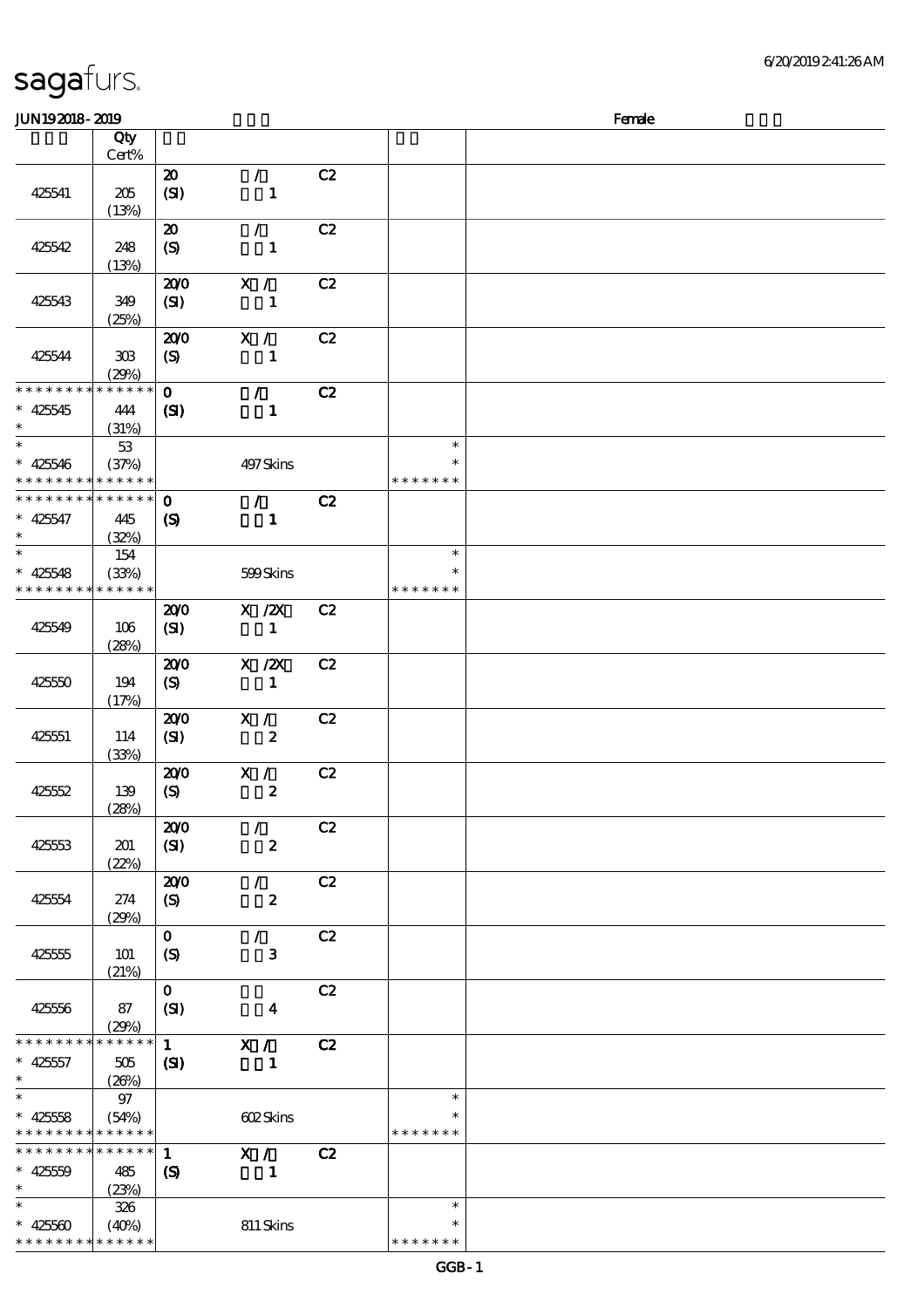| JUN192018-2019                             |                 |                               |                  |    |               | Female |
|--------------------------------------------|-----------------|-------------------------------|------------------|----|---------------|--------|
|                                            | Qty             |                               |                  |    |               |        |
|                                            | Cert%           |                               |                  |    |               |        |
| * * * * * * * *                            | ******          | $\mathbf{1}$                  | $\mathcal{L}$    | C2 |               |        |
| $* 425601$                                 | 485             | (S)                           | $\mathbf{1}$     |    |               |        |
| $\ast$                                     | (31%)           |                               |                  |    |               |        |
| $\overline{\ast}$                          | 463             |                               |                  |    | $\ast$        |        |
| $* 42562$                                  | (55%)           |                               | 948Skins         |    | $\ast$        |        |
| * * * * * * * * <mark>*</mark>             | $* * * * * * *$ |                               |                  |    | * * * * * * * |        |
| * * * * * * * *                            | * * * * * *     | $\mathbf{1}$                  | $\mathcal{L}$    | C2 |               |        |
| $* 42563$                                  | 485             | $\boldsymbol{\mathcal{S}}$    | $\mathbf{1}$     |    |               |        |
| $\ast$                                     | (32%)           |                               |                  |    |               |        |
| $\ast$                                     |                 |                               |                  |    | $\ast$        |        |
| $* 42564$                                  | 460             |                               | $\boldsymbol{2}$ |    | $\ast$        |        |
| $\ast$                                     | (31%)           |                               |                  |    | $\ast$        |        |
| $\overline{\ast}$                          | $360\,$         |                               |                  |    | $\ast$        |        |
| $* 42566$                                  | (57%)           |                               | 1305Skins        |    | $\ast$        |        |
| * * * * * * * *                            | * * * * * *     |                               |                  |    | * * * * * * * |        |
|                                            |                 | $\mathbf{1}$                  | $X$ / $ZX$       | C2 |               |        |
| 425566                                     | 276             | (SI)                          | $\mathbf{1}$     |    |               |        |
|                                            | (39%)           |                               |                  |    |               |        |
|                                            |                 | $\mathbf{1}$                  | $X$ / $ZX$       | C2 |               |        |
| 425567                                     | 202             | (S)                           | $\mathbf{1}$     |    |               |        |
|                                            | (37%)           |                               |                  |    |               |        |
|                                            |                 | $\mathbf{1}$                  | X /              | C2 |               |        |
| 425568                                     | 168             | (SI)                          | $\pmb{2}$        |    |               |        |
|                                            | (20%)           |                               |                  |    |               |        |
|                                            |                 | $\mathbf{1}$                  | X /              | C2 |               |        |
| 425569                                     | 351             | (S)                           | $\pmb{2}$        |    |               |        |
|                                            | (34%)           |                               |                  |    |               |        |
|                                            |                 | $\mathbf{1}$                  | $\mathcal{L}$    | C2 |               |        |
| 425570                                     | 401             | (SI)                          | $\boldsymbol{z}$ |    |               |        |
|                                            | (41%)           |                               |                  |    |               |        |
| * * * * * * * *                            | $* * * * * * *$ | $\mathbf{1}$                  | $\mathcal{T}$    | C2 |               |        |
| $* 425571$                                 | 485             | $\boldsymbol{\mathcal{S}}$    | $\boldsymbol{z}$ |    |               |        |
| $\ast$                                     | (38%)           |                               |                  |    |               |        |
| $\overline{\ast}$                          | 98              |                               |                  |    | $\ast$        |        |
| * $425572$                                 | (34%)           |                               | 583Skins         |    | $\ast$        |        |
| * * * * * * * * <mark>* * * * * * *</mark> |                 |                               |                  |    | *******       |        |
|                                            |                 | O(1)                          | $X \, /ZX$       | C2 |               |        |
| 425573                                     | 131             | (SI)                          | $\boldsymbol{z}$ |    |               |        |
|                                            | (34%)           |                               |                  |    |               |        |
|                                            |                 | O(1)                          | X / ZX           | C2 |               |        |
| 425574                                     | 186             | (S)                           | $\boldsymbol{2}$ |    |               |        |
|                                            | (29%)           |                               |                  |    |               |        |
|                                            |                 | O(1)                          |                  | C2 |               |        |
| 425575                                     | 173             | $\mathbf{I}$                  | $\boldsymbol{z}$ |    |               |        |
|                                            | (42%)           |                               |                  |    |               |        |
|                                            |                 | O(1)                          | X /              | C2 |               |        |
| 425576                                     | 118             | (SI)                          | $\mathbf{3}$     |    |               |        |
|                                            | (23%)           |                               |                  |    |               |        |
|                                            |                 | $O$ <sup><math>1</math></sup> | $X / \sqrt{2}$   | C2 |               |        |
| 425577                                     | 207             | (S)                           | $\mathbf{3}$     |    |               |        |
|                                            | (41%)           |                               |                  |    |               |        |
|                                            |                 | O(1)                          | $\mathcal{L}$    | C2 |               |        |
| 425578                                     | 220             | (SI)                          | $\mathbf{3}$     |    |               |        |
|                                            | (34%)           | $\mathbf{1}$                  | $\mathcal{L}$    | C2 |               |        |
|                                            |                 |                               | $\mathbf{3}$     |    |               |        |
| 425579                                     | 230             | (S)                           |                  |    |               |        |
|                                            | (37%)           | O(1)                          | $X$ / $ZX$       | C2 |               |        |
|                                            |                 |                               | $\mathbf{3}$     |    |               |        |
| 425580                                     | 159             | (SI)                          |                  |    |               |        |
|                                            | (33%)           |                               |                  |    |               |        |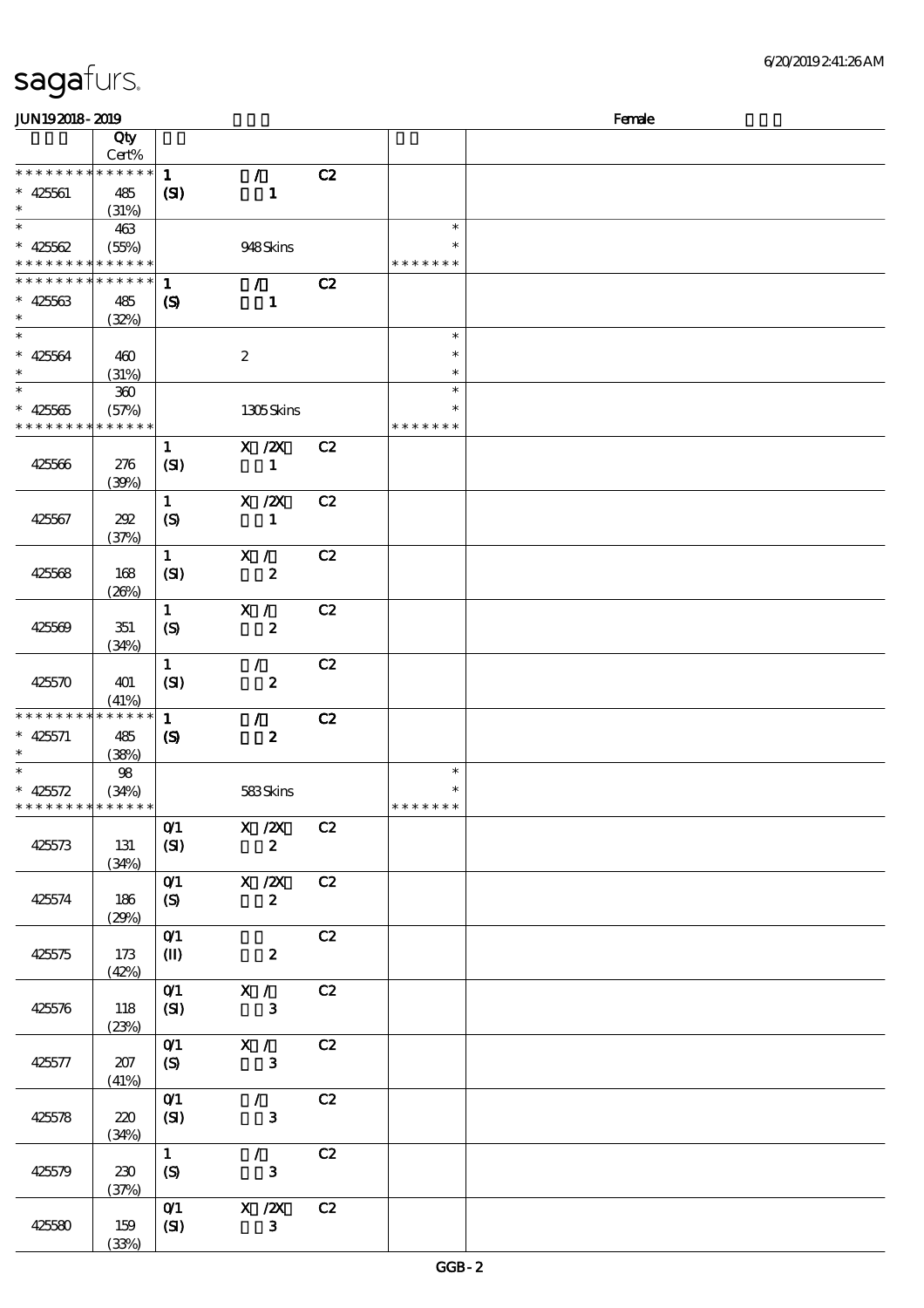|  | sagafurs. |
|--|-----------|
|  |           |

 $(26%)$ 

#### 顺序号 Qty Cert% 说明 价格 425581 156  $(39%)$  $1$  C<sub>2</sub>  $(SI)$  4 425582 123 (31%) 0<sup>1</sup> C<sub>2</sub>  $(SI)$  5 425583 329 (15%)  $2$  X / C2  $(SI)$  1 425584 511 (17%)  $\overline{\text{2}}$  X / C2  $(S)$  1 425585 342  $(20%)$  $\overline{2}$  / C<sub>2</sub>  $(SI)$  1 425586 443 (33%) 2 / C2  $(S)$  1 425587 102  $(27%)$  $\overline{\text{2}}$  X  $\overline{\text{2}}$  C<sub>2</sub>  $(SI)$  1 425588 172 (29%)  $\overline{2}$   $\overline{X}/\overline{2}$   $\overline{C}$   $\overline{2}$  $(S)$  1 425589 103 (19%)  $\overline{2}$   $\overline{X}$  /  $\overline{C}$  $(SI)$  2 425590 188 (21%)  $\overline{\text{2}}$  X / C2  $(S)$  2 425591 119 (27%) 2 / C2  $(SI)$  2 425592 287 (30%)  $2 / C2$  $(S)$  2 425593 37 (21%)  $2$  X  $\cancel{2}$  C<sub>2</sub>  $(SI)$  2 425594 47 (42%) 2 X /2X C2  $(S)$  2 425595 118 (11%)  $\overline{3}$  X / C2  $(SI)$  1 425596 104  $(14%)$ 3 X / C2  $(S)$  1 425597 116  $(16%)$  $\overline{3}$  / C2  $(SI)$  1 425598 111  $(19%)$ 3 / C2  $(S)$  1 425599 29 (13%)  $\overline{\textbf{3}}$   $\overline{\textbf{X}}$  /  $\overline{\textbf{C2}}$  $(SI)$  2  $425600$  30 3 X / C2  $(S)$  2

 $J<sub>UN19</sub>$ 2019 -  $R<sub>en</sub>$   $R<sub>en</sub>$   $R<sub>en</sub>$   $R<sub>en</sub>$   $R<sub>en</sub>$   $R<sub>en</sub>$   $R<sub>en</sub>$   $R<sub>en</sub>$   $R<sub>en</sub>$   $R<sub>en</sub>$   $R<sub>en</sub>$   $R<sub>en</sub>$   $R<sub>en</sub>$   $R<sub>en</sub>$   $R<sub>en</sub>$   $R<sub>en</sub>$   $R<sub>en</sub>$   $R<sub>en</sub>$   $R$